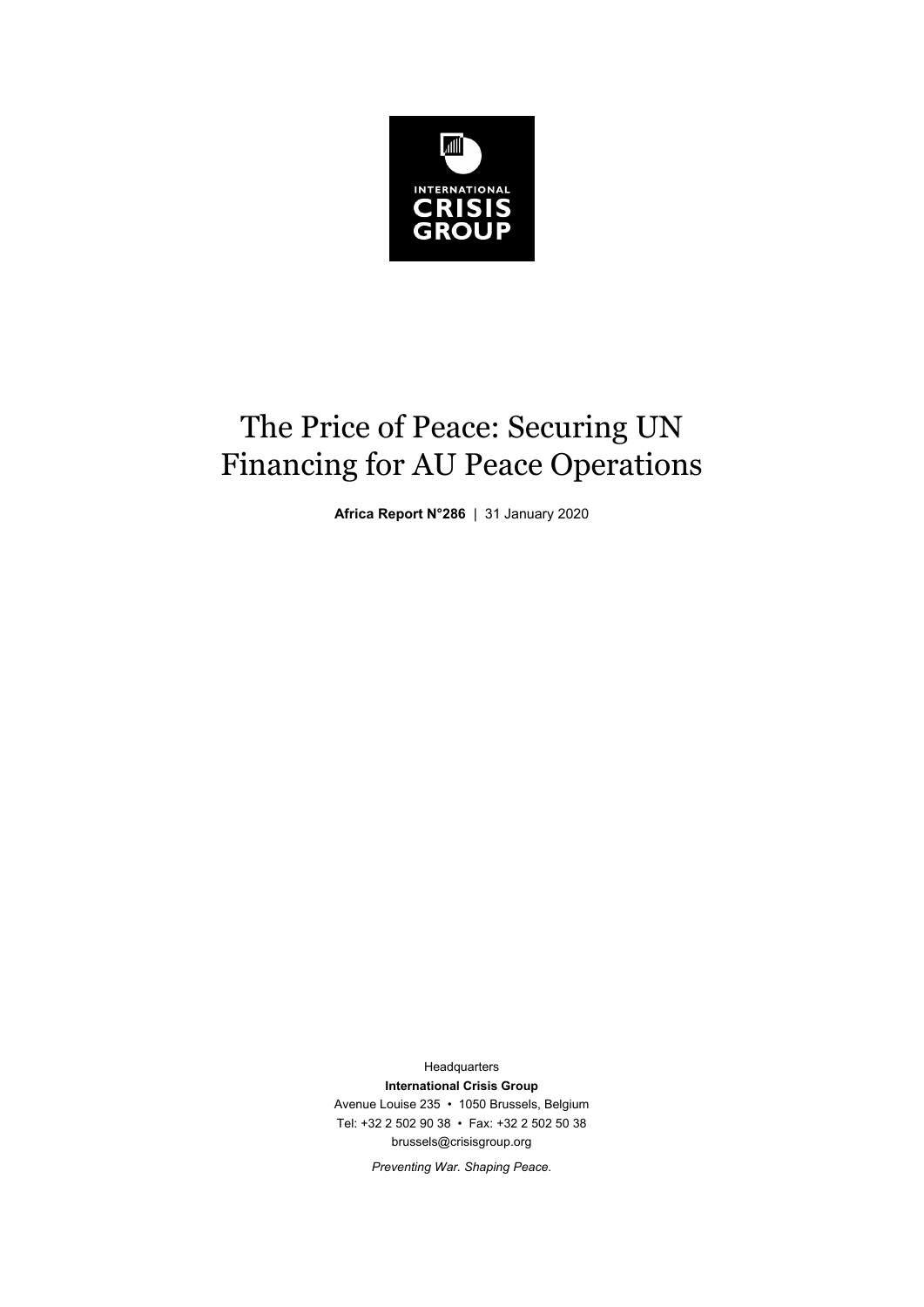# **Table of Contents**

| I.        |                |   |  |
|-----------|----------------|---|--|
| II.       | $\overline{4}$ |   |  |
| III.      |                |   |  |
|           | A.             | 6 |  |
|           | В.             | 9 |  |
| IV.       |                |   |  |
|           | А.             |   |  |
|           | 1.             |   |  |
|           | 2.             |   |  |
|           |                |   |  |
|           | В.             |   |  |
|           | C.             |   |  |
| V.        |                |   |  |
|           | А.             |   |  |
|           | B.             |   |  |
|           | C.             |   |  |
|           |                |   |  |
|           |                |   |  |
| VI.       |                |   |  |
|           | APPENDICES     |   |  |
| A.        |                |   |  |
| <b>B.</b> |                |   |  |
| C.        |                |   |  |
| D.        |                |   |  |
| E.        |                |   |  |
| F.        |                |   |  |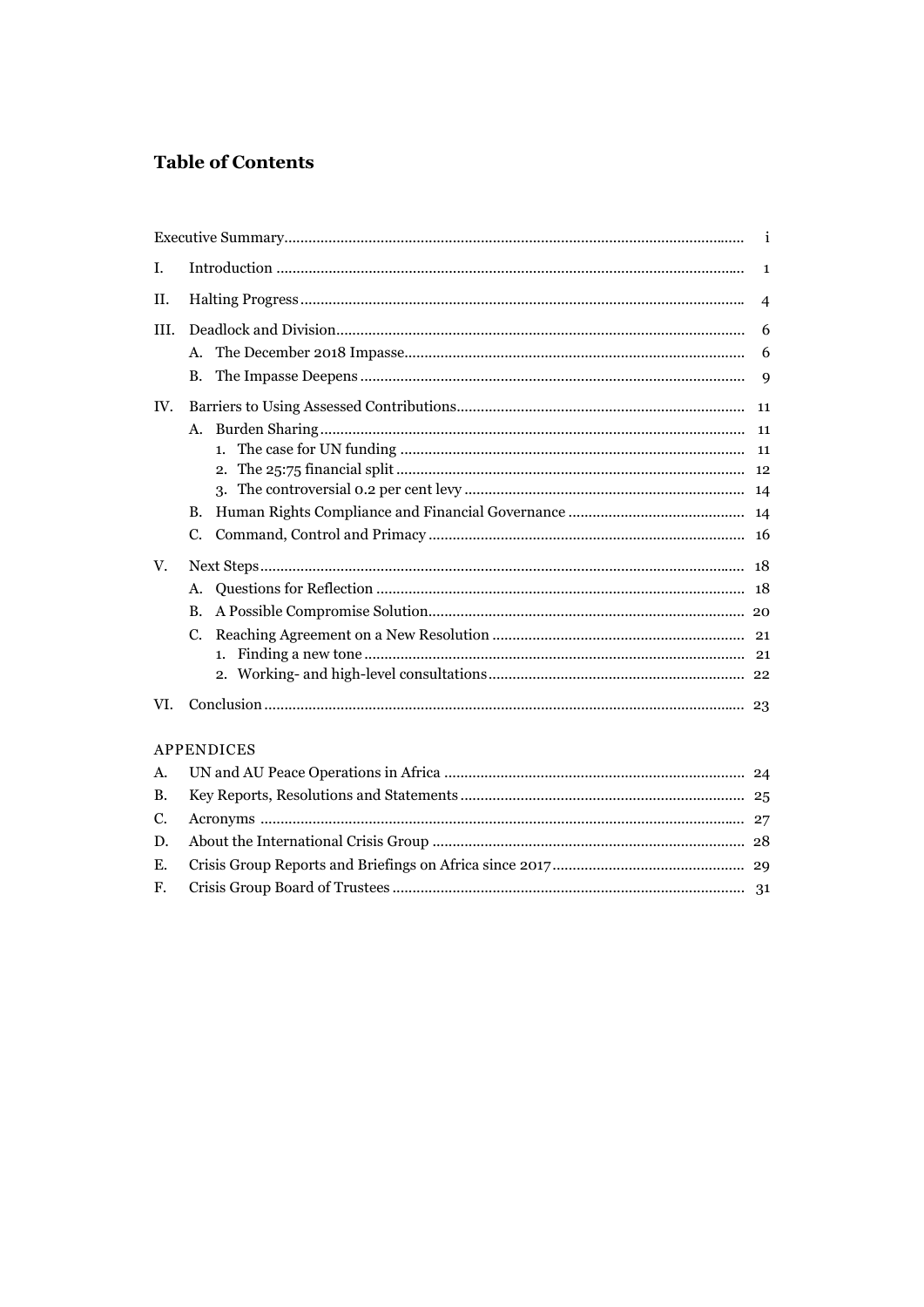# Principal Findings

**What's new?** Attempts to reach agreement upon a UN Security Council resolution on using UN assessed contributions to co-finance African Union (AU) peace support operations have ended acrimoniously, damaging relations between the Council and the AU Peace and Security Council. Discussions are now on hold, offering the parties an opportunity to clarify positions.

**Why does it matter?** Access to UN financing offers the hope of predictable and sustainable funding for vital AU peace operations, whose offensive mandates are often better suited to current conflict dynamics in Africa. An AU summit in February 2020 could determine if and how the proposal is pursued.

**What should be done?** The UN and AU should pursue a compromise. It could involve agreeing to treat AU troop contributions as in-kind payment, creating a joint mechanism for monitoring human rights compliance, and stipulating that a commander reporting to both institutions will lead co-financed missions.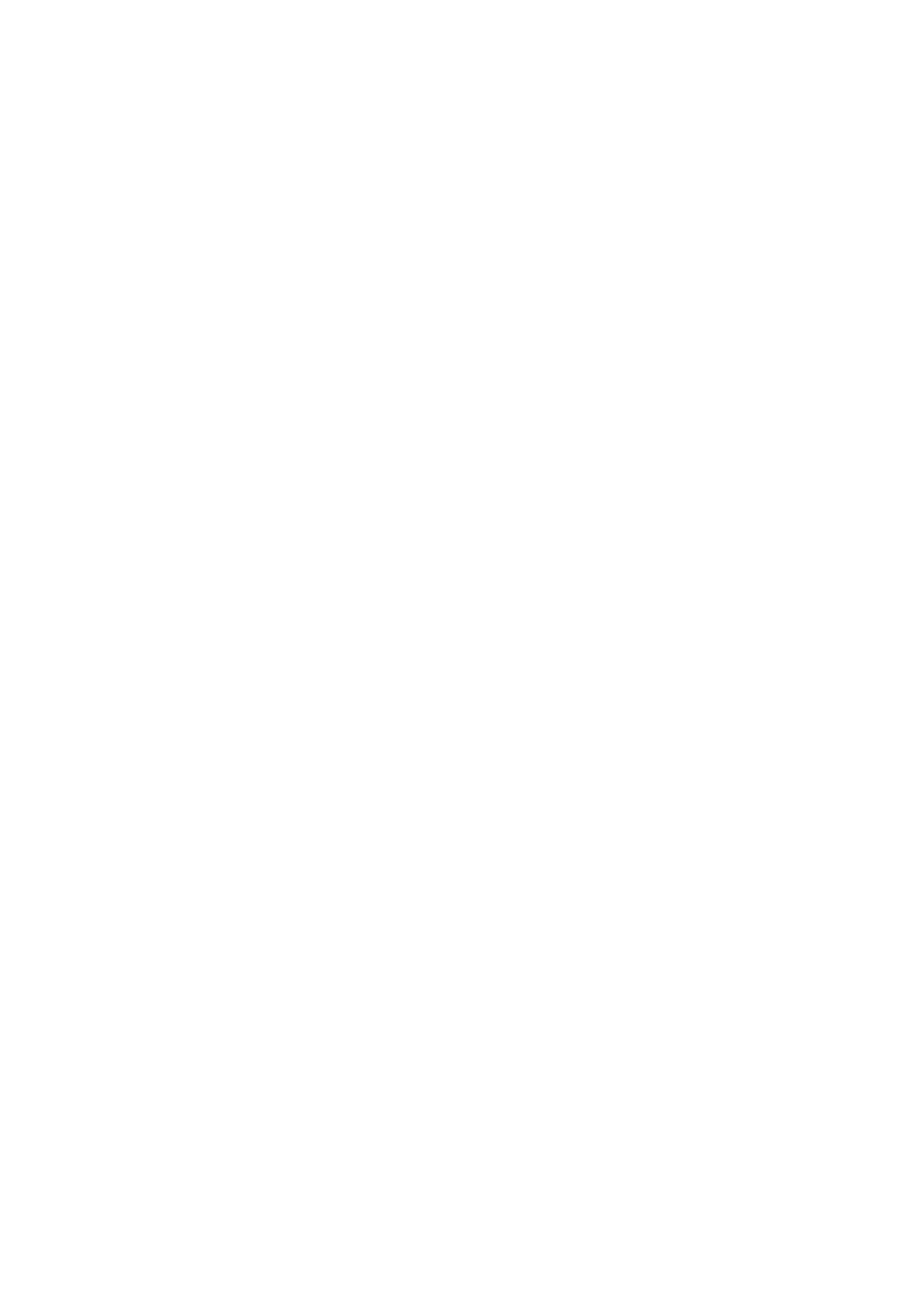**Africa Report N°286 31 January 2020** 

# *Executive Summary*

A proposal to use UN assessed contributions as a means of providing sustainable and predictable financing for African Union (AU) peace support operations is perhaps the most contentious issue facing the two institutions. The Security Council's attempts to agree on a resolution that would see a 25:75 funding split between the AU and UN for Council-authorised AU-led missions ended acrimoniously, threatening to taint relations with its AU counterpart, the Peace and Security Council (PSC). Central to the dispute are doubts about the AU's ability to pay its share. Discussions are on hold until African leaders meet in February 2020 to decide if and how the AU will meet its obligation. The timeout presents a much needed opportunity for the AU to clarify key positions. UN member states need to do the same. They should then come back together and make the necessary compromises to get the proposal off the ground – an outcome that would serve both institutions and their common goals of conflict prevention, mitigation and resolution in Africa.

Since its founding in 2002, the AU has assumed greater responsibility for maintaining peace and security in Africa, including through peace support operations. Its ability and willingness to mount counter-terrorism and peace enforcement missions to help stabilise African countries confronting grave violence have become increasingly important in the face of rapidly changing conflict dynamics, especially given that such operations fall outside the scope of traditional UN peacekeeping. Resources, however, have been a challenge for Addis Ababa, which has generally needed to seek them on an ad hoc basis from non-UN donors or quickly shift missions wholesale to the UN, as it did in the cases of Mali (2013) and the Central African Republic (2014). Against this backdrop, the AU has repeatedly called on the UN to share the financial burden of its operations in support of peace and security on the continent.

The AU first sought the use of UN assessed contributions in 2007 for its mission in Sudan, which was on the verge of collapse due to a funding shortage. The idea eventually gained traction in 2015, after an internal AU decision cleared the way for negotiations over a proposal under which the AU would pay 25 per cent of the costs of Security Council-authorised missions and the UN would cover the rest through assessed contributions.

Those negotiations have since foundered, however, on three main issues. First, the parties have been unable to reach a clear understanding of how the 25:75 split will work in practice, especially regarding the AU's ability to meet its financial obligations. Secondly, Security Council members continue to question whether AU missions financed through UN assessed contributions would comply with both international human rights law and the UN's financial transparency and accountability standards. Finally, there are disputes about which institution should have overall force command. These issues are particularly important to the U.S. and the UK, which have indicated that they are unlikely to support the proposal until these problems have been resolved to their satisfaction.

The AU has made progress on a number of fronts. It has taken significant steps to ensure that the long dormant Peace Fund (the mechanism through which it plans to finance its 25 per cent) will soon be operational by requiring mandatory member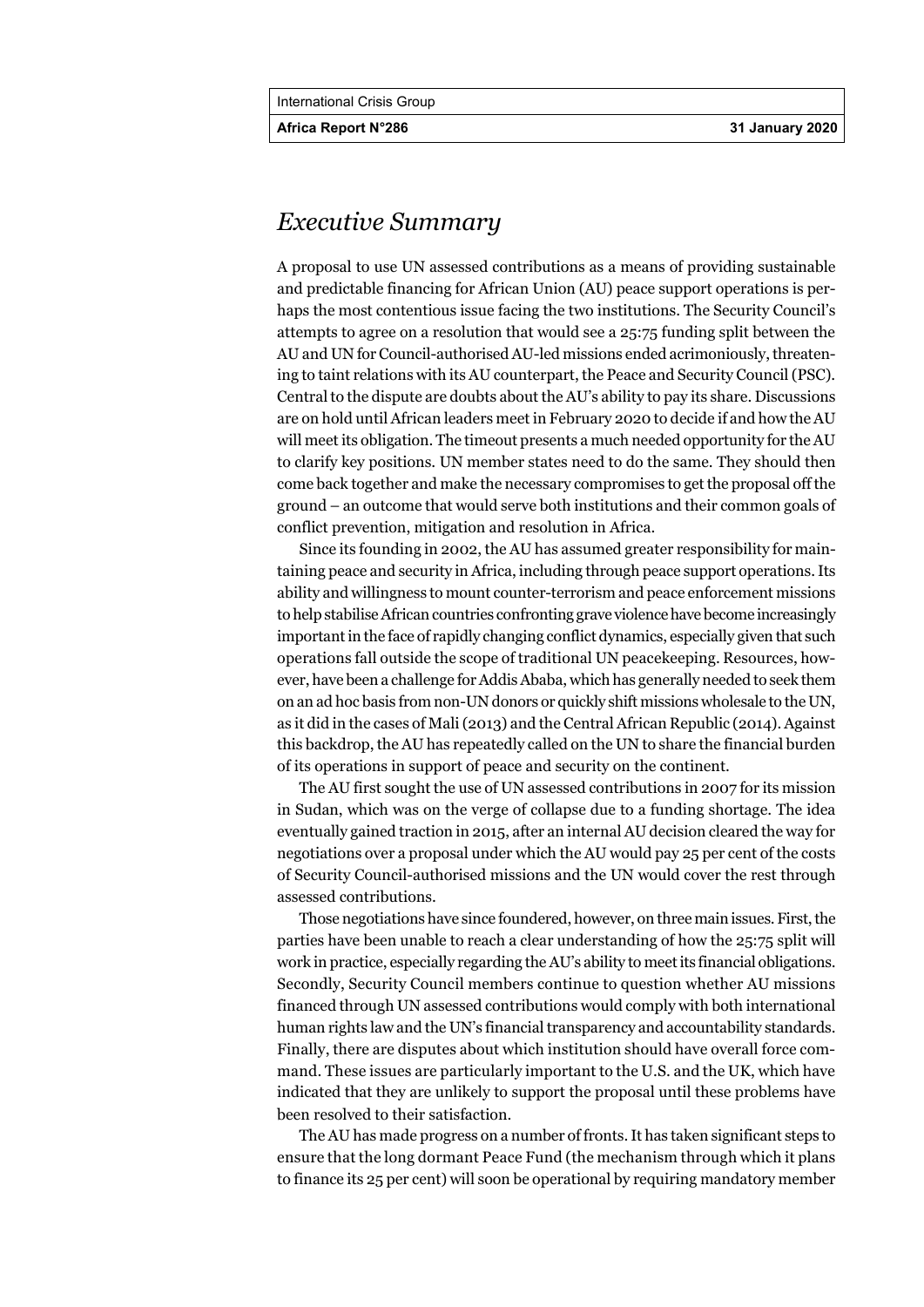states' contributions and introducing a sanctions regime to deter and penalise defaulters. As a result, for the first time in its 27-year history, the fund has an endowment of over \$100 million (\$131 million), though it is still well short of its \$400 million annual target.

The AU has also made advances on human rights compliance, drawing up a code of conduct, developing disciplinary processes and beginning to roll them out in existing missions. While some Security Council members think these advances do not go far enough, a lack of clear benchmarks for what constitutes sufficient progress has left many AU member states and officials feeling that the goal posts are continually shifting.

Negotiations between the Peace and Security Council (PSC) and the Security Council have been deeply divisive since late 2018, when Ethiopia tried to secure a resolution that would have made the in-principle decision to use assessed contributions for UN-authorised AU-led peace support operations. The U.S. threatened to veto the resolution on the grounds that the AU had not met the Council's conditions on key contentious issues relating to funding, human rights compliance and financial governance. Efforts by French diplomats to broker a compromise split the consensus among the Council's three African members (known as the A3). The majority of African states rejected the French initiative, leaving all sides angry and frustrated.

South African attempts to revive discussions in July 2019 fared no better. In concentrating efforts on securing U.S. buy-in to a new draft resolution, South Africa and the other A3 members failed to consult sufficiently with the PSC in Addis Ababa. Discussions at the AU had moved on, with some member states asking whether the Peace Fund would be best used to co-finance peace support missions with the UN or whether it should be spent principally on mediation and prevention. Some also questioned whether the AU should provide the full 25 per cent and suggested that the provision of troops be considered an in-kind contribution. Faced with these divisions and a draft that did not (and could not) address them, the PSC eventually pressed pause on the proceedings in order to give African leaders time to formulate a common position.

These developments have caused considerable consternation at the Security Council, with some members feeling that the AU is backtracking on its promise. To preserve inter-council relations, however, it is better to surface misunderstandings and misgivings now, before an arrangement is put in place, than to proceed with a deal that lacks key AU member support and therefore is likely both to fail and continue to cause friction. AU leaders should review the arrangement's key elements, including the implications of meeting the 25 per cent commitment and the tradeoffs that could be involved (including that priorities like mediation and prevention may receive less funding). The Security Council's member states ought in parallel to consider their own bottom lines, and whether they really want this deal to happen.

They should. Both the AU and the UN have hit the limits of what they can do on their own with their current tools for promoting peace and security in Africa, but together they have a fighting chance of breaking through those barriers. In the event that member states in both Addis Ababa and New York decide they want to get a deal done, the contours are not hard to imagine: the parties could negotiate a compromise that allows the AU to treat troop contributions as an in-kind payment toward the 25:75 burden sharing formula, recognises that some information about human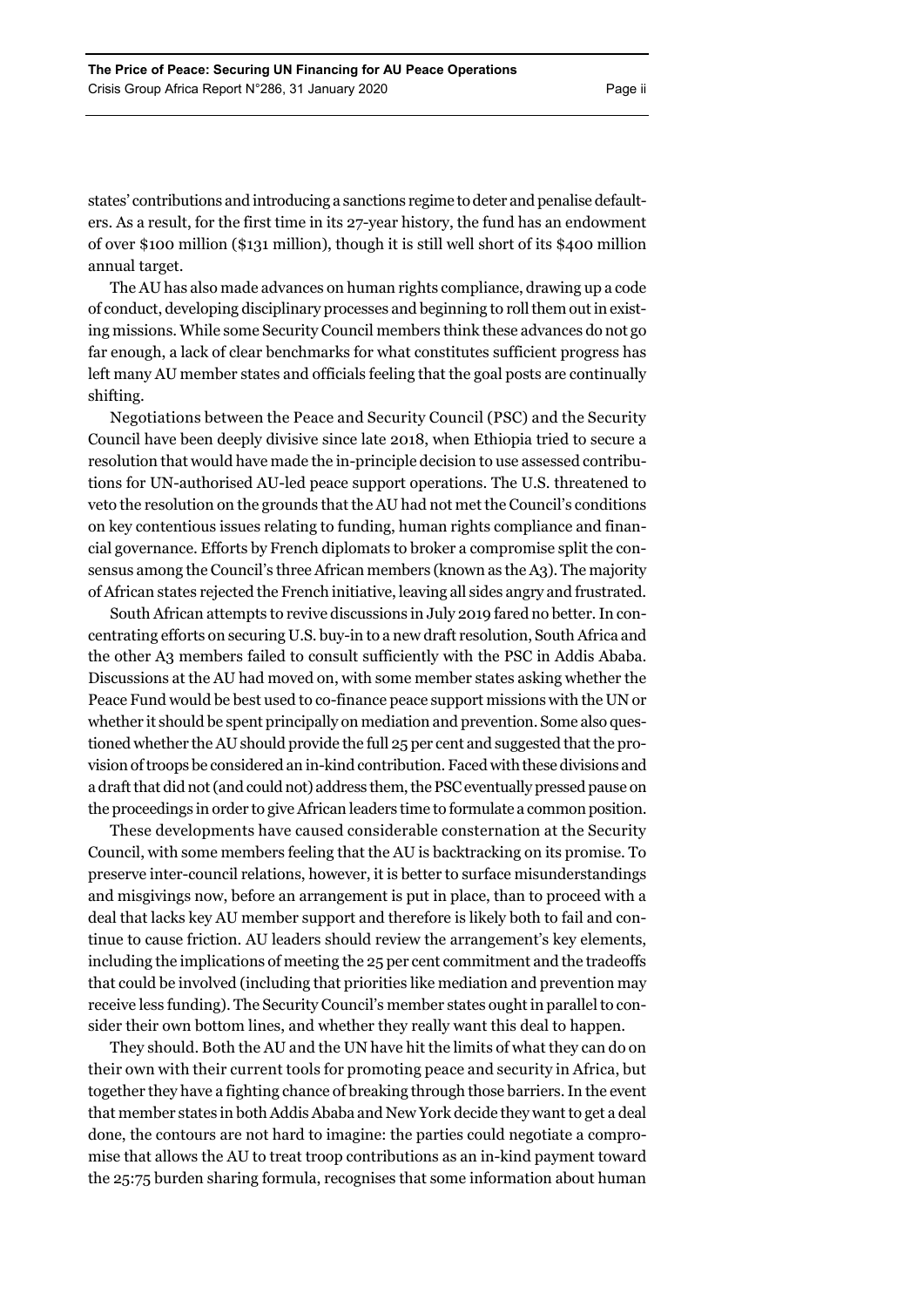rights compliance cannot be gathered until missions are under way, relies on the UN Fifth Committee to police financial governance, and expects force commanders to report to both organisations.

Such a deal is hardly perfect from either the UN or AU perspective, but the alternative would be to continue living with ad hoc arrangements that risk leaving critical peace and security needs in the continent unmet. That would be a bad result for regional stability and an unfortunate harbinger for UN-AU cooperation. There is a better way forward. The parties should summon the will to take it.

# **Addis Ababa/New York/Brussels, 31 January 2020**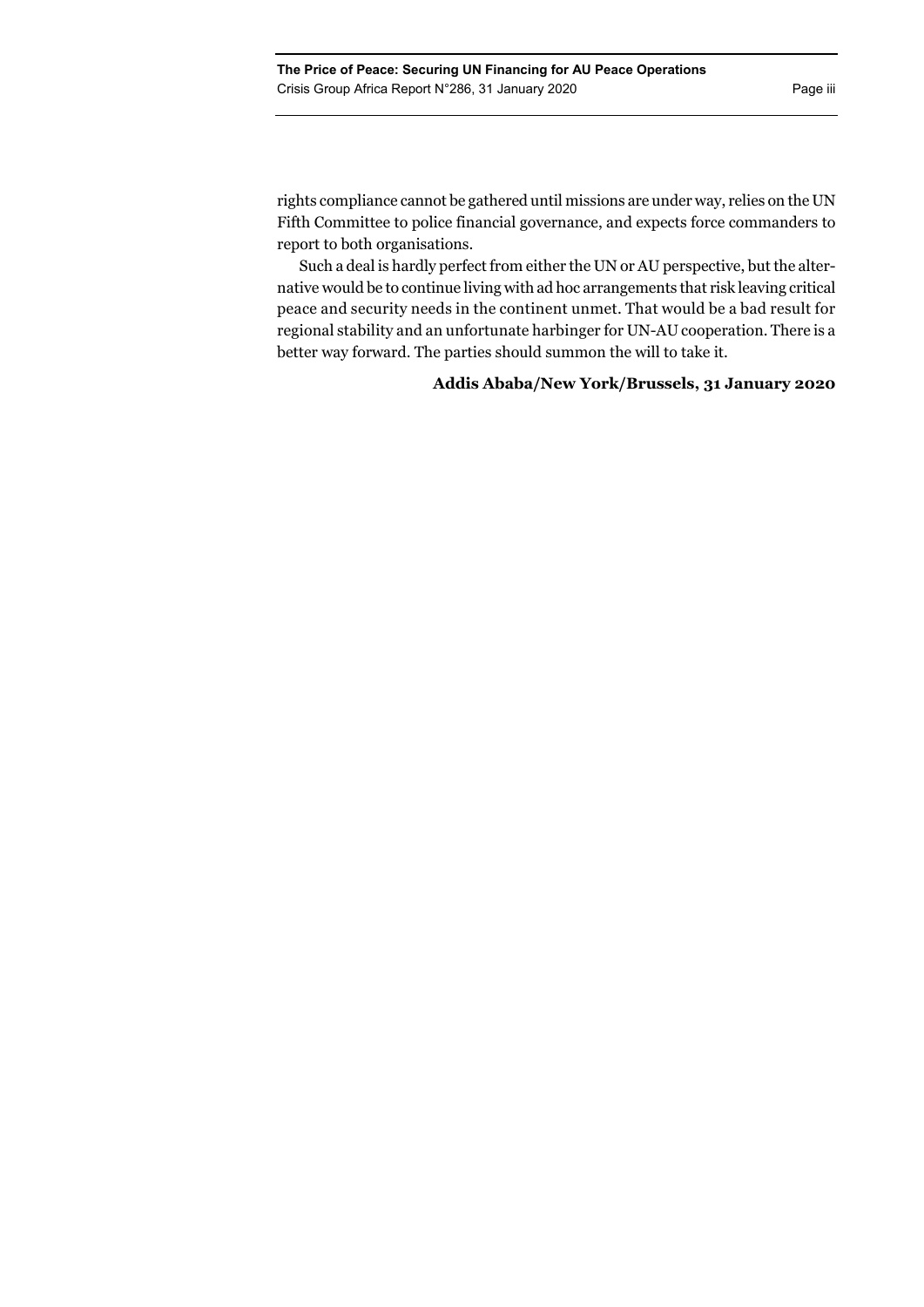**Africa Report N°286 31 January 2020** 

# The Price of Peace: Securing UN Financing for AU Peace Operations

# I. **Introduction**

Since the African Union's (AU) founding in 2002, African countries have collectively taken on more responsibility for maintaining continental peace and security. As well as undertaking efforts to prevent and mediate conflict across Africa (most recently in the Central African Republic and Sudan), the AU has deployed troops in what it terms "peace support operations" in Darfur, Somalia, Central African Republic and Mali, among other places. Many of these missions have been conducted either in partnership with the UN or as a precursor to UN intervention.<sup>1</sup>

Despite longstanding tensions over which organisation should take the lead in operations of this kind, both institutions increasingly appear to recognise that neither can go it alone and that each has distinct contributions to make. The growing influence of armed non-state actors (including jihadist and other groups) means that many continental crises require responses that fall outside the scope of traditional UN peacekeeping, most importantly because the missions must be willing and able to engage in offensive operations.

In the face of these changing conflict dynamics, the AU's strengths – its ability to deploy rapidly and deliver stabilisation or counter-terrorism operations – have become especially valuable. But while the AU is willing to mount interventions in the interests of peace and security in Africa, it does not by itself have the resources to sustain them. Unlike the UN, it does not possess the requisite funding stream or the logistical and administrative systems to back up multiple long-running missions. Nor can it draw on non-African states when needed for military personnel and equipment.<sup>2</sup>

This lack of fiscal means prompted the AU to look for ways to ensure more predictable and sustainable funding for its peace support operations from the UN. While

<sup>&</sup>lt;sup>1</sup> Although Chapter VII of its Charter allows the UN to mandate armed interventions in the service of peace enforcement, its peacekeeping operations are specifically differentiated. Whereas peace enforcement conducted under a Chapter VII mandate adopted by the Security Council allows use of force at the strategic or international level and does not require the consent of the main parties, even robust peacekeeping operations (which can also have Chapter VII mandates) is limited to use of force at the tactical level and must have the host nation's consent. AU peace support operations often aim to enforce peace, not just maintain it; they may be conducted consensually, under a Chapter VII mandate, or in certain cases, under Article 4(h) of the AU Constitutive Act, which permits humanitarian intervention to address atrocities without consent of the territorial sovereign. "Principles of Peacekeeping", UN Peacekeeping (peacekeeping.un.org). "Chapter VII of The Charter of the United Nations", United Nations, 1945. "Policy Framework for the Establishment of the African Standby Force and the Military Staff Committee", AU Exp/ASF-MSC/2 (1), 15-16 May 2003. 2

The UN peacekeeping budget for 1 July 2019 to 30 June 2020 is \$6.5 billion. The AU's peace support operations budget for the year 2020 is \$273.1 million of its total budget of \$647.3 million. "Approved resources for peacekeeping operations from the period 1 July 2019 to 30 June 2020", UN General Assembly A/C.5/73/21, 3 July 2019; "Financing the Union", AU monthly bulletin, July 2019.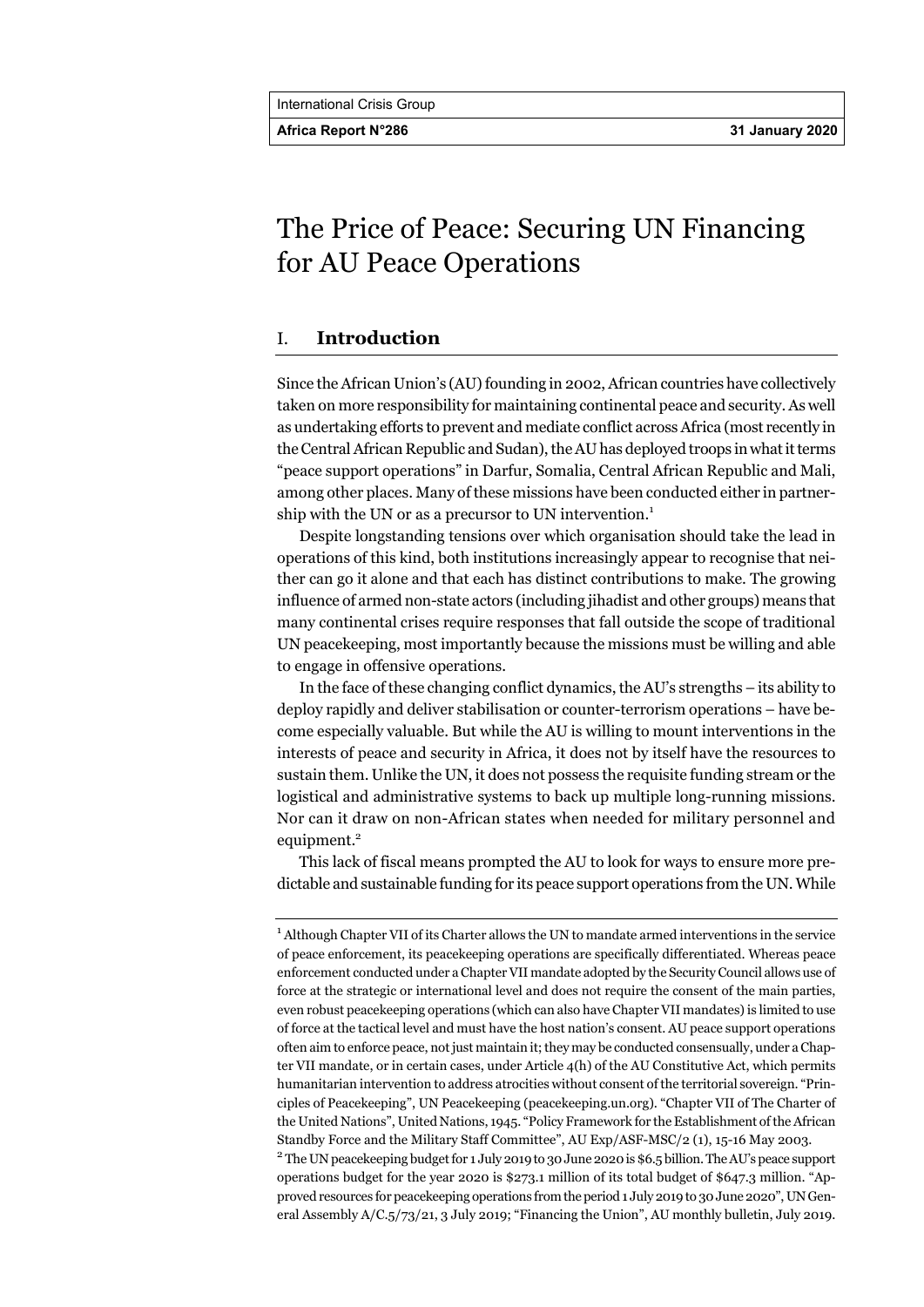the idea has supporters and detractors in both institutions, the AU has repeatedly favoured the creation of an arrangement for the UN to fund AU missions through UN assessed contributions, which are obligatory payments from member states to the UN roughly correlated with the states' economic weight. Although the proposal is motivated in part by need, the AU also argues that its interventions on the continent are in service of collective global security, that it is therefore acting on behalf of the UN Security Council, and that the UN should accordingly share the financial burden.<sup>3</sup>

The AU's first official call for the use of UN assessed contributions came in January 2007 with a plea for direct support for its Mission in Sudan (AMIS), which was about to break down because the AU could not afford to pay troop salaries.<sup>4</sup> The UN and AU decided that July to make AMIS an AU-UN hybrid mission (UNAMID), but the Security Council also became seized of the broader AU financing issue. In April 2008, under South Africa's presidency, it passed a resolution recognising that the absence of "predictable, sustainable and flexible resources" prevented the AU from fulfilling its peace and security mandate, and backed the Secretary-General's proposal for a joint AU-UN panel, led by former Italian prime minister Romano Prodi, to consider how the UN could support AU peace operations.<sup>5</sup>

The panel submitted its findings in December 2008, acknowledging that the AU had been left to bear the brunt of the initial response to crises on the continent. Its recommendations included the use of UN assessed contributions on a case-by-case basis for up to six months for AU peace operations authorised by the Security Council – a partial validation of the AU's request.<sup>6</sup>

A decade of delay followed. Hours of debates were held in both Addis Ababa and New York, and the AU and UN issued a steady stream of reports, communiqués, declarations and resolutions, but the two sides made only halting progress toward an agreement to use UN assessed contributions for AU peace operations. Despite acknowledging the AU's contribution to maintaining international peace and security, accepting its comparative advantages (quick response and greater enforcement capabilities) and affirming its need for "predictable, sustainable and flexible financing", the Security Council – in particular the U.S. and UK – have been reluctant to reach an agreement in principle on UN funding. Moreover, as negotiations have

<sup>&</sup>lt;sup>3</sup> Paragraph 6(i) and 6(ii), "Common African Position on the UN Review of Peace Operations", AU PSC/PR/2(DII), 29 April 2015.

<sup>&</sup>lt;sup>4</sup> "Decision on the activities of the Peace and Security Council of the AU and the state of peace and security in Africa", Assembly/AU/Dec.145 (VIII), January 2007. Discussions were already under way on a UN logistical support package to AMIS following a Pease and Security Council (PSC) request in November 2006. "Communique: 66th meeting of the Peace and Security Council on the situation in Darfur (The Sudan)", PSC/AHG/Comm (LXVI), 30 November 2006. "Report of the UN Secretary-General on the Sudan", UNSCR 1769, 31 July 2007.

<sup>&</sup>lt;sup>5</sup> The Council didn't specifically reference assessed contributions, but called on the panel "to consider in depth the modalities of … start-up funding, equipment and logistics and to consider in-depth lessons from past and current African Union peacekeeping efforts". "Peace and Security in Africa", UNSCR 1809, 16 April 2008. "Comprehensive review of the whole question of peacekeeping operations in all their aspects", UN General Assembly A/63/666-S/2008/813, 31.

 $^6$  The Prodi panel also recommended a voluntary multi-donor trust fund on capacity building for conflict prevention and resolution and institution building. "Comprehensive review of the whole question of peacekeeping operations in all their aspects", op. cit.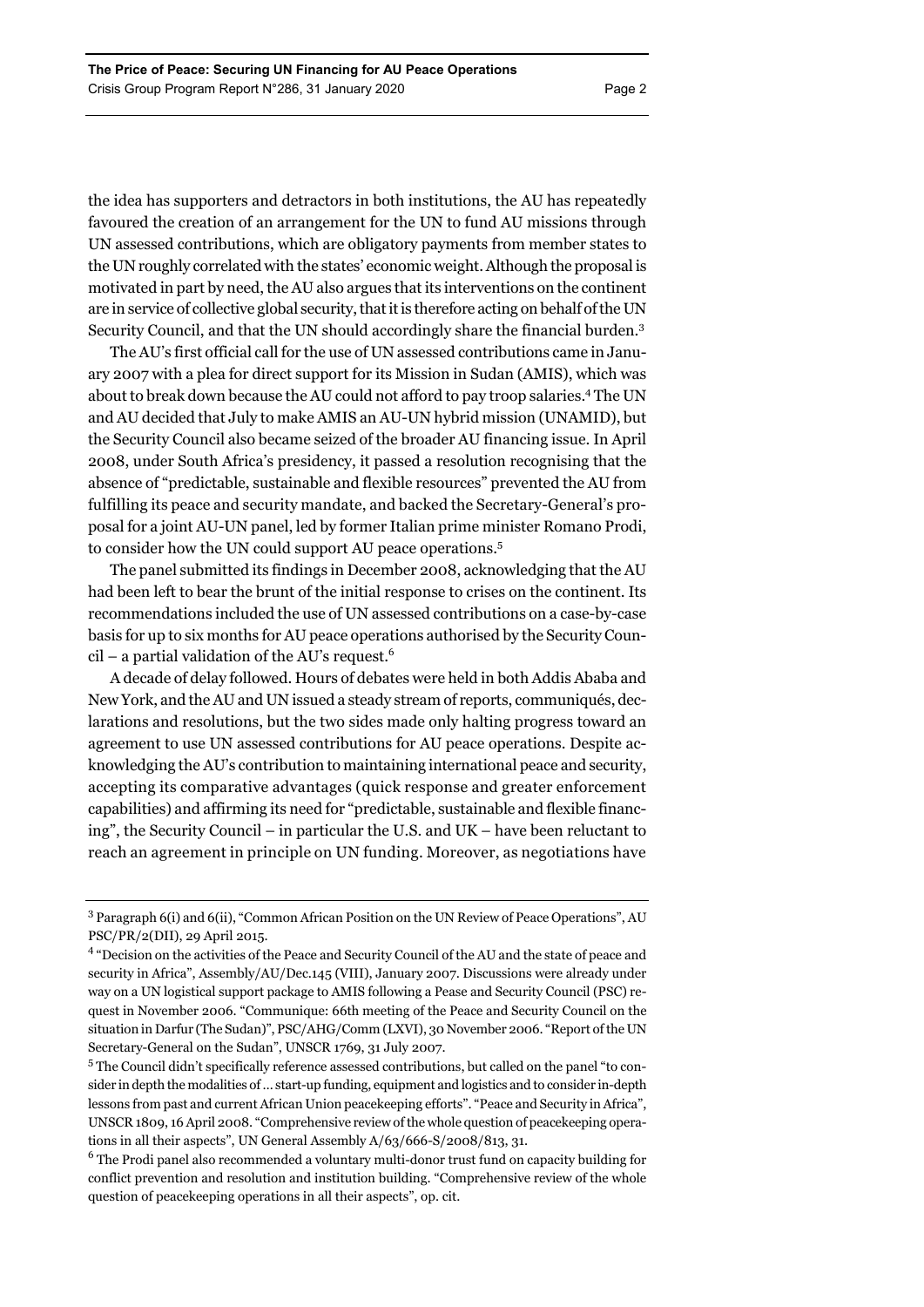intensified, some AU member states have expressed misgivings about the contours of the deal under discussion as well. Still, the reasons that drove the AU to look to assessed contributions for support have not abated since 2007; the need for peace support operations in the continent – from Somalia to the Lake Chad basin – continues to outstrip Africa's capacity to finance them.

This report sets out recent developments in the debate on the use of UN assessed contributions to finance AU peace operations, examining ill-tempered negotiations at the Security Council and PSC in 2018 and 2019 that have led to an impasse. It analyses the principal barriers to agreement and suggests next steps as the parties seek to break the deadlock. The report is based on extensive interviews during 2018 and 2019 in Addis Ababa, New York, Brussels, London and Washington, with UN and AU officials, as well as with diplomats and government representatives from both institutions' member states. It is a companion piece to Crisis Group's 24 June 2019 report, *A Tale of Two Councils: Strengthening AU-UN Cooperation*. 7

<sup>7</sup> Crisis Group Africa Report N°279, *A Tale of Two Councils: Strengthening AU-UN Cooperation*, 24 June 2019.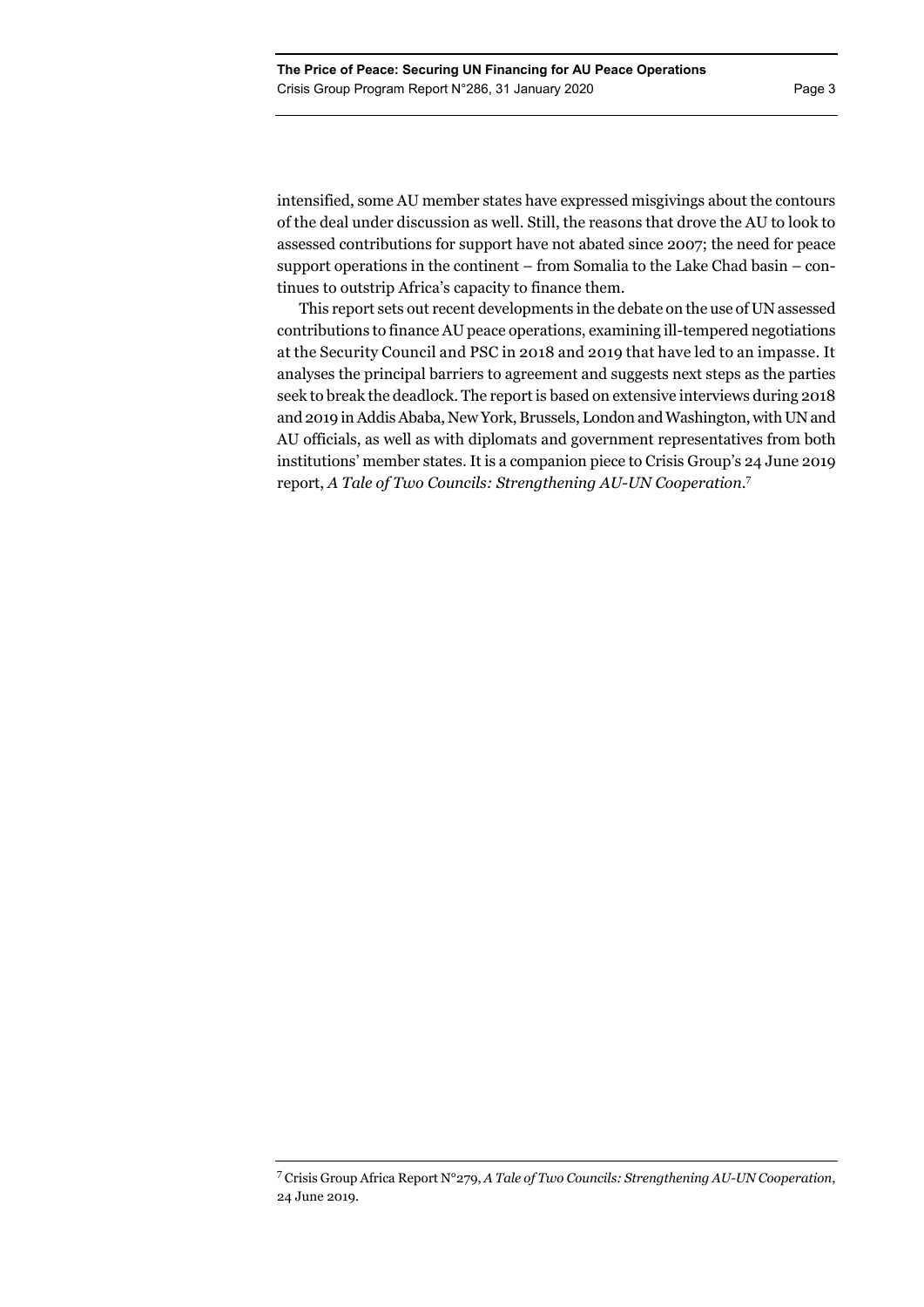# II. **Halting Progress**

Throughout the AU and UN's decade-plus consideration of the use of UN assessed contributions for AU peace support operations, a key concern for some UN Security Council members has been the additional cost involved in funding AU missions and the potential precedent creating such a mechanism could set for other regional bodies. They have also been conscious of the reputational and political risks of supporting these operations absent steps to address deficiencies in the AU's human rights compliance and financial governance. To ease these and other worries, the Council set out a series of conditions that the AU would have to fulfil before dipping into assessed contributions: first, more stringent human rights compliance frameworks for its peace operations; secondly, improved financial management and accountability; and finally, increased funding from within the continent.

The first real signs of progress came in 2015. In an effort to ease the AU's reliance on donor support, African leaders decided at their summit in January to move toward self-financing 25 per cent of the organisation's peace and security activities by 2020.<sup>8</sup> This decision set the stage for a funding split in which the UN would pick up 75 per cent of the cost of Security Council-authorised AU missions and the AU would pay the balance.<sup>9</sup> The U.S., which had been wrestling with how to ensure a reliable funding stream for the Multinational Joint Task Force (MNJTF) combating Boko Haram in the Lake Chad region, was intrigued by the prospect.<sup>10</sup> At roughly the same time, the UN was wrapping up a comprehensive review of UN peace operations that in June 2015 recommended strengthening the organisation's regional partnerships, especially that with the AU.<sup>11</sup>

Against this backdrop, the AU and the UN undertook a joint review in 2016 to assess possible funding models.12 Based in part on this review, which underscored the need for the UN to help the AU address challenges with respect to the predictability and sustainability of funding for its operations**,** the Security Council, in November

 $8$  In January 2015, the AU Assembly issued a "Declaration on Self-Reliance" under which member states agreed to fund 100 per cent of the AU's operating budget, 75 per cent of the program budget, and 25 per cent of peace and security operations through AU member state assessed contributions. Assembly/AU/Dec.561(XXIV). The Assembly reaffirmed this commitment at its summit in July of that year. "Decision on the budget of the AU for the 2016 financial year", AU Assembly, Assembly/ AU/Dec.577(XXV), 14-15 June 2015; "Decision on the scale of assessment and alternative sources of financing the African Union", AU Assembly, Assembly/AU/Dec.578(XXV), 14-15 June 2015.

<sup>&</sup>lt;sup>9</sup> Cedric de Coning, "Can the AU finance its own peace operations, and if so, what would the impact be?", in Emma Birikorang, Frank Okyere and Kwesi Aning, eds., *Annual Report of African Peace*  Operations 2017, Kofi Annan International Peacekeeping Training Centre, 2016, p. 83.<br><sup>10</sup> Crisis Group interview, former Obama administration official, January 2020.<br><sup>11</sup> "Report of the High-level Independent Panel on Pea

Peace: Politics, Partnership and People", Security Council report, A/70/95-S/2015/446, 16 June 2015. In this report, Ban Ki-moon emphasised the necessity of "partnership peacekeeping", in which multiple multilateral organisations collaborate. He had previously highlighted this concept in "Partnering for peace: moving towards partnership peacekeeping", UN report of the Secretary-General, A/70/95-S/2015/446, 1 April 2015.

<sup>&</sup>lt;sup>12</sup> "Report of the joint African Union-United Nations review of available mechanisms to finance and support African Union peace support operations authorized by the United Nations Security Council", AU/UN A/71/410-S/2016/809, 28 September 2016.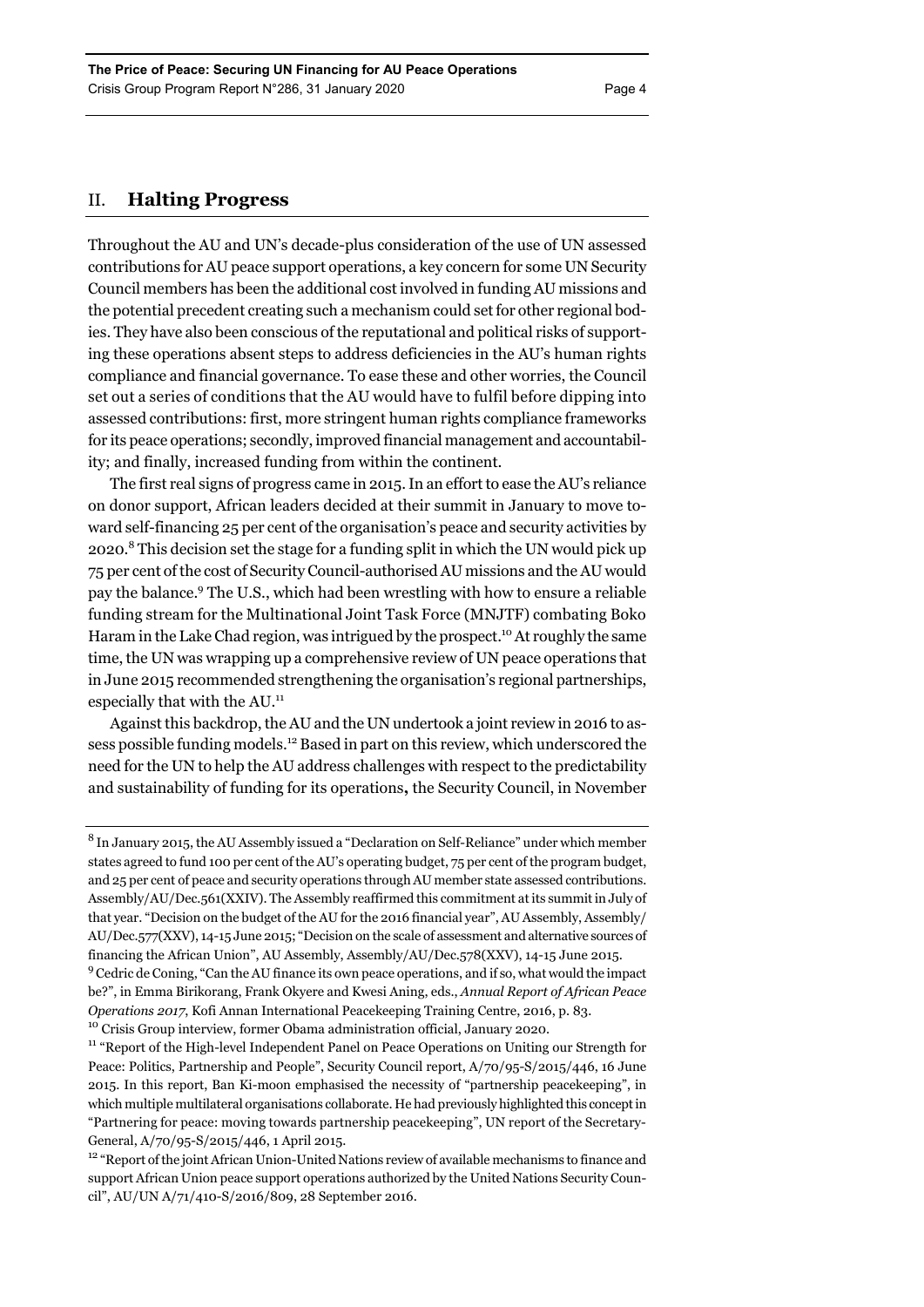2016, passed a resolution on strengthening the UN-AU partnership in peace and security. For the first time, the Security Council indicated – without expressly stating it – its readiness to consider the use of assessed contributions for AU peace support operations.13 The resolution also commissioned a further report, presented in May 2017, in which the Secretary-General set out four possible financing mechanisms to support AU peace operations.<sup>14</sup>

Capitalising on these developments, the AU pressed the Council to move toward adopting a substantive resolution that would establish an in-principle commitment to fund AU peace support operations approved by the Council on a case-by-case basis through UN assessed contributions. But the Council refrained from doing so, discouraged by the U.S.<sup>15</sup> Instead, in September 2017, it took a small step further, pledging to review the practical steps and conditions needed to establish a funding mechanism, and steering well clear of any kind of firm commitment.<sup>16</sup> Since then, African Security Council members have put considerable effort into advancing the proposal in New York, but they have made little if any progress.

 $13$  It is worth noting that the resolution does not explicitly mention assessed contributions, stating instead the Council's "readiness to consider the proposals of the AU". "Welcoming cost-sharing proposal between the UN and AU", UNSC resolution 2320, 18 November 2016.

<sup>&</sup>lt;sup>14</sup> The four options are: subvention (a direct grant of UN funds in an exceptional or emergency situation); joint financing of a jointly developed budget (a first for the UN); assistance through a UN support office similar to the model used to assist AMISOM; and finally the joint financing of a hybrid mission managed by the UN, like the joint AU-UN mission in Darfur (UNAMID).

<sup>&</sup>lt;sup>15</sup> Nikki Haley, then U.S. Permanent Representative to the UN, noted earlier in 2017 that "before" considering moving forward on any framework resolution with regard to financial support through the United Nations, we will look for implementation and concrete results from the AU's own benchmarks and timelines". See "AU-UN Cooperation", Security Council Report, 30 June 2017. <sup>16</sup> The Security Council adopted resolution 2378 (S/RES/2378) at its 8051st meeting on 20 September 2017. "We wanted a solid commitment that the Security Council will finance. In the past, they were expressing principles", said an African diplomat. Crisis Group interview, Addis Ababa, 30 July 2019.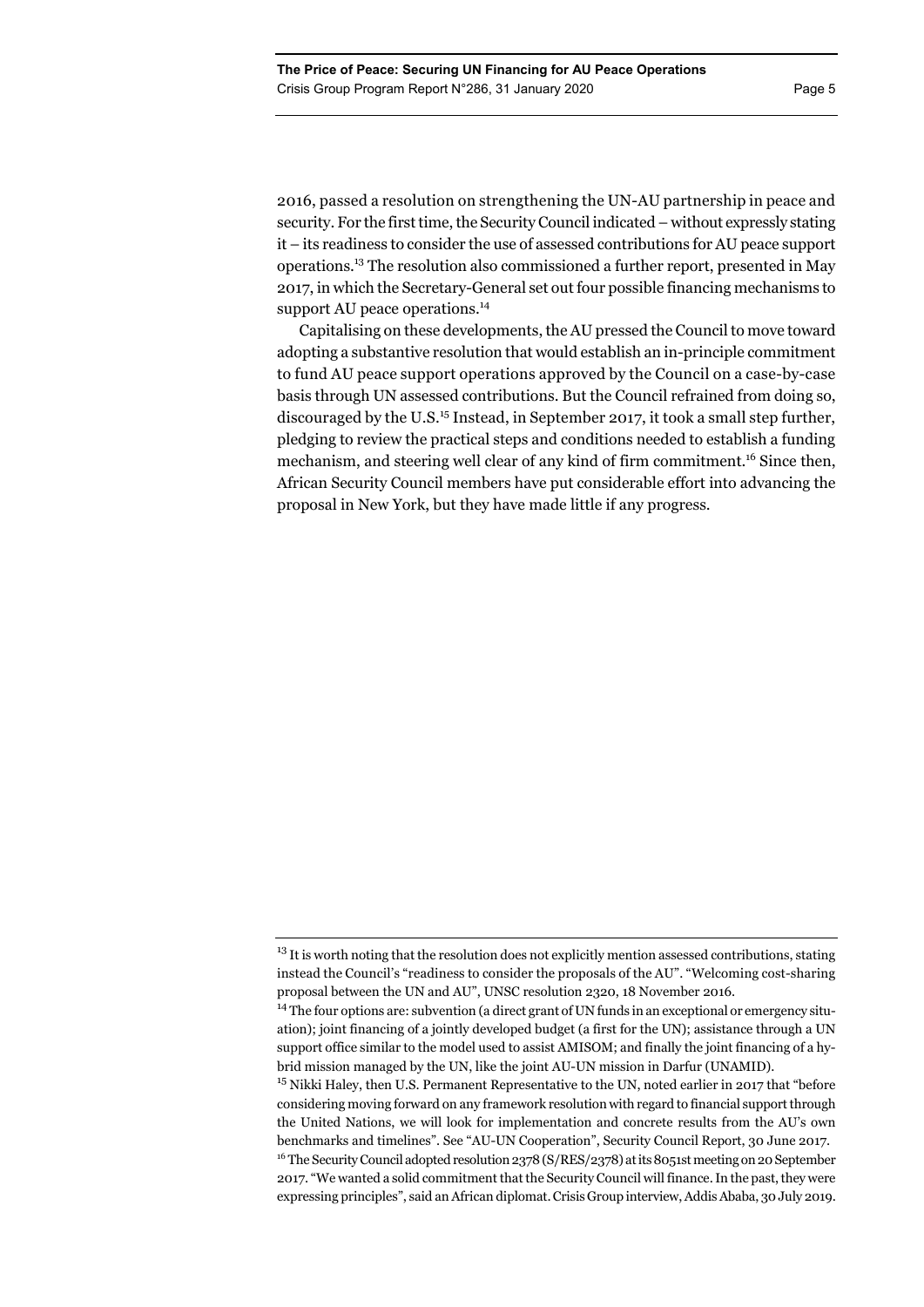# III. **Deadlock and Division**

# A. *The December 2018 Impasse*

Talks between the Security Council and the PSC on the financing proposal reached an impasse in December 2018 following ill-tempered deliberations on a potential Council resolution giving the go-ahead for UN funding. The situation came to a head after Ethiopia, which had placed particular emphasis on strengthening AU-UN relations during its Security Council term (2017-2018), stepped up efforts to adopt a resolution that would reflect an affirmative in-principle decision on the use of assessed contributions for AU peace support operations to be approved by the Security Council on a case-by-case basis. In September 2018, it began deliberations on a draft resolution to be tabled in December that year, during Côte d'Ivoire's presidency and Ethiopia's final month on the Council. The ensuing resolution was sponsored by all the states occupying the three rotational African seats on the Council (also known as the A3 – then Côte d'Ivoire, Equatorial Guinea and Ethiopia); it also garnered the support of the AU PSC and more than 80 UN member states.<sup>17</sup>

The A3, led by Ethiopia, worked hard to address the main reservations of other Security Council members, in particular those of the U.S. and the UK, at the same time as trying to balance PSC concerns.<sup>18</sup> The draft resolution recognised Security Council primacy in the maintenance of international peace and security (a key concern for the Council's five permanent members). It also affirmed that the Council would retain responsibility for oversight of any AU-led peace operations it authorised and funded, while also safeguarding a significant troop command role for the AU (a prerequisite for the PSC).

In order to allay Security Council members' fears about AU financial management and accountability, the resolution stated that the UN General Assembly would scrutinise and approve the budgets for the missions to be covered and that the AU and UN would undertake joint performance reviews. In seeking to dispel worries about AU compliance with human rights and humanitarian law, the resolution reiterated the need for the AU to put in place a robust compliance framework to "prevent, investigate and address" violations and abuses. To prevent an immediate draw on UN resources, the A3 accepted that assessed contributions would be used only for *future* missions. Finally, to reassure the Council that there would be accountability in Addis Ababa for mission governance, they accepted that the mechanism would apply only to missions *led*, not merely mandated, by the AU.

The first of these two requirements would place pre-existing missions such as the AU-led mission in Somalia, AMISOM, outside the scope of UN funding. Operations like the Multinational Joint Task Force (MNJTF) combating Boko Haram in the Lake

 $17$  The A3 briefed the PSC on 3 December, following which the council members approved the draft resolution and issued a statement calling on the Security Council to adopt it in December 2018. AU PSC press statement, PSC/PR/BR.(DCCXIV), 3 December 2018. "PSC Program of Work for February 2019", Amani Africa – Insights on the PSC, 31 January 2019. "Briefing on Sustainable Financing of African Peace & Security Agenda Under the UN Charter", Amani Africa – Insights on the PSC, 18 September 2019. "Draft Resolution on Financing the AU Peace Support Operations", UNSC S/2018/1093 Provisional, 19 December 2018.

<sup>18</sup> Crisis Group interview, U.S. diplomat, New York, January 2019.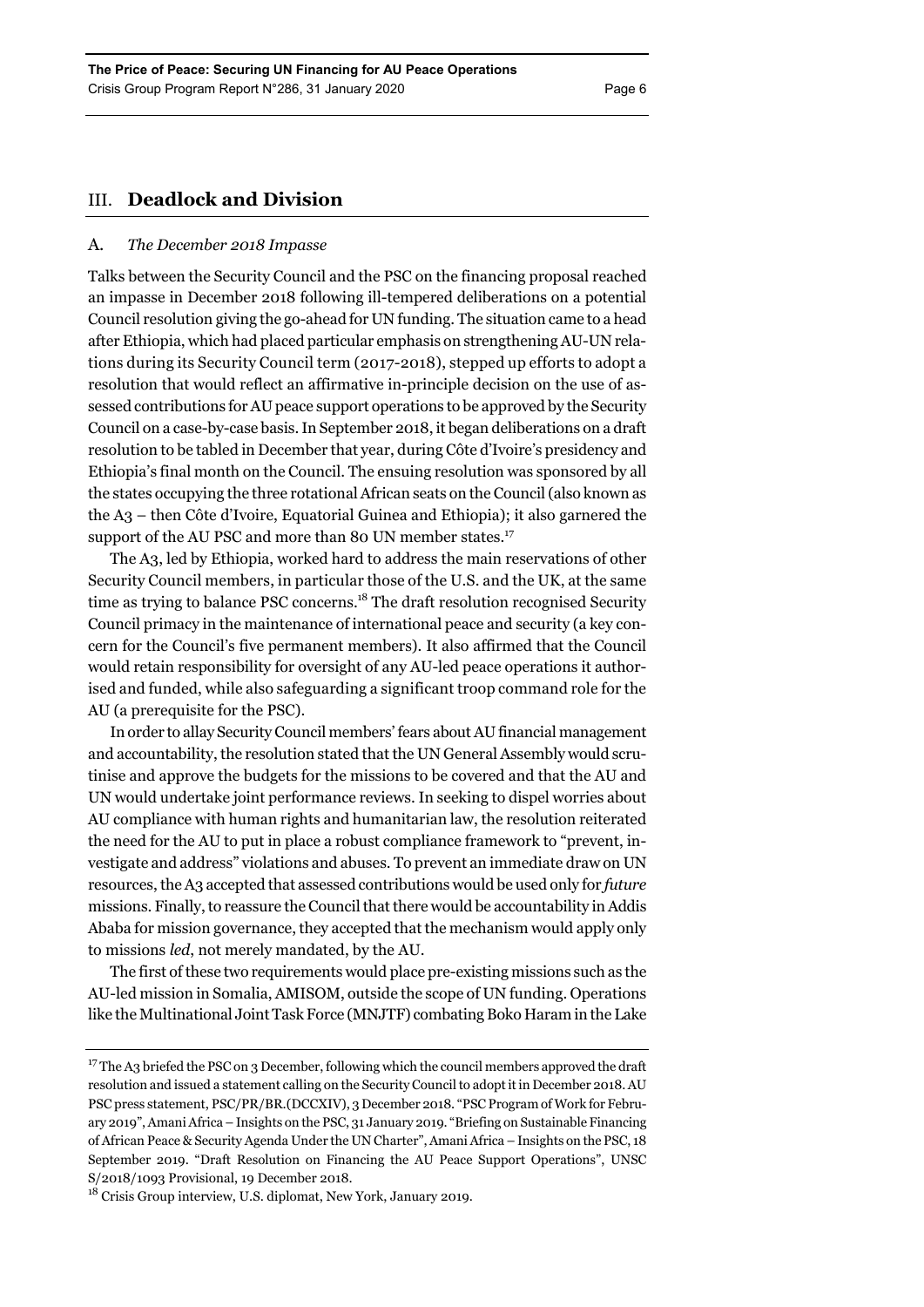Chad basin and the G5 Sahel Joint Force would also be disqualified because they are coalitions of the willing authorised by the AU but without AU leadership.

The U.S. – which had shown increasing misgivings about the mechanism, particularly after its proponents in the Obama administration left office – was slow to react to the proposal. Its mission in New York struggled to get clear instructions from Washington.<sup>19</sup> Ultimately, the U.S. threatened to veto the resolution both on substantive grounds and because it argued that the incoming Congress would need to be consulted before a decision on financing could be approved.<sup>20</sup>

African diplomats were not convinced by the latter explanation, arguing that the draft did not actually entail any immediate financial commitments.<sup>21</sup> Moreover, having already accommodated a number of U.S. concerns, the AU PSC and some A3 members were reluctant to make further changes to the draft even though a U.S. veto risked making agreement impossible for the remainder of the Trump administration, as the White House would be unlikely to reverse its position.<sup>22</sup>

The threatened U.S. veto was not the only source of confusion. An informal briefing to the Security Council on 6 December by Dr Donald Kaberuka, the AU's High Representative for the Peace Fund (the mechanism that, as discussed below, the AU intends to use to provide its portion of the co-financing) caused further disquiet among diplomats in attendance. Negotiations around the draft resolution had proceeded on the basis that the AU would pay 25 per cent of the cost of any Security Council-authorised mission to benefit from the arrangement, and the UN would provide the rest. But, for reasons detailed below, Kaberuka explained that the AU also intended for the Peace Fund to cover the organisation's conflict prevention and mediation activities. This news came as a shock to some Council diplomats, who had been under the erroneous impression that the fund would be dedicated solely to peace support operations. They worried that it would not be able to support all of these activities and that the  $25:75$  deal could suffer as a result.<sup>23</sup>

These concerns were amplified by suggestions during the meeting that the AU would not necessarily furnish the full 25 per cent and that the use of African troops could perhaps be counted as an in-kind contribution toward its commitment.

In an attempt to end the standoff between the U.S. and the A3, France, which had been a strong proponent of the original draft, worked bilaterally with the U.S. on an

<sup>&</sup>lt;sup>19</sup> Crisis Group interview, UN diplomats, New York, January 2019.

<sup>&</sup>lt;sup>20</sup> Crisis Group interview, Security Council diplomat, New York, August 2019.<br><sup>21</sup> "8407th meeting of the UNSC on Peace and Security in Africa", UNSC S/PV.8407, 20 November. Crisis Group interview, Security Council diplomat, New York, 30 November 2018. "The text in blue had accommodated at least half of the U.S.'s red lines", a UN official told Crisis Group. "Negotiations were one way. The U.S. did not make any concessions or compromise so it was difficult for the A3". Crisis Group interview, UN official, New York, 21 February 2019.<br><sup>22</sup> "The AU and the A3 thought the U.S. was bluffing. They didn't realise how serious the U.S. was",

a Security Council diplomat told Crisis Group. Some AU members, however, in particular Ethiopia, acknowledged that although a veto was likely, they were prepared to force the U.S.'s hand regardless. Crisis Group interviews, Security Council diplomat, New York, December 2018; African diplomats, Addis Ababa, March 2019.

<sup>&</sup>lt;sup>23</sup> Crisis Group interviews, Security Council diplomats, New York, January 2019.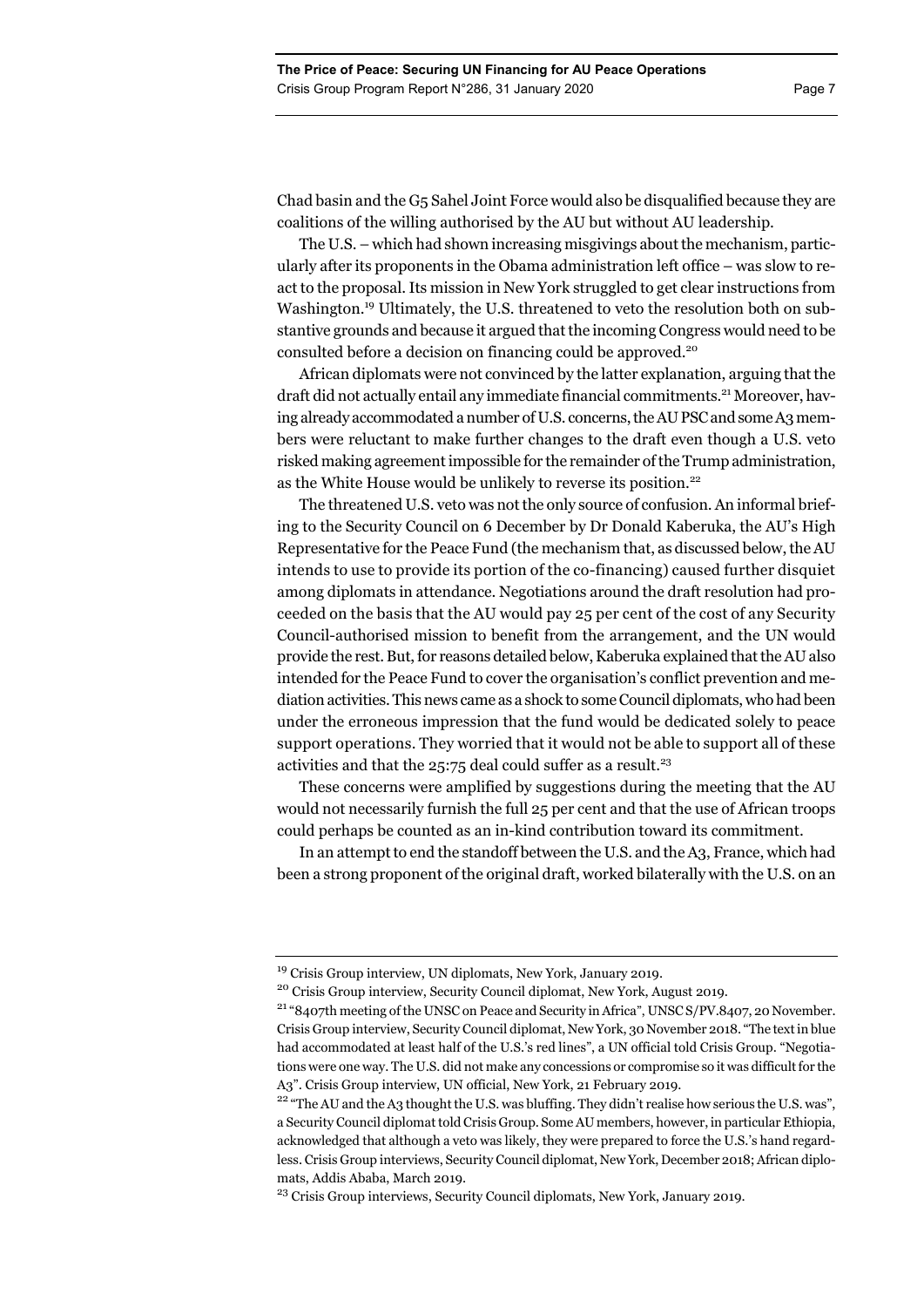alternative text.<sup>24</sup> The resulting draft deferred a decision on the use of UN assessed contributions until late 2019 and made it dependent on the Secretary-General's assessment of "the AU's efforts and progress to strengthen financing, human rights protections, accountability, transparency, performance, and conduct and discipline standards, and compliance with applicable international law … across its peace support operations" – all key areas of concern for the U.S. and some other Council members. Given António Guterres' strong and vocal support for UN financing of AU peace operations, there was reason to welcome him as an evaluator.25

Although a number of African member states (including A3 members Ethiopia and Equatorial Guinea) felt that the compromise text did not represent a sufficient advance on previous Security Council resolutions and refused to endorse it, Côte d'Ivoire sought to push it through without the consent of the other A3 members.<sup>26</sup> Ethiopia and the rest of the Africa Group (a bloc of all 54 African UN member states) put their weight behind the original draft, which they said represented the common African position. Some African diplomats saw the Ivoirian manoeuvre, which was supported by the AU Commission Chairperson Moussa Faki in order to avoid a U.S. veto, as a betrayal.<sup>27</sup> They blamed the French for pressuring Abidjan and Faki's office for breaking ranks.28 Momentum waned as Christmas approached and, in the end, neither resolution was put to a vote.<sup>29</sup>

The 2018 negotiations damaged relations between the Security Council and the PSC. The discussions were not always respectful, leaving both sides angry and frustrated. One senior AU official told Crisis Group: "This has been a very insulting dis-

<sup>&</sup>lt;sup>24</sup> France had initially been sceptical about using assessed contributions to fund AU peace operations. Paris changed its position, following its failed attempt to secure UN financing for the G5 Sahel Joint Force in 2017, and became one of the Council's most vocal supporters of the proposal even though, in its most recent form, and as noted above, the proposal would not cover AU-mandated missions like the G5 Sahel force unless they were AU-led.

<sup>&</sup>lt;sup>25</sup> "The U.S. realised how badly their position was being received so they were ready to make concessions", a Security Council diplomat said. Crisis Group interviews, Security Council diplomats, New York, December 2018 and January 2019. Draft UNSC resolution sponsored by Côte d'Ivoire, seen by Crisis Group, 20 December 2018.

<sup>&</sup>lt;sup>26</sup> "The compromise text wasn't a compromise ... [it] was a non-starter for us. It was taking us back to 2017, no added value", said an African diplomat. Crisis Group interview, Addis Ababa, 30 July 2019. 27 Crisis Group interview, AU officials, Addis Ababa, March 2019.

<sup>&</sup>lt;sup>28</sup> France, which fully backed the original resolution and intervened as an "honest broker" to prevent the U.S. veto, probably fared the worst as it was perceived by many African diplomats and officials as drafting the alternative text behind the A3's back and forcing the Ivorians to table it. The fiasco also soured relations between the PSC and the AU Commission Chairperson and his office, as they advocated supporting the alternative draft in order to avoid a veto. Crisis Group interviews, African and Western diplomats and UN and AU officials, Addis Ababa, March and July 2019; New York, February and June 2019.

<sup>&</sup>lt;sup>29</sup> The matter was referred back to the PSC, which asked the AU Commission to submit a report outlining the challenges faced during the negotiation of the draft resolution. The PSC was due to consider the report on 9 January 2019, but the meeting was postponed to 27 February. In the end, it did not take place. Peace and Security Council 814th meeting, AU PSC press statement, AU/PSC/ PR/BR.(DCCXIV), 3 December 2018; "Vote on Draft Resolution on the Financing of AU Peace Support Operations", What's in Blue, 18 December 2018; "PSC Program of Work for February 2019", Amani Africa, Insights on the PSC, 31 January 2019.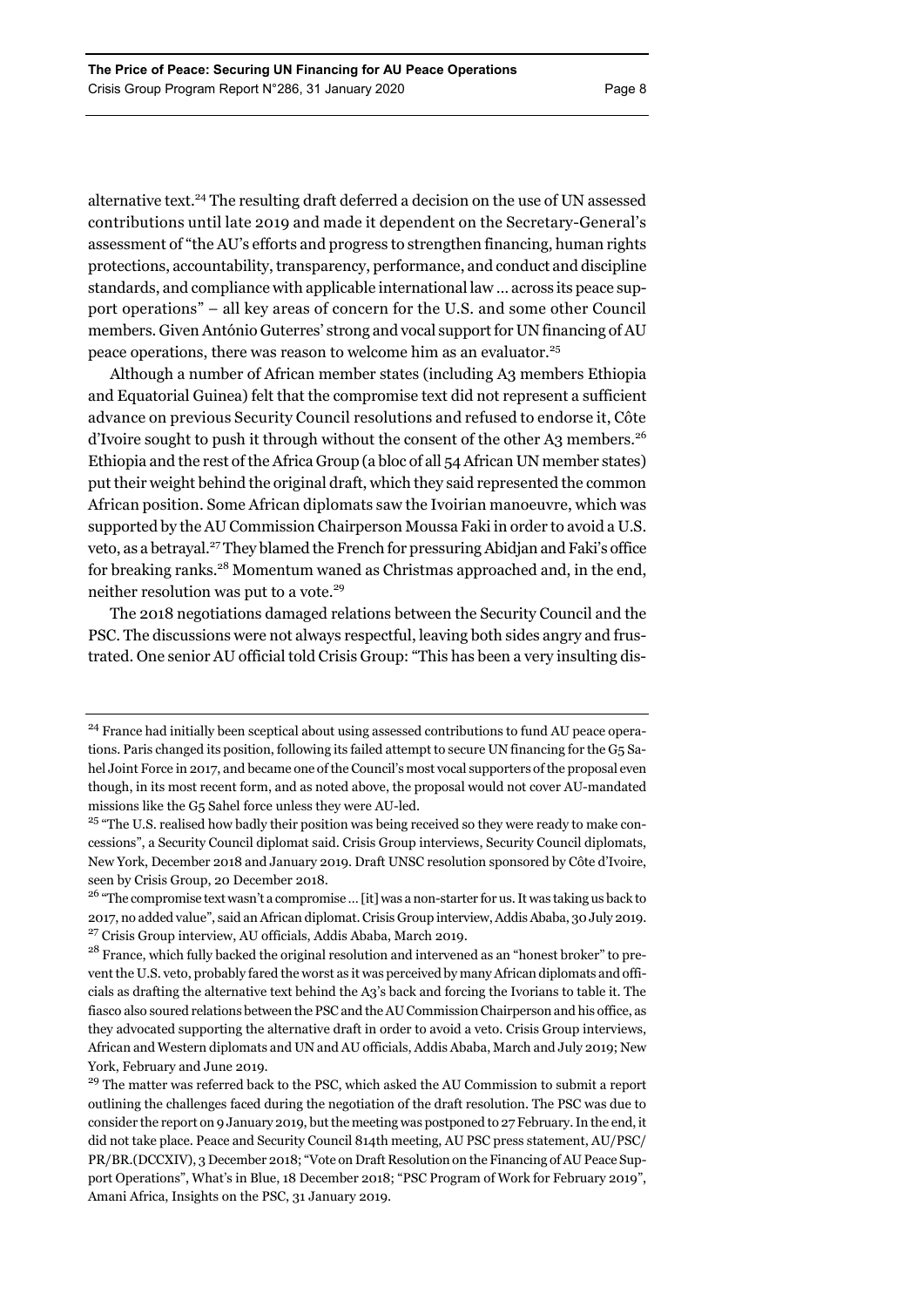cussion that does not speak to partnership".30 A Security Council diplomat, referring to the late-breaking suggestion that the AU might not be willing to cover its 25 per cent funding share, said, "The A3's tactics have been laughable. The tactics have been to scam us".31 The bad blood created by the negotiations contributed to friction between the A3 and the rest of the Council as it sought, in the first half of 2019, to address disagreements over the handling of African crises – in particular the upsurge of violence in Libya and Sudan's political turmoil.<sup>32</sup>

# B. *The Impasse Deepens*

Following a six-month hiatus, South Africa, which replaced Ethiopia on the Security Council at the start of 2019, resumed discussions on the use of assessed contributions, linking efforts to its preparations to chair the Council in October that year. In order to avoid a repeat of the deeply divisive negotiations in late 2018, South African diplomats in New York worked closely with their American counterparts to develop an understanding of their positions and red lines. Recognising that lobbying U.S. officials in New York alone would be insufficient for progress, South Africa's ambassador to the UN, Jerry Matjila, led an A3 delegation to Washington in July 2019.33

In meetings with officials from the State Department and National Security Council, as well as several members of Congress from both the Democratic and Republican parties, the A3 sought to temper U.S. concerns about the AU's human rights compliance and financial accountability. The ambassadors offered an optimistic reading of the meetings, leaving with the sense that Washington was ready to discuss a new resolution, while U.S. officials downplayed the impact of the visit.<sup>34</sup>

South Africa then began work on a new text in close consultation with U.S. diplomats, who were appreciative of efforts to secure their buy-in. Drawing heavily on language from both drafts from late 2018, the new resolution clearly outlined that UN contributions to Council-approved, AU-led peace support operations would be capped at 75 per cent and that the AU would cover the remaining 25 per cent of the overall cost of each operation, either alone or with donor assistance. It also gave the Security Council responsibility for "oversight, accountability, planning, development, mandating and reporting" of any mission, leaving the AU with control only over "operational details".35

The effort foundered for several reasons. Chief among them was a lack of internal consultation; although the A3 consulted the AU mission in New York, they did not

<sup>30</sup> Crisis Group interviews, AU officials, Addis Ababa, 14-15 March 2019.

 $31$  Crisis Group interview, Security Council diplomat, New York, 19 December 2018.

<sup>32</sup> See Crisis Group Report, *A Tale of Two Councils*, op. cit., p. 4.

<sup>33</sup> The visit was the first of its kind and represented a creative application of the A3's new effort to engage in collective diplomacy. In the same vein, a month prior, the A3 had taken a unified position in support of the AU PSC's June 2019 decision to suspend Sudan until the establishment of a civilianled transitional authority. In the process, the A3 also held, for the first time, a joint press conference to urge other Security Council members to support the PSC's move. For more, see Crisis Group Report, *A Tale of Two Councils*, op. cit.

<sup>34</sup> Crisis Group phone interview, A3 diplomat, Brussels and New York, July 2019.

<sup>&</sup>lt;sup>35</sup> Undated draft Security Council resolution, seen by Crisis Group in October 2019. Crisis Group interviews, Security Council diplomats, New York, October 2019.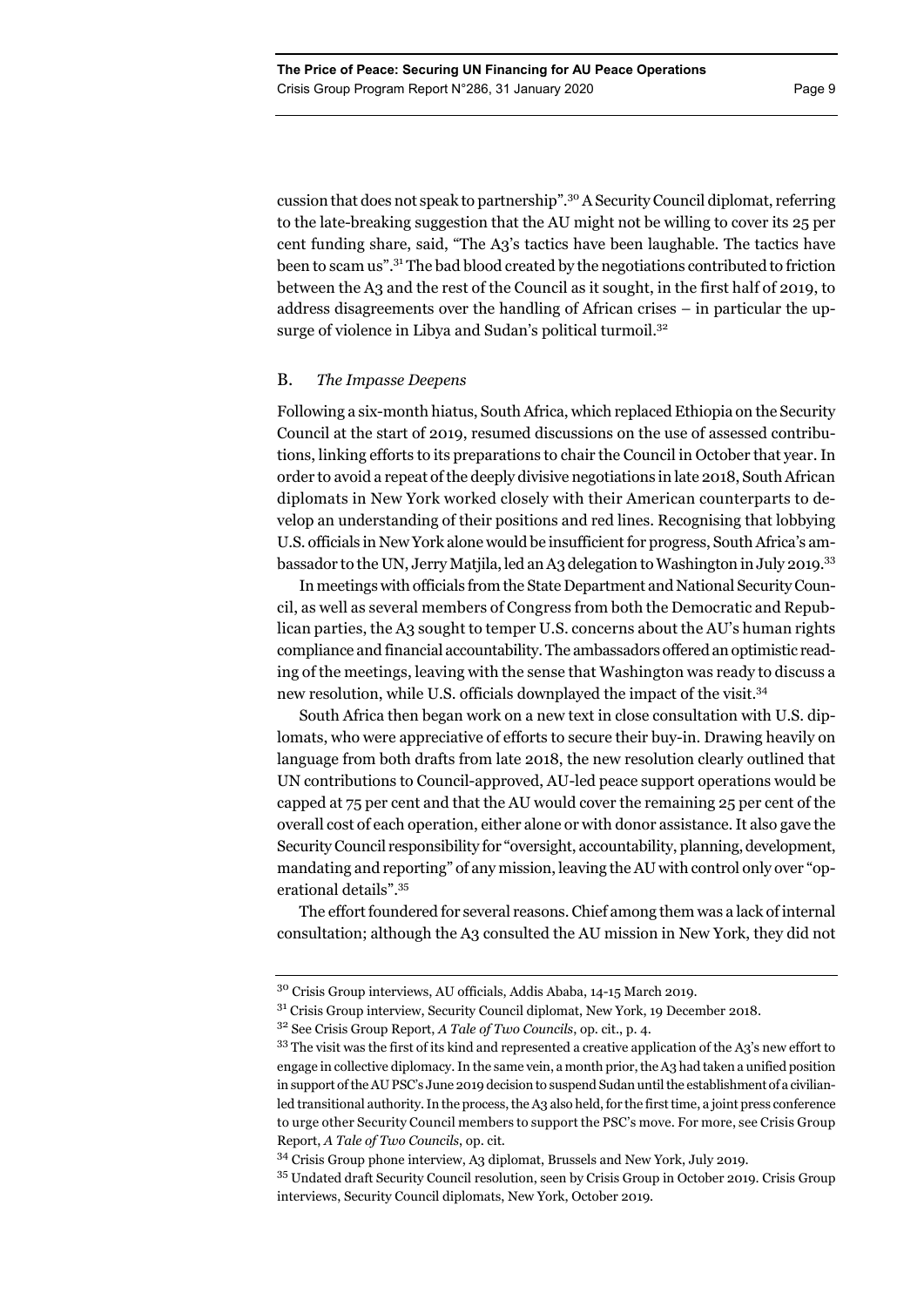do the same with officials and member states in Addis Ababa.<sup>36</sup> Even a cursory survey of the latter would have revealed that the PSC would find it difficult to countenance this division of labour, which could only feed growing concerns that the arrangement would reduce the AU's role in managing crises to operations on the ground, robbing it of a say in larger political decisions.37 The A3 also appeared to be unaware of hardening positions among major AU member states (Egypt and Nigeria among them), which argued that the AU had met the financial and other conditions needed to unlock UN funding and were reluctant to make any further concessions.<sup>38</sup> They may also have been oblivious to the growing divergences in perspective over the use of the Peace Fund (some in Addis had begun to question whether it should even be used for peace support operations) and the implications of the AU's pledge to fund 25 per cent of its peace and security operations.

The A3 were surprised, therefore, when in September the PSC, following a review of the draft resolution by its Committee of Experts, called for postponement of the draft's submission to the Security Council.39 The purpose of the postponement was to allow AU heads of state, at their summit in February 2020, to develop a common understanding of what the 25 per cent commitment means in practical terms for the AU.40

The PSC's decision to suspend deliberations in New York in order to find a common continental position on the use of assessed contributions is understandable and advisable, but some Security Council diplomats see it as justifying their mistrust of the AU and that body's willingness to pay a 25 per cent share of the costs of UNauthorised peace operations.41 The mistrust deepened following an ill-tempered meeting between diplomats from the two councils in New York at the start of October, in which A3 and PSC representatives had a heated exchange in front of non-African counterparts over the PSC's decision not to support the new draft resolution.<sup>42</sup> This episode underscored how far apart African positions are. Sceptical Security Council members may try to exploit these divisions in future efforts to restart the debate.

<sup>&</sup>lt;sup>36</sup> Crisis Group spoke to diplomats from a number of PSC member states in Addis Ababa at the end of July and the beginning of August and they were unaware that the A3 were working on a new draft Security Council resolution. Crisis Group interview, UN officials, Addis Ababa, November 2019. 37 Crisis Group correspondence, Security Council diplomat, New York, October 2019. Crisis Group interview, African government official, Addis Ababa, 5 November 2019.

 $38$  "[W]e have already made all the obligations to pass this draft. We have sorted the Peace Fund, secured a large amount of the budget", said an African diplomat. "As Africans we can't do any more. … We don't have to keep giving concessions for one country to give their approval". Crisis Group interview, African diplomat, 2 August 2019.

<sup>39</sup> Letter from Chairperson of the African Union Peace and Security Council of September 2019 to the Permanent Representative of the Republic of Côte d'Ivoire and Coordinator of the African Members of the UN Security Council (A3), dated 19 September 2019, seen by Crisis Group in October 2019. Crisis Group interview, African diplomat, New York, October 2019.

<sup>40 &</sup>quot;Insights on the Peace and Security Council: Briefing on Sustainable financing of African Peace & Security Agenda under the UN Charter", Amani Africa, 18 September 2019. Unpublished letter, seen by Crisis Group, from the Chairperson of the Peace and Security Council of the African Union to the Permanent Representative of the Republic of Côte d'Ivoire and Coordinator of the African Members of the UN Security Council (A3), 19 September 2019.

<sup>41</sup> Crisis Group interviews, Security Council diplomats, New York, January 2019.

<sup>42</sup> Crisis Group interviews, Security Council diplomats, UN and AU officials, New York, October 2019.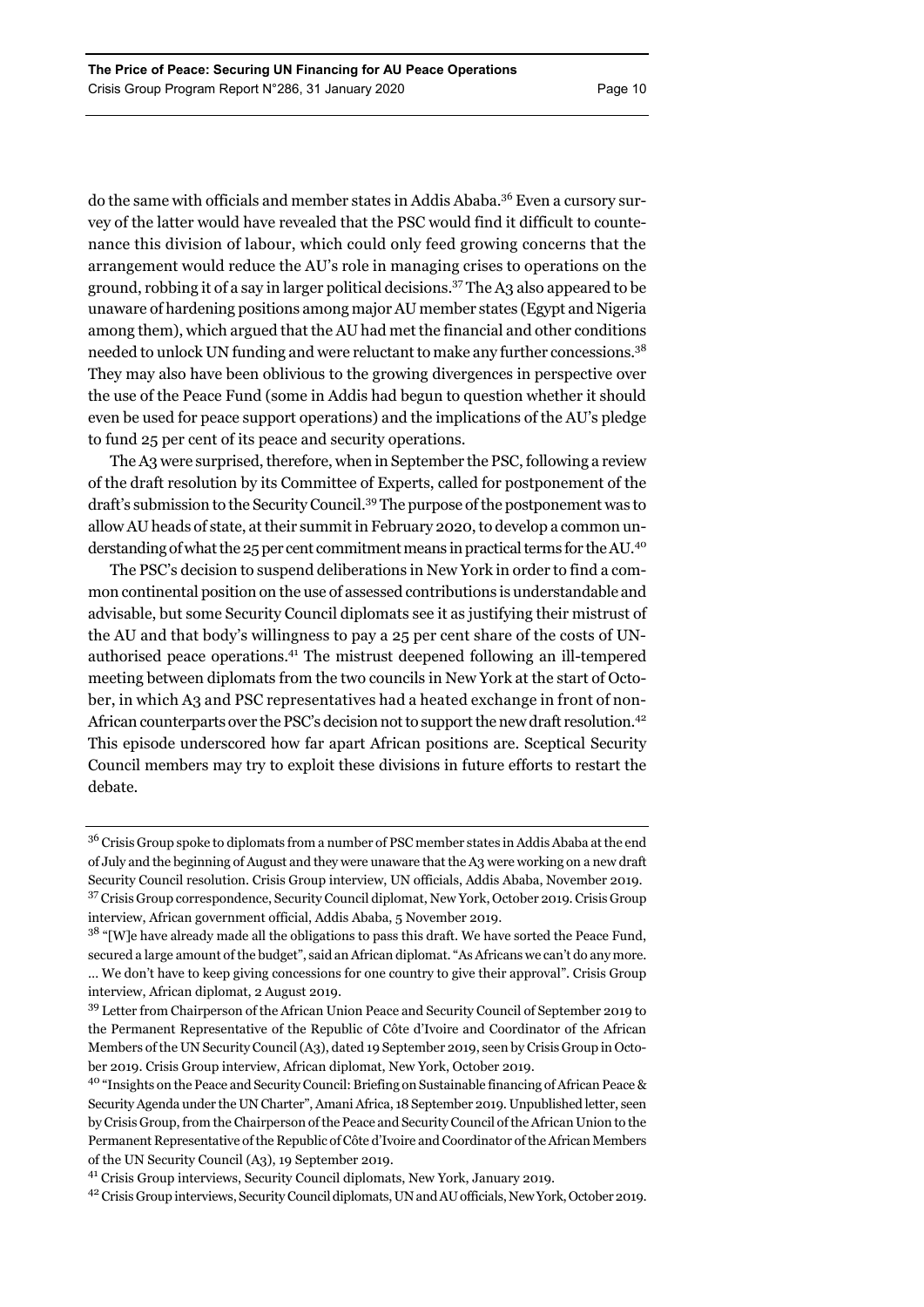# IV. **Barriers to Using Assessed Contributions**

Before the two institutions can reach agreement on the use of UN assessed contributions, they will need to resolve open issues in three areas of contention. First, they need a clear understanding of what the AU will be willing and able to pay under the 25:75 financial split, as well as how the AU wishes to approach certain key technical issues in practice; secondly, they need to know what Security Council members will require to satisfy their concerns about the AU's ability to comply with international human rights and humanitarian law, as well as the UN's financial transparency and accountability regimens; and, finally, they need to decide which institution will have overall command and control of the troops.

# A. *Burden Sharing*

# 1. The case for UN funding

As noted, the impetus behind the AU's push for the use of UN assessed contributions has been to ensure more predictable and sustainable funding for its peace support operations. In recent years, interventions in Mali (2013) and Central African Republic (CAR) (2014) almost bankrupted the AU Commission, according to one senior AU official.43 Consequently, the Security Council took them over and recast them as UN missions at considerable cost. UN diplomats believe that UN missions, with their sprawling mandates and overhead costs, are more expensive than narrowly focused AU missions.44 (It is unclear, however, whether they base this belief on hard data or anecdotal evidence.) The AU is also willing to take on tasks (including more hazardous offensive and counter-terrorism operations) that are generally beyond the reach of traditional UN peacekeeping.45 Proponents of co-funding hope that it will create a framework that allows AU missions to address challenges typically outside the UN's remit at a reduced cost, while ensuring that there is a steady and reliable source of funding to keep them going.

Still, the Security Council is not yet fully convinced that the mechanism will generate savings. Some members – especially the U.S. and UK **–** are concerned about the possibility that the use of UN assessed contributions for AU peace operations will inevitably expand the UN peacekeeping budget, incurring additional costs for their governments. UN members already pay over \$6 billion per year to cover the organisation's existing blue helmet operations, and major financial contributors, notably the U.S., have pushed hard for savings that paying for AU missions could reverse.

<sup>43</sup> Crisis Group interview, senior AU official, Addis Ababa, March 2019.

<sup>44 &</sup>quot;African operations are cheaper because these operations only have one focus – fighting armed groups, for example. There is no civilian or reconstruction mandate", a Western diplomat said. Crisis Group interviews, AU and UN officials and Western diplomats, Addis Ababa, January and March 2019; New York, January 2019.

<sup>&</sup>lt;sup>45</sup> "We cannot do CT [counter terrorism]. PoC [the protection of civilians] in the service of political solutions is very different from prevailing against [a] military offensively. That's why we need to support these initiatives", a senior UN official said. Crisis Group interview, New York, December 2018. "The AU is willing to send missions where the UN is not willing", said one Western diplomat. "The AU is willing to pay the price of blood. For the UN, it's not possible". Crisis Group interview, Addis Ababa, January 2019.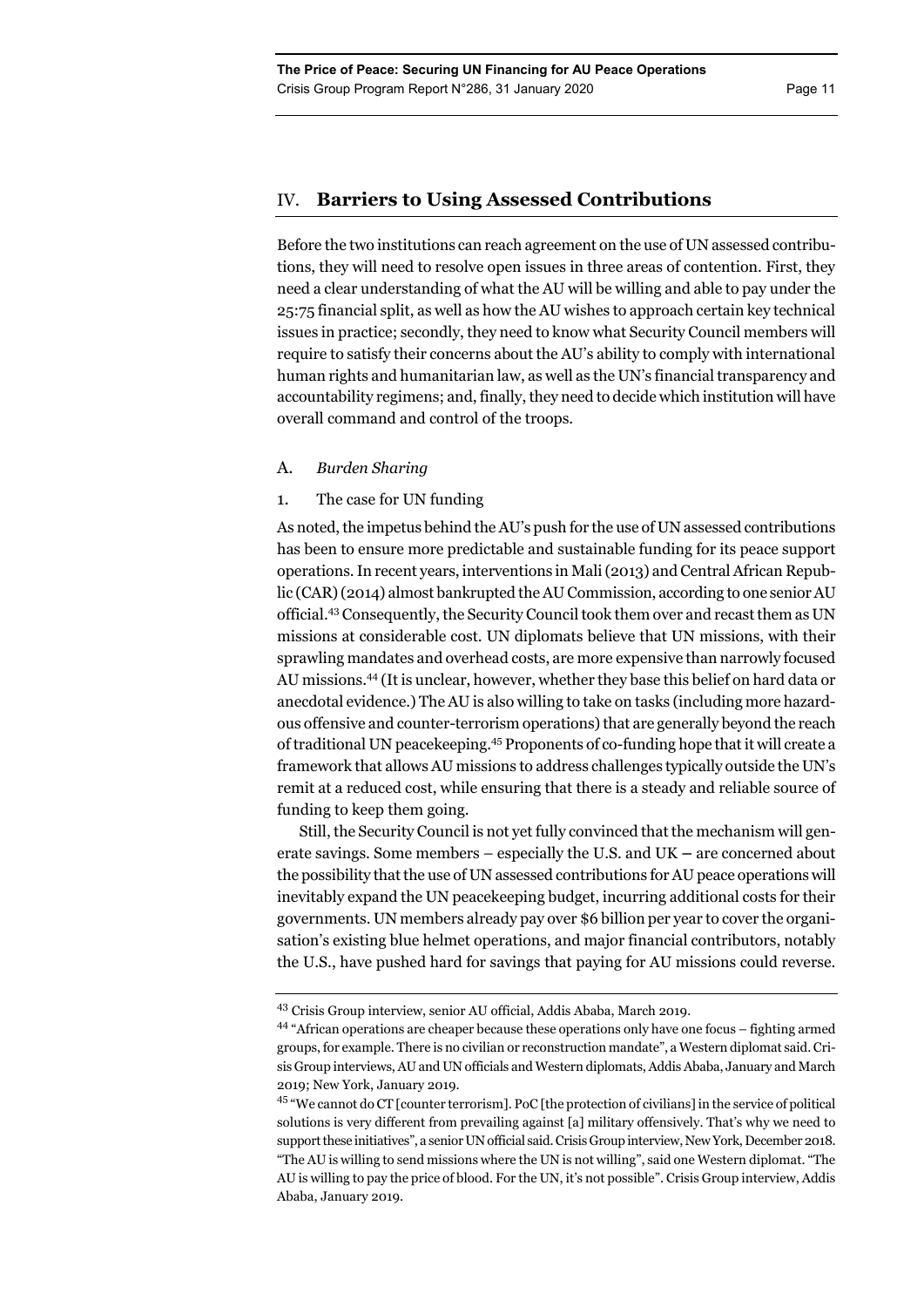Some Security Council members also suspect that funding AU missions would eventually set a precedent for other regional bodies to call for UN funding for their operations, although this is not an immediate prospect.46 These concerns come on top of the aforementioned doubts about the AU's ability and willingness to consistently pay their share of mission costs, and that UN financial contributors will be left with the entire bill.

# 2. The 25:75 financial split

As previously detailed, the idea for a 25:75 AU-UN split emerged in 2015 following African leaders' decision to contribute more resources to the AU's operational budget, including 25 per cent of the organisation's peace and security activities.47 It also benefited from a surge of interest by the Obama administration, and a focus on peacekeeping reform within the Office of the Secretary-General.

In order to meet the obligations it would incur under this split, the AU began taking measures to bolster the Peace Fund, which has been chronically under-resourced since its founding in 1993, never having more than a few million dollars in its coffers.48 Donald Kaberuka, former president of the African Development Bank, was appointed AU High Representative for the fund in January 2016 and immediately began revitalising and restructuring it. Previously a voluntary mechanism, member states are now obligated to contribute to the fund based on the scale of assessment used to calculate contributions to the general budget, with sanctions imposable on countries in arrears.49 Contributions to the fund are expected to generate \$400 million per annum by 2023 (originally 2020). In November 2019, the fund stood at \$131 million, an amount still considerably short of its potential, but by far the largest it has accumulated in its 27-year history.

<sup>46</sup> Crisis Group interview, Security Council diplomat, New York, 28 January 2020.

<sup>&</sup>lt;sup>47</sup> See "Decision on the Report of Alternative Sources of Financing the African Union", AU assembly, Assembly/AU/Dec.561(XXIV), 30 January 2015; "Decision on the budget of the AU for the 2016 financial year", AU assembly, AU Assembly/AU/Dec.577(XXV), June 2015; "Decision on the scale of assessment and alternative sources of financing the African Union", AU assembly, AU Assembly/ AU/Dec.578(XXV), 15 June 2015. See Assembly/AU/Dec.561(XXIV), Assembly/AU/Dec.577(XXV) and Assembly/AU/Dec.578(XXV).

<sup>&</sup>lt;sup>48</sup> The Peace Fund was established in 1993 and it derives its legal basis from the PSC Protocol. Originally the fund was supposed to be replenished through voluntary contributions from AU member states and money derived from sanctions imposed for arrears on non-payment of assessed contributions. Contributions could also be accepted from other sources within Africa, including the private sector, civil society, donations from individuals, and through appropriate fundraising activities. "Decision on Alternative Sources of Financing the African Union", AU Assembly, Assembly/ Dec.486(XXI), 27 May 2013; "Decision on the Scale of Assessments and Financing of the African Union", AU Assembly, AU/Dec.578(XXV), 15 June 2015; "Securing Predictable Financing for Peace in Africa", AU report, AU PSC, August 2016.

<sup>&</sup>lt;sup>49</sup> The AU adopted a new sanctions regime for the non-payment of assessed contributions in November 2018. Previously, member states were classified as defaulting if they had been in arrears for two years. Now, sanctions may be applied after just six months. The new regime is graduated, with specific penalties for different levels of non-payment and relief for member states who, under certain circumstances, are unable to pay. "Decisions of the Eleventh Extraordinary Session of the AU Assembly", AU Ext/Assembly/AU/Dec.1-4(XI), 17-18 November 2018.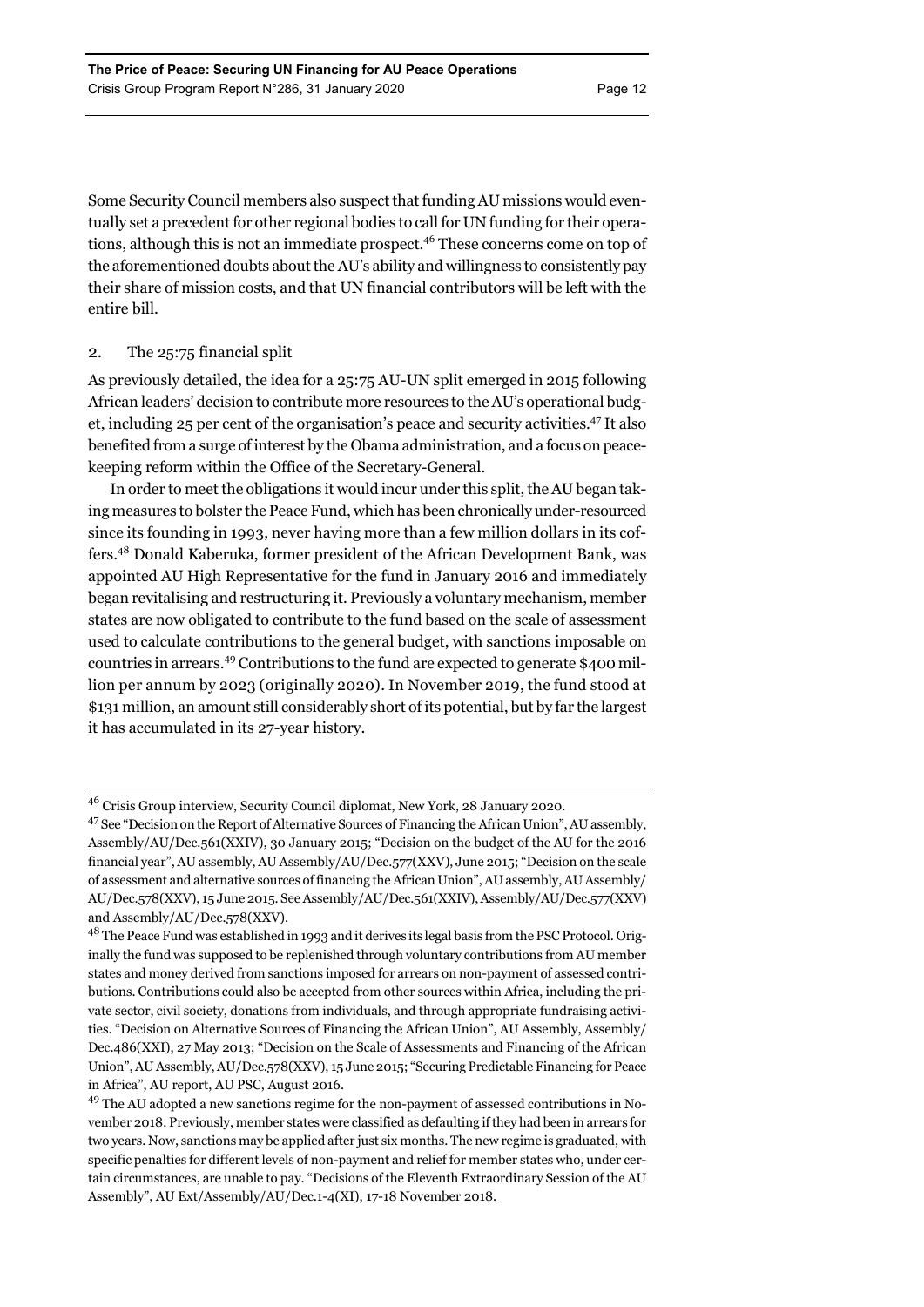Contrary to a misconception held by many Security Council members, however, the fund was never designed to finance military interventions alone. It has three windows: mediation and preventive diplomacy; institutional capacity; and peace support operations; plus a small crisis reserve facility of \$50 million minimum.50 One big concern of Security Council members is that the Peace Fund will be stretched too thin to cover 25 per cent of AU-led peace operations.51 AMISOM costs an estimated \$1.2 billion per year, meaning that the AU's portion of a comparable future mission would be \$300 million. Even if the Peace Fund's entire expected annual income of \$400 million were expended on peace support (as opposed to the \$235 million now earmarked), it would not be enough to cover the AU's portion of two AMISOM-type missions.52 Members are also unsure if the AU is prepared to contribute a 25 per cent share. The Council has been operating on the assumption that if the UN provided 75 per cent of an AU-led mission's cost the AU would make up the difference. There is, however, no African consensus on this point.<sup>53</sup>

The original 2015 documentation committing the AU to greater financial selfsufficiency is one source of confusion. Among the summit decisions and declarations from this period, some state that the organisation was committing to fund 25 per cent of its peace support operations alone, while others reference "peace and security activities" (a broader category of interventions that includes both military missions and certain other activities like mediation and conflict prevention).54 The latter would mean stretching scarce AU resources further than may be realistic if Addis Ababa is to meet its requirements under the 25:75 proposal.

A PSC communiqué from a September 2015 heads of state-level meeting also casts doubt on the solidity of the 25 per cent commitment. It states that the AU Commission chairperson should initiate consultations with the UN "in line with the decisions

<sup>50 &</sup>quot;Securing Predictable and Sustainable Financing for Peace in Africa", op. cit.

 $51$  "There is still a big gap in the understanding of how the 25 per cent might be raised", one Western diplomat told Crisis Group. "[B]ut it's not coming from the Peace Fund because it's too small. … The AU will have to come clean and say how they see this working". Crisis Group interview, Addis Ababa, August 2019.

<sup>52 &</sup>quot;Securing Predictable and Sustainable Financing for Peace in Africa", op. cit.

<sup>53</sup> While one African diplomat told Crisis Group, "It was decided to fund at least 25 per cent of AU PSOs [peace support operations]", a senior AU official stated: "Never did we say we would pay for 25 per cent of any operation. That was not the decision". Crisis Group interviews, New York, November 2019; Addis Ababa, March 2019. Some Security Council members suggest that the divergence of views among Africans does not represent confusion but rather deliberate misinterpretation on the part of some. "It's less that it's confusion but more different spinnings. In 2014, it was clearcut, but the AU has changed some of the thinking", said a Security Council diplomat. Crisis Group interview, New York, 23 August 2019.

<sup>54</sup> At the January 2015 summit, in response to a 2012 report on alternative sources of financing, the AU Assembly introduced the principle that member states would "fund the peace support operations budget at 25 per cent". Six months later, leaders reiterated the commitment they made in January, however a separate decision made at the same summit muddied the waters by stating that member states would "provide 25 per cent of the Peace and Security Budget [sic]", ie, all the AU's peace and security activities including military operations. See "Decision on the report of alternative source of financing the African Union", AU Assembly/AU/Dec.561(XXIV), 30 January 2015; "Decision on the budget of the AU for the 2016 financial year", AU Assembly/AU/Dec.577(XXV), 15 June 2015; "Decision on the scale of assessment and alternative sources of financing the African Union", AU Assembly/AU/Dec.578(XXV), January 2017.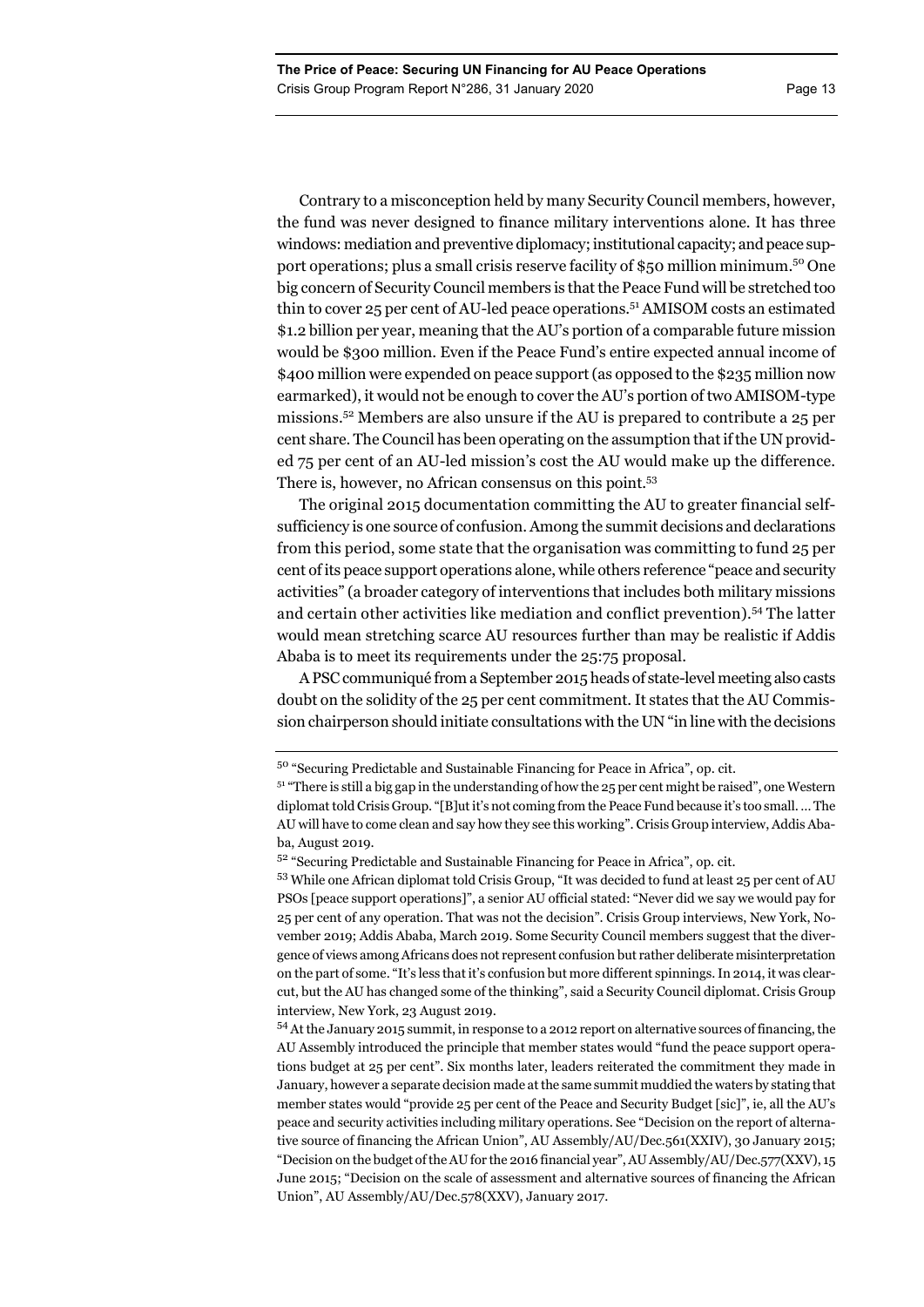adopted by the Assembly of the Union, to resume responsibility for *up to* 25% of all AU peace and security activities, *including* peace support operations, while the other 75% of the cost of such missions would be provided by UN [sic] through assessed contributions" (emphasis added).55

Acknowledging that internal clarity and consensus are needed, the AU PSC has decided to develop a common African position on the 25 per cent notwithstanding Security Council members' frustration at what they see as the AU backtracking from its original commitment.56 In particular, the AU needs to clarify what it intends the Peace Fund to cover and how the shortfall will be addressed if it fails to collect sufficient money to cover its share of the 25:75 split.<sup>57</sup>

# 3. The controversial 0.2 per cent levy

African leaders initially agreed that a 0.2 per cent levy on goods imported to the continent would be used to generate \$400 million each year for the Peace Fund. But the means by which members are permitted to generate their contributions has been left flexible, as some states, especially those with larger and more developed economies, were opposed to Kaberuka's proposed tax.58

The U.S., which threatened to veto the A3's draft resolution in December 2018, is also strongly against the 0.2 per cent levy, believing that it breaches World Trade Organisation (WTO) rules. While U.S. diplomats did not highlight the tariff as a significant factor in Washington's opposition at the end of 2018, U.S. officials have indicated that it will be a bigger issue going forward.59

If the U.S. wishes to find a way forward on co-financing, it will be important for Ambassador Kelly Craft, the U.S. Permanent Representative to the UN, to signal to Washington that resolving these issues is a priority, and press the Office of the U.S. Trade Representative to work with the UN Mission to arrive at a workaround that addresses its WTO-related concerns.

# B. *Human Rights Compliance and Financial Governance*

Discussions between the two organisations on how to ensure AU troop compliance with international human rights and humanitarian law have been particularly fraught. Problems with AU mission discipline, for example during the 2014 handover to the UN in the Central African Republic, and concerns about the capabilities and history

<sup>55 &</sup>quot;547th Meeting of the AU PSC", communiqué, PSC/AHG/COMM/2(DXLVII), 26 September 2015.

<sup>56</sup> Letter dated 19 September 2019 from Ambassador Mohamed Arrouchi, then chair of the PSC to Ambassador Kacou Houadja Léon, coordinator of the African members of the A3.

<sup>&</sup>lt;sup>57</sup> For full details on the financing windows and projected budgets, see "Securing Predictable and Sustainable Financing for Peace in Africa", op. cit.

<sup>&</sup>lt;sup>58</sup> Opposition to the levy stemmed from uncertainty about which goods would be eligible for taxation, as well as the lack of necessary national legal and administrative frameworks to implement it. Further, member states were concerned about an initial proposal that the AU would retain any surplus funds raised. Some also complained about the decision-making process, arguing that it bypassed regular AU channels and lacked sufficient consultation with all member states. "Discussion Paper No. 258: Self-financing the African Union: one levy, multiple reforms", European Centre for Development Policy Management, September 2019.

<sup>59</sup> Crisis Group interview, U.S. diplomats, New York, August 2019.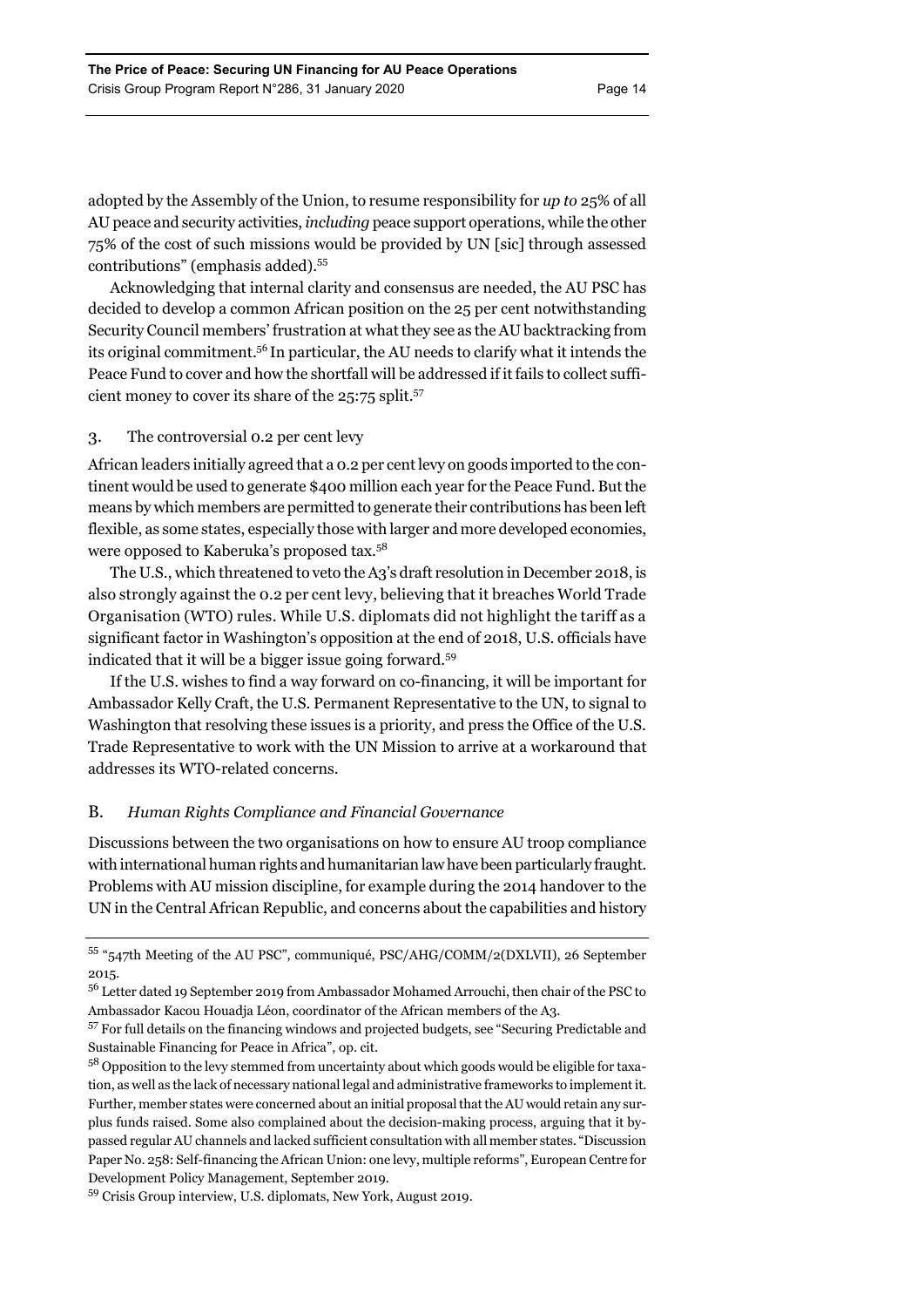of the various African troop contingents deployed in UN operations have influenced the posture of Security Council members.

Although some AU officials and member states have been offended by what they see as the portrayal of African soldiers as "rapists and murderers" – with some feeling that the Council made it sound as if they care more about protecting African citizens than the AU does  $-$  Addis Ababa has worked to address concerns.<sup>60</sup> In particular, it has made strides toward establishing a compliance framework, putting in place comprehensive policies on conduct and discipline, as well as preventing and responding to sexual exploitation. As part of its overall efforts in this area, it has also been working with the UN Office of the High Commissioner for Human Rights (OHCHR) on troop screening for AMISOM, and is trying to carry out the new policies with the limited resources at its disposal. In addition, with EU financial support, the AU and OHCHR are developing a compliance framework for the G5 Sahel Joint Force that could be applied to any relevant UN-financed mission.

Views on the AU's progress are mixed, however, with some diplomats and UN officials believing that the organisation has made significant headway, while others feel that the AU is overselling its achievements as part of efforts to secure support for the proposed use of UN assessed contributions.<sup>61</sup> The U.S. and UK, in particular, are insistent that the AU must not only create policies but should apply them in existing missions before UN assessed contributions can be made available.<sup>62</sup> Both are concerned about the domestic uproar that could ensue if AU troops financed by the UN were to commit abuses during their deployment.

Such suspicions rankle many at the AU who believe they have done enough to address concerns about human rights compliance. They also complain both that "the goalposts keep shifting" and that the West is holding AU troops to higher standards than UN blue helmets. They note that bilateral support offered to AU missions and African states by some Security Council members is not subject to the same strictures. They, together with a number of Western diplomats and officials, claim that the insistence on human rights compliance is, in part at least, a pretext for delaying a decision.63 Such comments may, however, be too dismissive: the Security Council is focused on improving the human rights-related performance of the UN's own missions and is unlikely to hold AU missions it is supporting to lower standards. Moreover, concerns may be greater because the more offensive missions the AU is likely

<sup>&</sup>lt;sup>60</sup> "African troops deploy in UN missions, so why are they being characterised as different in AU missions?", a senior AU official asked. Crisis Group interviews, AU officials and Western diplomats, Addis Ababa, January and March 2019.

 $61$  Crisis Group interviews, international diplomats and EU and UN officials, Addis Ababa, Brussels and New York, January, March and July 2019.

 $62$  The Trump administration sometimes puts little emphasis on human rights standards. Former U.S. Permanent Representative Nikki Haley, however, placed addressing sexual abuse by UN peacekeepers at the centre of her peacekeeping reform agenda. The issue is a long-running focus of career civil servants. Crisis Group interviews, U.S. and UK officials and diplomats, Addis Ababa, London and New York, July and August 2019.

 $63$  "The U.S. says, 'Develop compliance first' – this is to postpone the whole issue", said a Western diplomat. Crisis Group interviews, African diplomats, AU officials and Western diplomats and government officials, Addis Ababa, January, March, July and August 2019.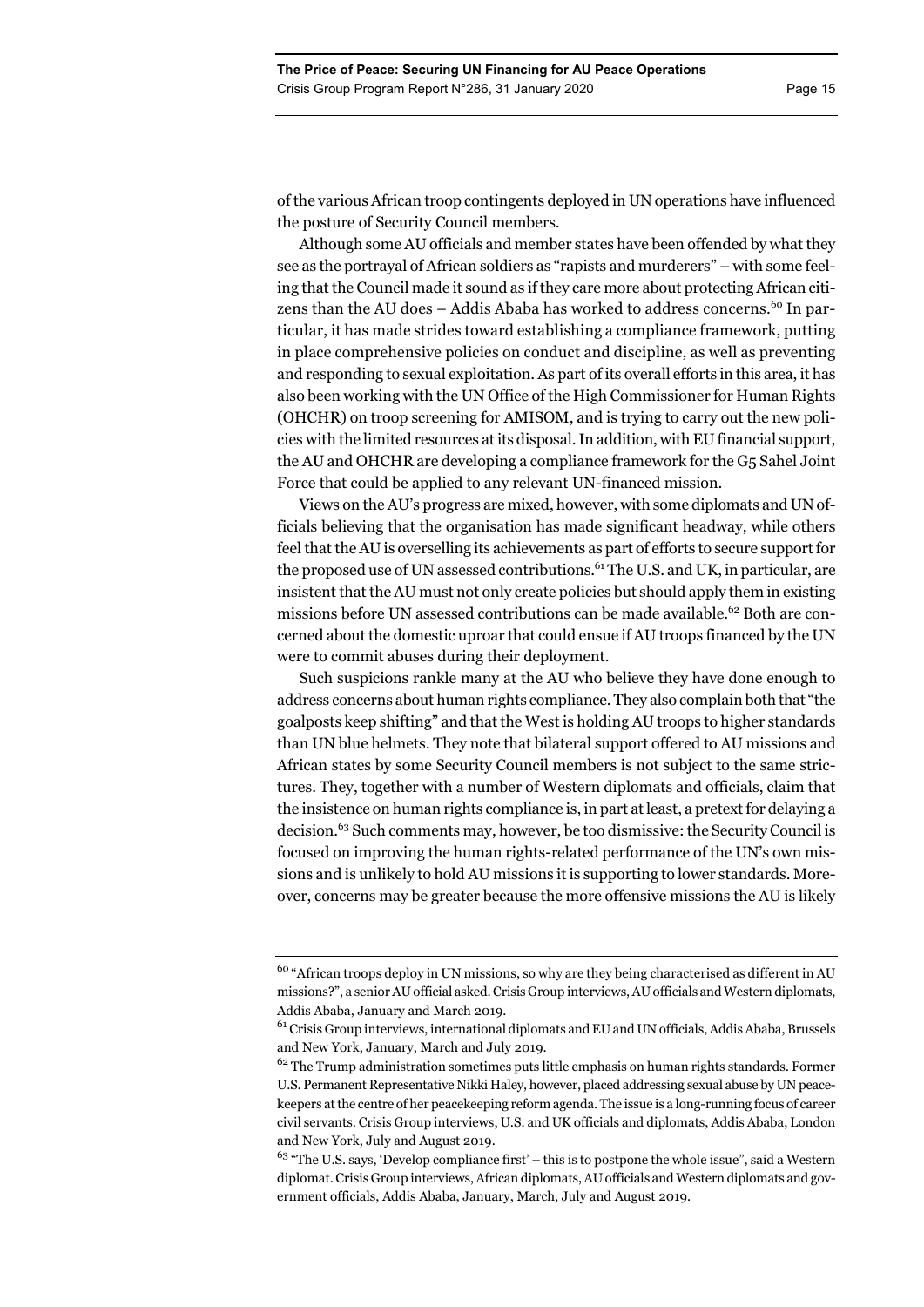to undertake create greater risks of harm to civilians and require different codes of conduct than traditional UN peacekeeping operations.<sup>64</sup>

Security Council members also express concerns about the possibility of financial mismanagement and the need for transparency regarding any use of UN funds. These concerns were a major focus during negotiations in November and December 2018, and African member states sought to allay them by promising to place financial management of AU operations under the UN General Assembly's Fifth Committee, which oversees the organisation's regular and peacekeeping budgets.<sup>65</sup> An African diplomat told Crisis Group:

The resolution aims to have whatever the AU does be reported to the Fifth Committee. UN member states will have the authorisation to determine the budget. It will be the UN member states and the UN General Assembly which have oversight. It is not that the AU will just take the money.<sup>66</sup>

Because the Fifth Committee oversees the use of assessed contributions for peace and security issues, there was no real alternative to this arrangement, but the AU's acquiescence at least removes a potential sticking point.

But running AU mission budgets through the Fifth Committee will not be easy: doing business there is extremely complex and time-consuming, largely relying on consensus decisions. The committee is notorious for micromanaging UN-led operations, down to the level of approving or cancelling individual civilian jobs in blue helmet missions. The Fifth Committee is also a space for horse-trading on national and regional priorities – over the division of resources between UN missions in Francophone and Anglophone countries for example – and AU operational budgets could get caught up in such broader political games. New York-based diplomats say they have talked about some of these topics, but acknowledge that there has been no robust discussion about how the Fifth Committee would handle AU operations.

# C. *Command, Control and Primacy*

The question of which organisation will take the operational and political lead on AU missions funded through UN assessed contributions is also highly contentious. Ideally, the AU would like full control. Its experience in Somalia, where the UN provides logistical support and policy advice to AMISOM, the AU's peace enforcement mission has made it wary. AU officials complain that the UN has tried to usurp control of the mission and block the AU's participation in the mission's political work.<sup>67</sup>

<sup>64</sup> Crisis Group interview, UN official, New York, January 2020.

<sup>65</sup> Crisis Group interview, New York, November 2018. The Fifth Committee is one of six General Assembly main committees and is responsible for all UN administrative and budgetary matters. It decides and approves the organisation's budget, including for peacekeeping operations over which it has considerable influence. For example, though it cannot change the maximum number of uniformed personnel authorised for a mission, it can limit funding for the troops which in turn limits the actual number on the ground. Katharina Coleman, "The Political Economy of UN Peacekeeping: Incentivising Effective Participation", International Peace Institute, May 2014.

<sup>66</sup> Crisis Group interview, African Security Council member diplomat, New York, November 2018.  $67$  According to an AU official: "The whole issue around how the AU operates in missions is that the UN wants control. … The UN wants authority without giving troops and they want to control the political process without giving troops". Crisis Group interview, Addis Ababa, 25 January 2019.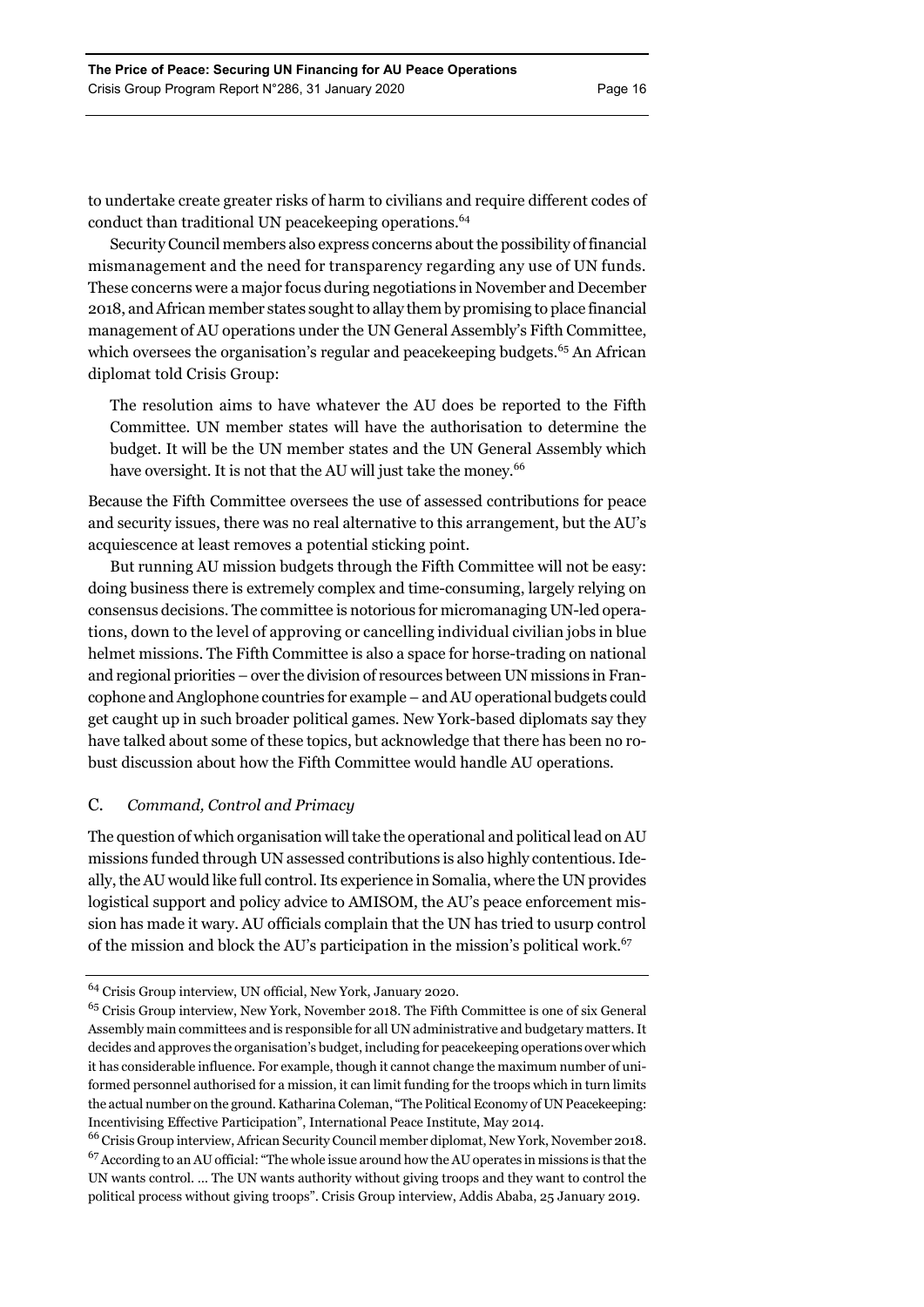There is significant resistance within the UN to the AU's position. UN Security Council members, concerned about financial accountability and the need to control costs and influence AU decisions, are unwilling to relinquish oversight to the AU. "They want to take the money and then say goodbye to the UN", one former senior UN official explained.<sup>68</sup> Maintaining at least some supervision over forces engaged in counter-terrorism operations or peace enforcement is a clear red line for some states, including the U.S. and UK.

A similar concern about command and control led some Security Council members to insist, as previously noted, that the funding mechanism will apply only to missions that the AU actually leads – and not to missions authorised by the AU but that are under the command of member states. Ad hoc operations like the MNJTF and G<sub>5</sub> Sahel therefore could not benefit from UN funding.<sup>69</sup>

For the AU, the issue of the command and control of troops is a significant concern; the insistence by Council members that the UN wield considerable control suggests an insensitivity to the fact that it will be African soldiers putting their lives at risk. "Basically, we go fight and they [the UN] make the decisions", was how an AU official put it. Two key changes made by the French to the A3's original draft resolution in 2018 brought home these concerns. First, the AU objected to the removal of a provision giving it a say in the nomination of the force commander. Secondly, some Africans took offence at the way in which the draft spoke of "authorising" and "utilising" the missions. "The two words used together mean that our soldiers are mercenaries", said one AU official.70

Disagreements on oversight and control also feed into existing tensions over primacy. As Crisis Group noted in *A Tale of Two Councils: Strengthening AU-UN Cooperation*, P5 ambassadors have long been unwilling to accept the AU as an equal partner and are quick to assert that the Security Council remains the principal body charged with maintaining international peace and security. On the other hand, the AU, in defence of African solutions to African problems, believes that other institutions, including the Security Council, should follow its lead when dealing with continental crises.71

<sup>68</sup> Crisis Group interview, former UN official, Addis Ababa, 25 January 2019.

<sup>&</sup>lt;sup>69</sup> "We need some oversight on these missions", a Western diplomat told Crisis Group. "But the AU fudged that. They say they've mandated the MNJTF and the G5 Sahel but they have no control, and the UN cannot support an institution that isn't owning their missions". Crisis Group interview, Western diplomat, Addis Ababa, 1 August 2019. Another motivation was to limit the number of missions that the UN would be called upon to pay for. Plus, the U.S. viewed France's strong support for the use of assessed contributions as a back door to securing UN funding for the G5 Sahel.

<sup>70</sup> Crisis Group interviews, AU officials, Addis Ababa, January and March 2019; UN official, New York, February 2019. The term "utilised" was added to the draft resolution in several places, introducing the phrase "AU-led peace support operations authorised and utilised by the Security Council" into the text. "Draft resolution on Financing AU peace support operations", UNSC S/2018/1146. Provisional, 20 December 2018.

<sup>71</sup> See, for example, Crisis Group Africa Report, *A Tale of Two Councils: Strengthening AU-UN Cooperation*, op. cit.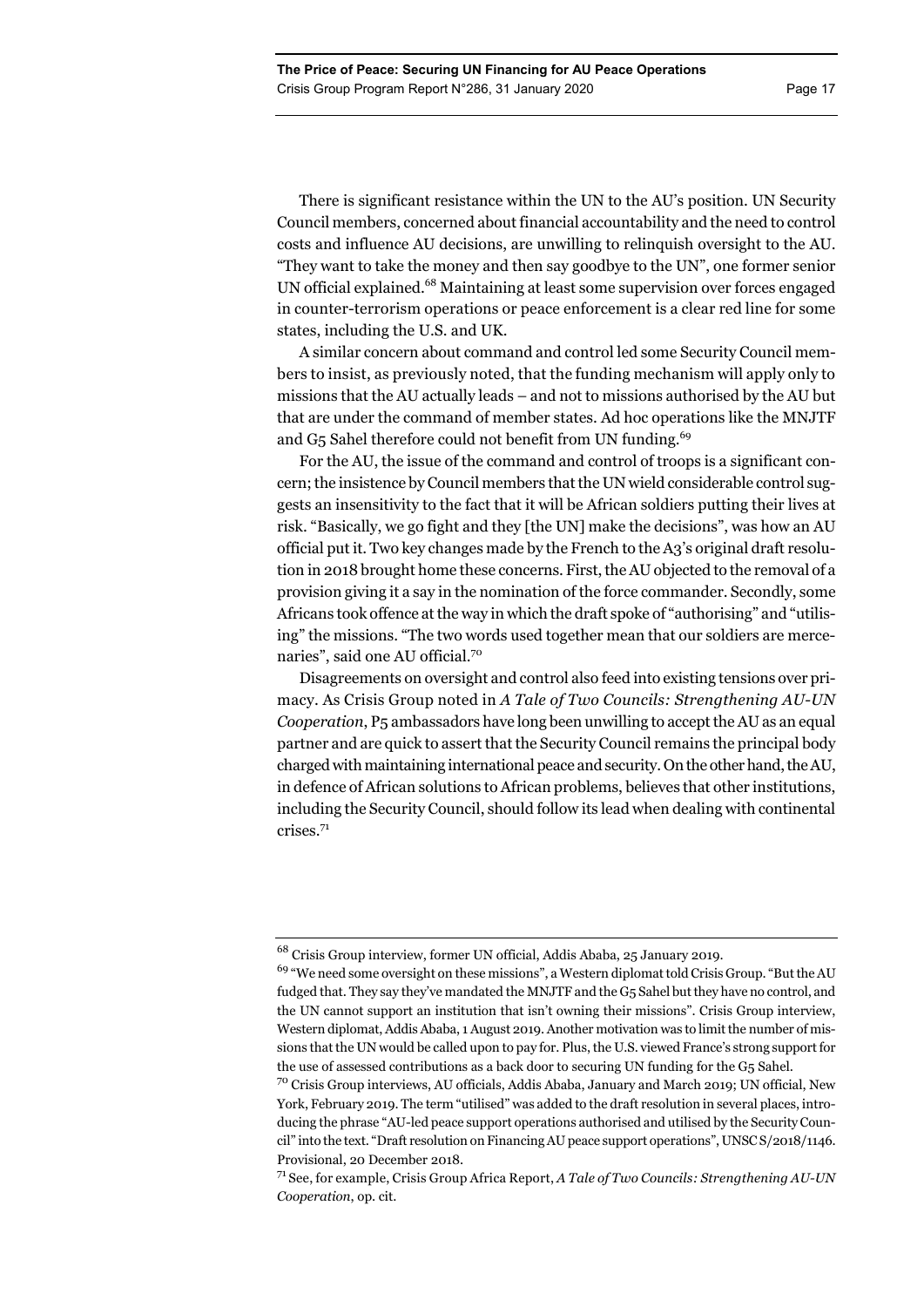# V. **Next Steps**

Given signs of internal division and uncertainty, the AU had reason to step back and consider not just what it is willing and able to pay toward AU-led peace support operations partially funded through UN assessed contributions, but also whether there is sufficiently strong support for the 25:75 cost sharing to continue pressing for it in New York. Against this backdrop, the February 2020 AU summit, during which African leaders are expected to decide how the union will cover its 25 per cent share, could determine the course of future negotiations between New York and Addis Ababa over UN funding. As the AU moves through this period of reflection, the Security Council's member states should also assess their bottom-line requirements for supporting the proposed financing arrangement and prepare to make these clearer to African interlocutors.

In working through these issues, both the AU and the Security Council will need to give serious weight to the question of the sustainability of the status quo. As sceptics might note, notwithstanding the challenges of arranging ad hoc support for AU missions, the AU has typically managed to find the necessary financing to date. The UN has stepped in when needed, as in the case of the CAR, and a combination of multilateral and bilateral donor support has so far been sufficient to maintain AMISOM. In each case, however, the ad hoc approach has come at a cost. Financial uncertainty has dogged AMISOM, and will most likely lead to its premature withdrawal despite the continued threat from Al-Shabaab.72 And in CAR an AU-led peace operation that was deployed to address large-scale attacks on civilians in 2013 was beset with repeated financial problems, limiting its operational effectiveness and necessitating its replacement by a UN peacekeeping mission in 2014.73

# A. *Questions for Reflection*

The essential task for the  $AU$  – whether at the February summit or in other discussions – is to ensure that it is comfortable with the practical implications of funding 25 per cent of AU-led peace support operations, given divergent views on what precisely the Peace Fund should support. At the same time, it will be important for AU leaders to engage in much wider reflection on the potential pros and cons of the use of UN assessed contributions so that member states are fully aware of what they are committing themselves to and the challenges they will likely face.

With respect to its financial commitment, the AU and its member states should completely unpack the issue of the 25 per cent:

<sup>72</sup> See, for example, Paul D. Williams, "Lessons for 'Partnership Peacekeeping' from the African Union Mission in Somalia", International Peace Institute, October 2019; and Omar S. Mahmood and Ndubuisi Christian Ani, "Impact of EU Funding Dynamics on AMISOM", Institute for Security Studies, December 2017.

<sup>73</sup> Tatiana Carayannis and Mignonne Fowlis, "Lessons from African Union-United Nations Cooperation in Peace Operations in the Central African Republic", *African Security Review*, vol. 26, no. 2 (2017), pp. 220-236.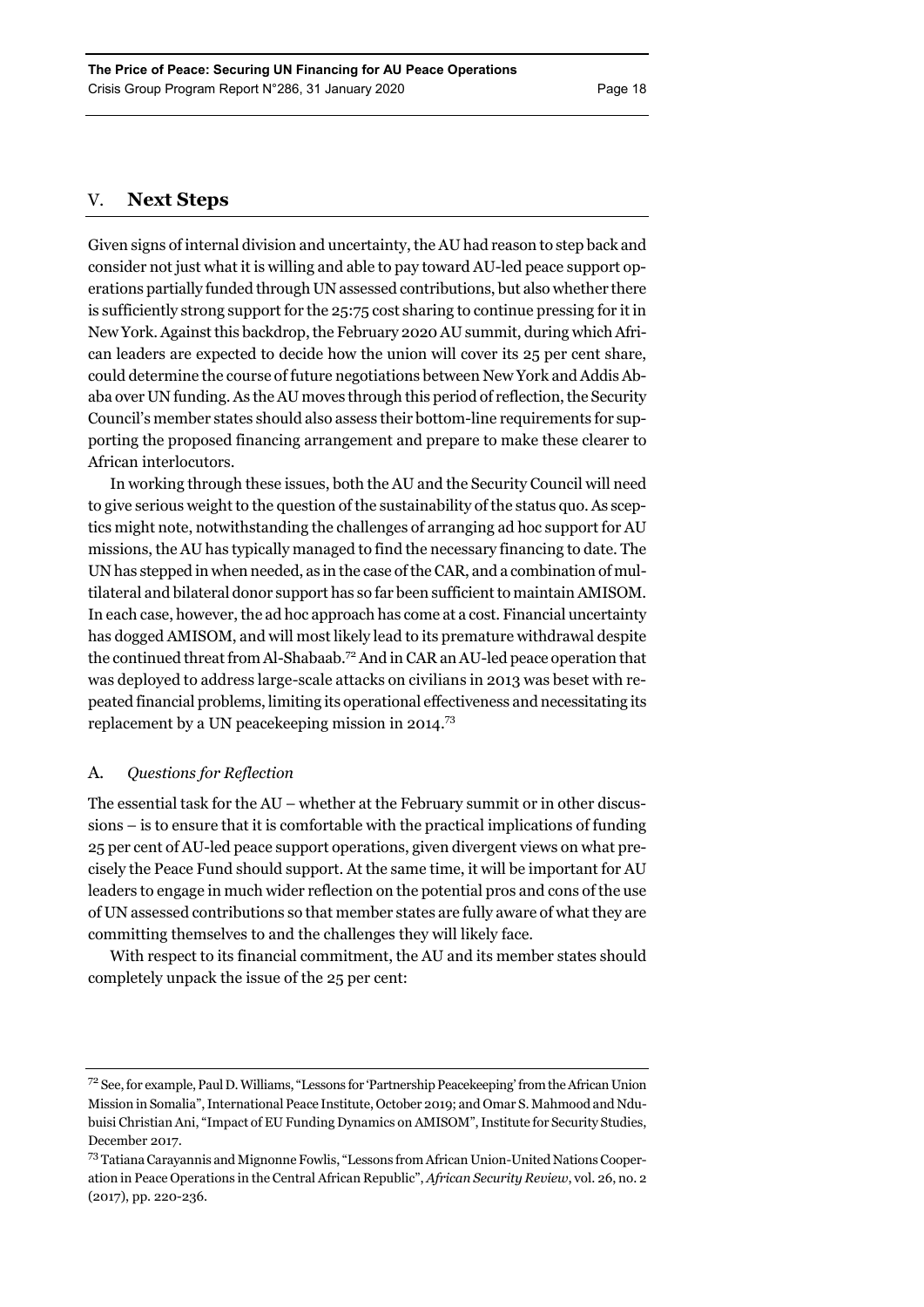**First**, they should determine whether member states are committed to paying 25 per cent of all peace support operations that benefit from the financing mechanism, with the understanding that UN assessed contributions can only be unlocked if the AU signs up for the 25:75 split.

**Secondly**, they should consider how to ensure that the Peace Fund will be fully funded by the extended 2023 deadline (which will be essential if the Security Council is to agree to UN funding) and develop a strategy for making up any shortfalls that may remain, whether through donor support or other avenues.

**Thirdly**, they should reflect on what portion of its peace operations the AU expects the UN to co-finance, and the circumstances in which the union could self-finance some of its own interventions.

**Finally**, they should address the question of whether the Peace Fund would be better spent wholly on conflict prevention and mediation activities rather than costly military missions, as a few member states and officials have begun to suggest.

On the operational side, African leaders should try to define how much oversight of AU missions they would be willing to cede to the UN in exchange for the use of assessed contributions. Security Council members have made clear that full AU command and control will not be an option. The AU should also closely examine the ability of the under-staffed and under-resourced commission to absorb the additional financial support or manage the heavy bureaucratic burden that it will entail.

For their part, Security Council member states should take the opportunity to review the implications for the UN of using assessed contributions for AU-led peace operations. The tortuous diplomacy of the last few years has been a distraction from the basic case for why the UN ought to invest in AU missions. African issues continue to take up half of the Council's time, but its existing array of peace-making and peacekeeping instruments has proven of limited value in a place such as Mali, where jihadist groups target blue helmets. UN officials and Security Council diplomats are nervous about rapidly deteriorating security across the Sahel.

Against this backdrop, the essential question for the Security Council is whether it will be able to positively affect such situations if it does not turn to further Africanled operations to supply the troops that will tackle them.<sup>74</sup> If the answer is no (as appears to be the case), then the next question is how concretely to use the current negotiations to set up a reliable framework for funding these operations on a case-bycase basis – while also gaining some oversight of their performance, discipline and human rights compliance – so that the Council will be better placed to help manage future crises in Africa. In so doing, it will need to consider how it can establish a more trusting relationship with the AU and African troop contributors, which will be essential to making a co-financing arrangement function smoothly, and which recent debates have made harder.

<sup>74</sup> In 2017, the U.S. blocked French attempts to secure Security Council endorsement for the G5 Sahel Joint Force tackling the asymmetric threats in the region, partly because of Washington's objection to committing UN assessed contributions to the force. For more, see Crisis Group Africa Report N°258, *Finding the Right Role for the G5 Sahel Joint Force*, 12 December 2017.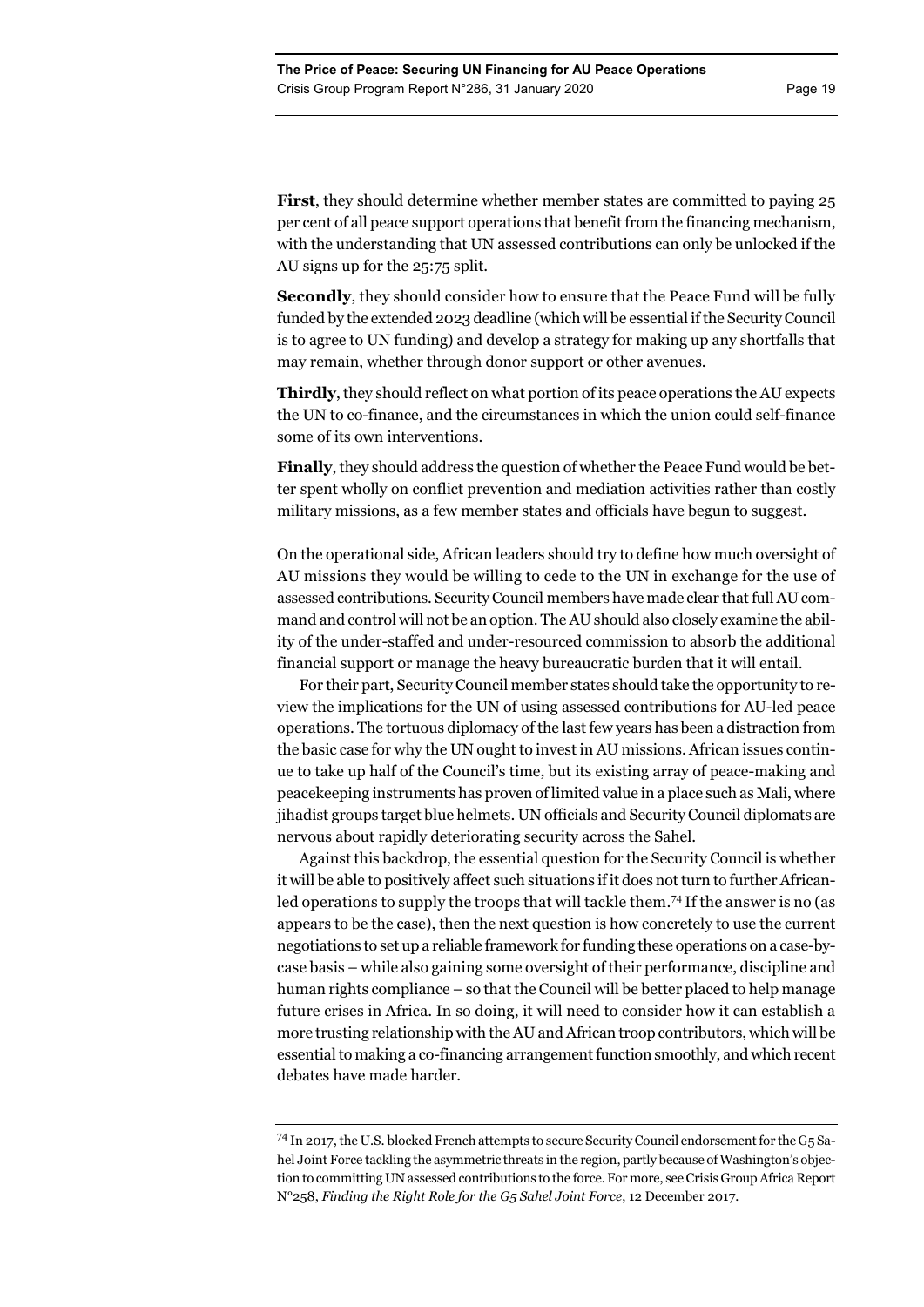# B. *A Possible Compromise Solution*

As indicated above, the pillars of any compromise will have to include agreement on financial burden sharing, human rights compliance, financial governance and command and control arrangements.

Central to any possible accord is the 25:75 co-financing split. Since it was first mooted in 2015, the AU's 25 per cent share of the costs has become totemic. It is also central to the arguments that Security Council diplomats will need to make in their capitals regarding the arrangement's costs and benefits. Failure to commit fully to this division of payments would most likely be a deal-breaker for both the U.S. and the UK, and potentially for other Security Council members, too. Addis Ababa will therefore have to agree to shoulder the full 25 per cent, whether entirely on its own or with assistance from partners.

To help reduce what could be a prohibitively heavy financial burden for the AU, the Security Council should give serious consideration to the union's suggestion that African troop contributions be considered as payment in kind. Personnel costs are typically the largest single expenditure in any peacekeeping mission. If AU member states either committed to supply troops at their own expense (as currently happens in ad hoc coalitions like the MNJTF and G5 Sahel) or the AU agreed to reimburse troop-contributing countries through the Peace Fund, they could transform the negotiations. A monetary value would need to be placed on the service of these troops, which may be unpalatable to some at the AU who are concerned about appearing to turn their soldiers into mercenaries. Security Council members would also want assurances that the AU will not come to them seeking funds for stipends, basic equipment and other costs included in the in-kind payment amount. Although the details would need to be fine-tuned, the acceptance of in-kind payments could be a win-win solution.

On the vexed question of human rights compliance, the development and improvement of new AU policies promises to be a lengthy process.75 For purposes of allaying Security Council concerns sufficiently to reach a deal, the focus should be on increasing and accelerating AU and UN cooperation at the technical level for troop screening and training, establishing operational rules and accountability procedures, and putting in place mechanisms for casualty tracking. Security Council and PSC diplomats could devise a joint monitoring mechanism to keep track of progress – and setbacks – in this area, to avoid recurrent accusations that the UN disregards AU efforts. Regardless of how much progress the AU makes, however, it will be difficult for the body to demonstrate a successful track record for its new policies and procedures until it has had a chance to apply them directly to a new mission in the field. For this reason, the Security Council may have to take something of a leap of faith for at least the purposes of the first mission or two under the new arrangement.

Regarding Security Council concerns over the standards of the AU's financial governance, the fact that the AU agreed in the December 2018 draft resolution to submit the budgets of UN-financed missions to the General Assembly's Fifth Committee – a step that the AU considers an important concession even if the UN sees it as a structural requirement – provides the best guarantee of compliance with UN regula-

<sup>75</sup> Crisis Group interview, UN official, New York, 17 January 2020.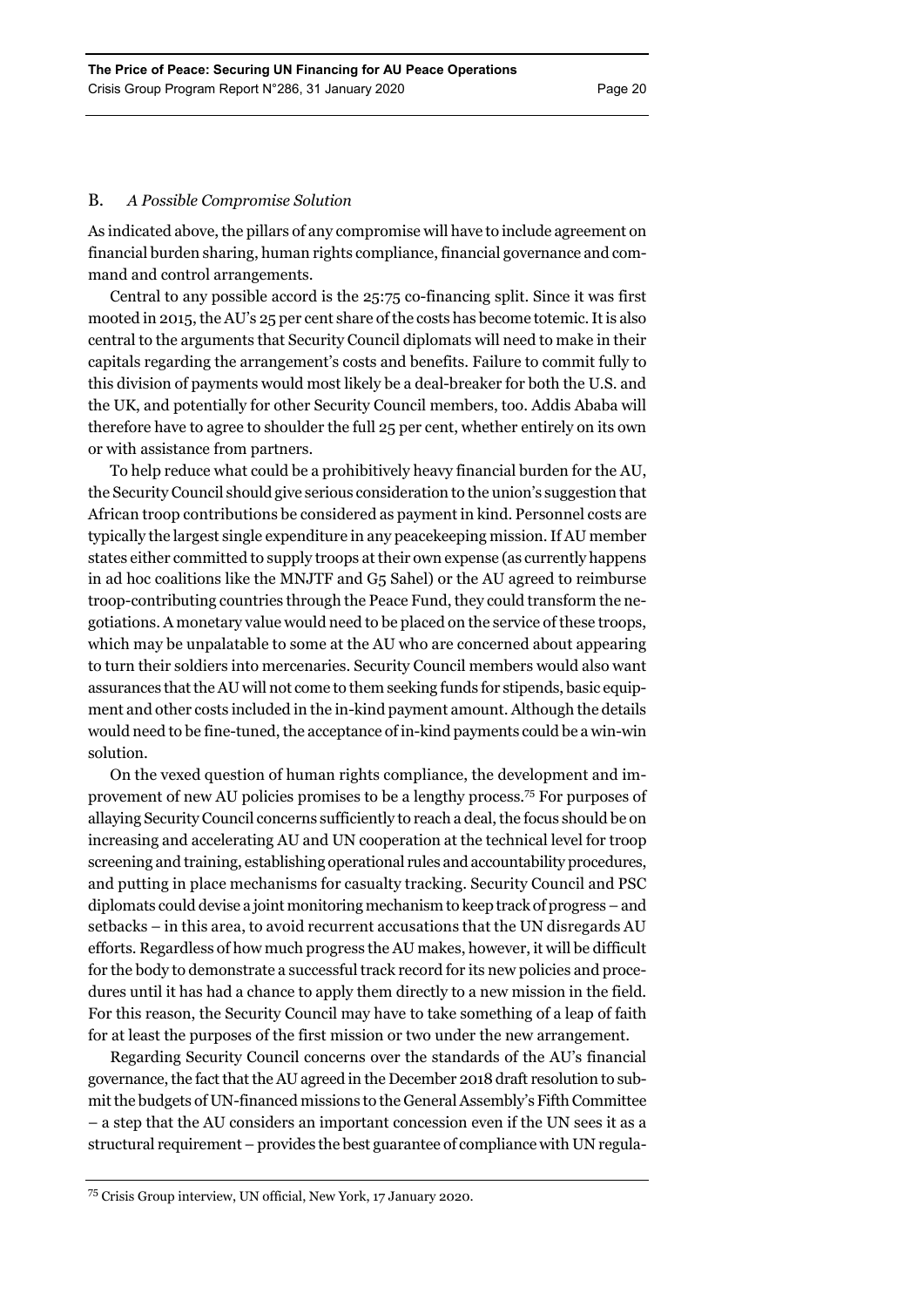tions.76 Even so, without additional support the AU will find it difficult to navigate the Committee's complex and cumbersome procedures. Donors could consider funding a dedicated post at the AU to provide the commission with technical assistance.

Finally, to resolve differences over command and control, the most equitable solution would be to have a joint force commander reporting to both institutions, modelled on UNAMID, the AU and UN's hybrid mission in Darfur, Sudan. While this setup may not be ideal – in the UNAMID case, UN officials have complained about the need to answer to differing priorities and guidance from New York and Addis – it is unreasonable for either institution to expect to have sole oversight. The increased cooperation and coordination between the two secretariats envisaged in the 2017 Joint Framework for Enhanced Partnership in Peace and Security could, if implemented, help reduce some of the problems associated with joint command of UNAMID.<sup>77</sup>

# C. *Reaching Agreement on a New Resolution*

If a new resolution is to be agreed upon, rebuilding a more positive negotiating dynamic between Security Council and PSC members will be important. Deliberations since September 2018 have been ill-tempered and divisive, and a new tone and reconciliation will be needed before deliberations resume. If leaders in both councils decide to pursue the co-financing arrangement, they should instruct negotiators to adopt a more constructive approach, bearing in mind the costs to the relationship if discussions end abruptly or become further mired in disagreements. They must also be much more serious about actually getting a deal. Working-level technical discussions to thrash out practical details should be pursued in parallel to a political track, preferably at senior levels, which would focus on resolving political problems.

# 1. Finding a new tone

There are costless steps each side could take to improve the tone and efficiency of negotiations.

As concerns New York, African interlocutors complain that the Council has been too grudging in its appreciation of the measures that the AU has taken to date – from progress with respect to the Peace Fund to steps in the direction of stronger human rights compliance mechanisms.<sup>78</sup> Even if not sufficient to meet some UN members' requirements, these changes represent positive steps in the direction of both self-reliance and the protection of human rights and have required a considerable investment of time, energy and political capital. Some African diplomats also see the AU's offer to co-finance 25 per cent of peace support operations that have global benefits – for example, in the area of counter-terrorism – as generous in ways that Security Council members have failed sufficiently to acknowledge. Council members should be looking for opportunities in both formal and informal settings to express

<sup>76</sup> Crisis Group interviews, Security Council diplomats, New York, November-December 2018. 77 With regard to responding to conflict, the framework states that "the partnership will seek collaboration from the earliest stages of contingency planning to ensure complementarity and unity of action" through staff exchanges, seminars, workshops and discussions. "Joint United Nations-African Union Framework for Enhanced Partnership in Peace and Security", signed in New York on 19 April 2017.

<sup>78</sup> Crisis Group interviews, African diplomats, Addis Ababa, March 2019.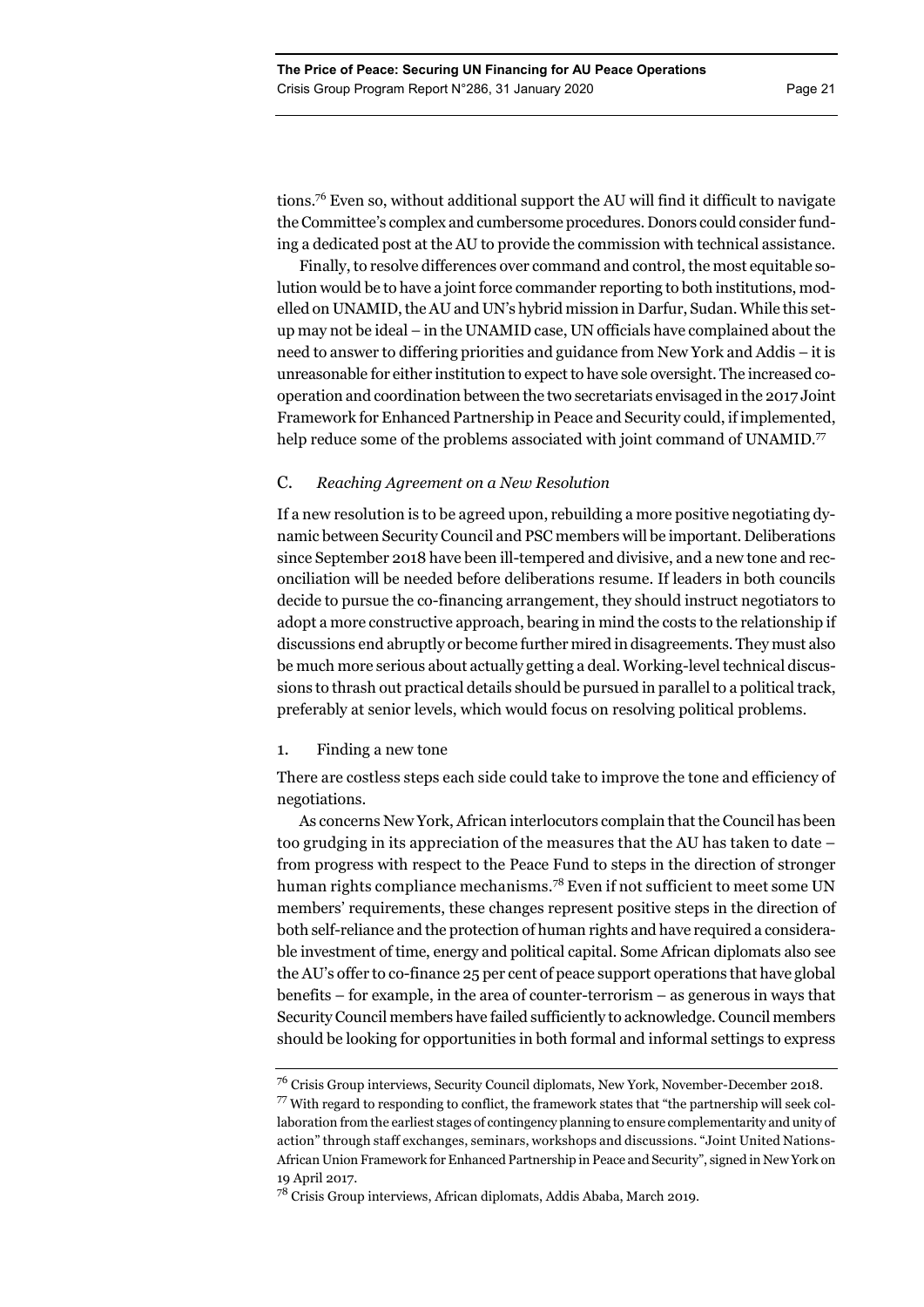appreciation for the AU's useful work and acknowledge its importance for peace and security beyond.

Relations between the A3 and the PSC also need attention. The breaking of ranks in December 2018 (with Côte d'Ivoire and Chairperson Faki supporting a compromise text despite strong opposition from the other A3 and PSC members) sowed discontent and mistrust, both within and between the two councils, stalling progress for over a year.

Assuming a common position is established in February, the AU must remain united for the sake of advancing its positions coherently in negotiations. More regular dialogue and coordination between the A3 and PSC could help avoid future divisions – both in Addis and also in member state capitals, which the A3 should be prepared to visit. The AU has recently begun holding video conferences between Addis Ababa and New York. It should increase their frequency during Council deliberations, and the PSC should be prepared to meet at short notice if the A3 needs quick decisions. The PSC should also give the A3 a clear negotiating mandate that sets out areas for possible compromise and clear red lines, to help maintain momentum during any discussions.79

# 2. Working- and high-level consultations

To ensure that momentum is not lost altogether, an expert-level informal working group of the two councils should be established immediately after the AU's February 2020 summit. The group would discuss technical details of how co-financed peace support operations would actually work and seek to find practical solutions to the three issues that are holding up an agreement.

Alongside these working-level deliberations, a second track at the very highest levels is needed. A final decision on UN funding for AU peace operations will require sign-off in capitals as well as among diplomats in New York and Addis. Thorny political issues such as command-and-control primacy and oversight will be difficult to resolve through standard AU and UN diplomacy, although those contacts can lay the groundwork. South Africa's president, Cyril Ramaphosa, as AU chairperson for 2020 and a member of the A3, is well placed to lead the high-level negotiations. South Africa would be even better positioned if it sought and won a seat on the PSC in February.

As seen, some Council members hold deep misgivings. The AU Commission Chairperson and President Ramaphosa (personally and through a trusted emissary) should actively advocate for co-financing. The visit to Washington of A3 ambassadors and political coordinators, respectively in July and August 2019, was a good first step, but further and more consistent diplomatic efforts, at the ministerial level and above, are essential.

Pretoria should refrain from setting another self-imposed deadline and resist pushing for the adoption of a resolution in December 2020 – its last month on the Council and its second term as president – unless the conditions are right. Although dragging out negotiations endlessly will not be good for relations between the two councils, an artificial deadline is unlikely to help prospects for securing agreement.

 $79$  One factor that slowed down progress, and eventually stalled the process in December 2018, was that the A3 were unwilling to proceed without agreement at the PSC, which was unable to convene swiftly enough to provide the A3 with new instructions.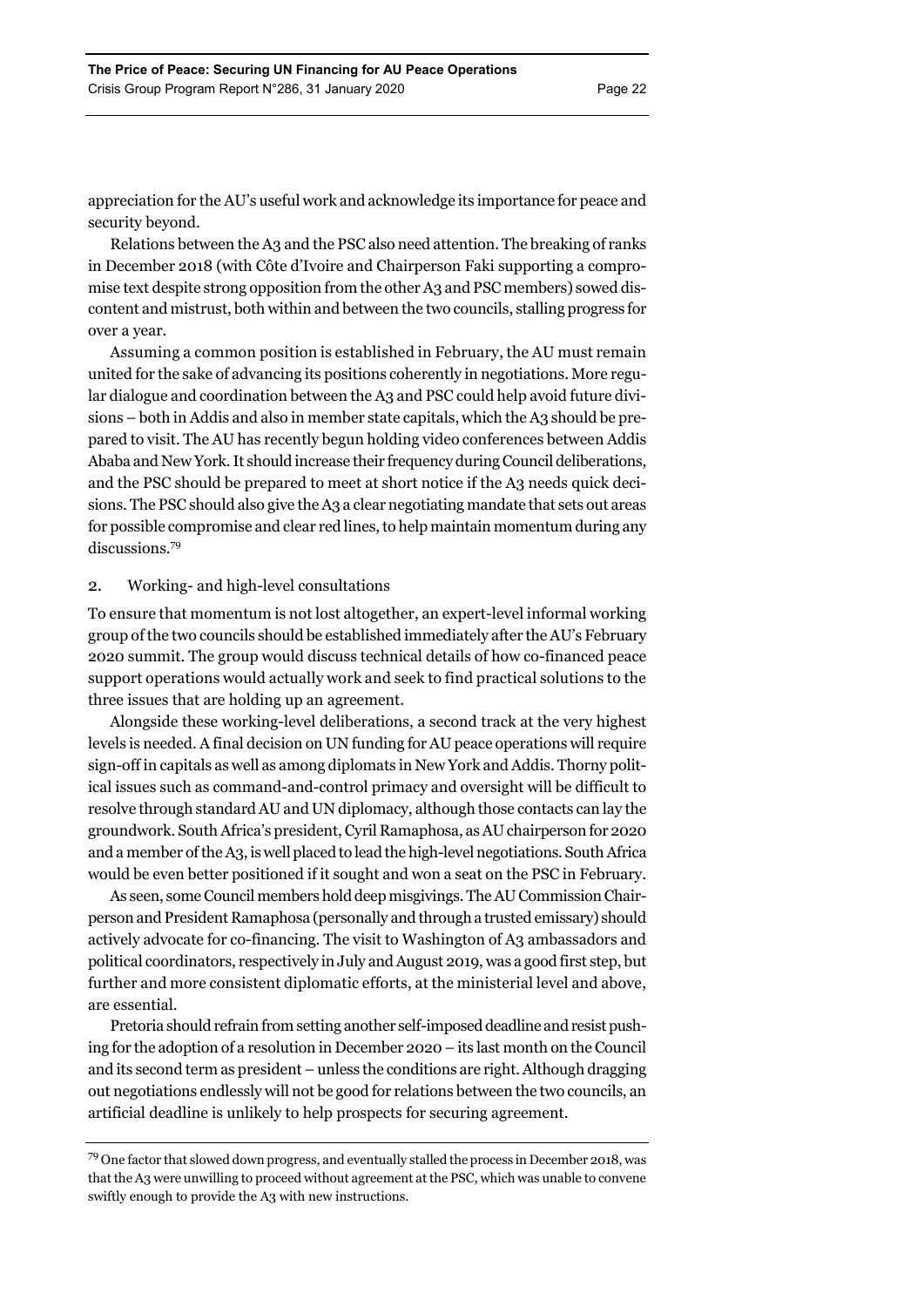# VI. **Conclusion**

More than ten years ago, the AU and the UN first explored the possible use of UN assessed contributions to support AU peace operations in Africa – operations that serve the mandates of both institutions. If the passage of time has proved two things, one is that the political, technical and institutional hurdles to making this idea a reality are very high, and the other is that it is still something worth doing. Crises continue to threaten stability across the continent, and both the limits of the UN's capacity to manage these threats and the need for AU missions to develop steady sources of external support are ever more apparent.

Whatever its imperfections, an AU-UN co-financing arrangement can provide the predictable funding that African troops need to do the tasks that they are uniquely well suited to doing. If the parties want it badly enough, a deal should be within reach. If they do not, it will be a missed opportunity, and the two institutions' efforts to promote peace and security in Africa will be the poorer for it.

# **Addis Ababa/New York/Brussels, 31 January 2020**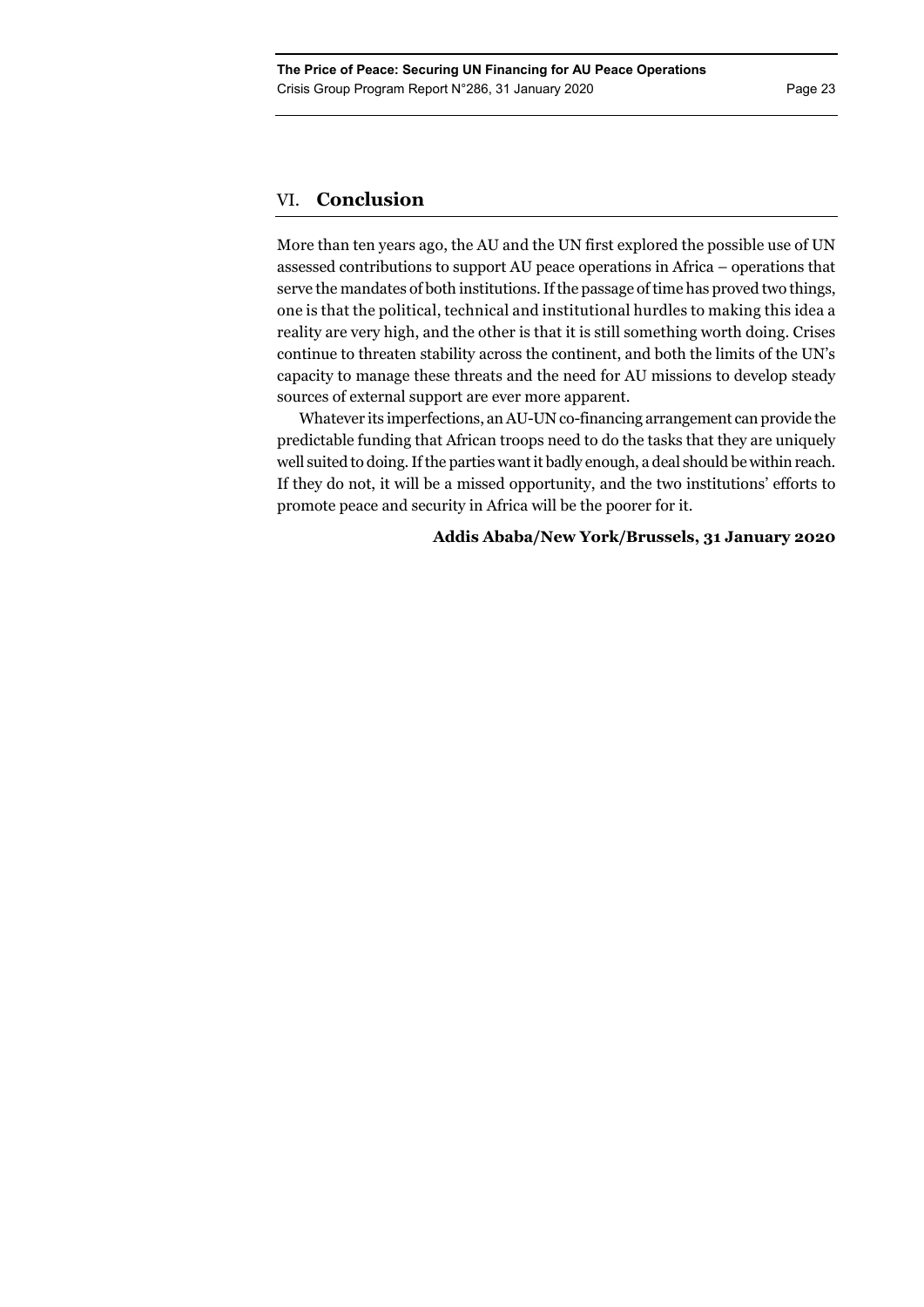# Appendix A: UN and AU Peace Operations in Africa



MINURSO - UN Mission for the Referendum in **Western Sahara** Established in 1991 with the aim of conducting a referendum on Western Sahara's independence. In 2018, the AU limited its operations in the contested territory to support the MINURSO-led process.

**UNAMID** - AU-UN Hybrid Operation in Darfur Unprecedented joint AU-UN mission set up in December 2007. It is mandated to protect civilians. facilitate the delivery of humanitarian assistance. and aid mediation efforts. Currently undergoing a phased draw down.

> **MINUSCA** - UN Multidimensional Integrated Stabilisation Mission in the CAR In 2014. MINUSCA took over from the AU-led support mission in CAR. Both aimed at addressing instability caused by a March 2013 coup.

> > **AMISOM** - AU Mission in **Somalia** Created in January 2007, AMISOM is led by the AU with logistical assistance from the UN to support national reconciliation, peacebuilding and reducing the threat posed by Al-Shabaab.

> > > CRISIS GROUP / KO / JANUARY 2020

 $\odot$ 

**MINUSMA** - UN Multidimensional Integrated Stabilisation Mission in Mali

In July 2013, MINUSMA took over from an AU and ECOWAS-led support mission to Mali in response to political instability sparked by a 2012 Tuareg rebellion.

> **MONUSCO** - UN Organisation Stabilisation Mission in the Democratic Republic of Congo Replaced its predecessor MONUC in 2010. following elections in DRC. The Force Intervention Brigade - the first UN offensive combat force for which the AU helped write the framework - was added in 2013.

**UNMISS** - UN Mission in **South Sudan** Established in July 2011, the mission's mandate centers on protecting civilians, facilitating humanitarian assistance, monitoring human rights, and supporting the implementation of the revitalised peace process.

**UNISFA** - UN Interim Security Force for Abyei Established in June 2011 in response to escalating tensions in Abyei, a contested border region claimed by Sudan and South Sudan. Ethiopia contributes the vast majority of its 3,500 troops.

# **AU Endorsed Operations**

# MNJTF - The Multinational Joint Task Force

Composed of troops from Benin, Cameroon, Chad, Niger and Nigeria, the AU- mandated MNJTF combats Boko Haram in the Lake Chad Basin. The UNSC noted its creation, but has not clearly endorsed it.

### Joint Force of the Group of Five for the Sahel

Created to fight cross-border jihadi and criminal threats, the AU-endorsed force comprises troops from Burkina Faso, Chad, Mali, Mauritania and Niger. The Security Council welcomed but did not fully authorise it due to concerns about funding expectations.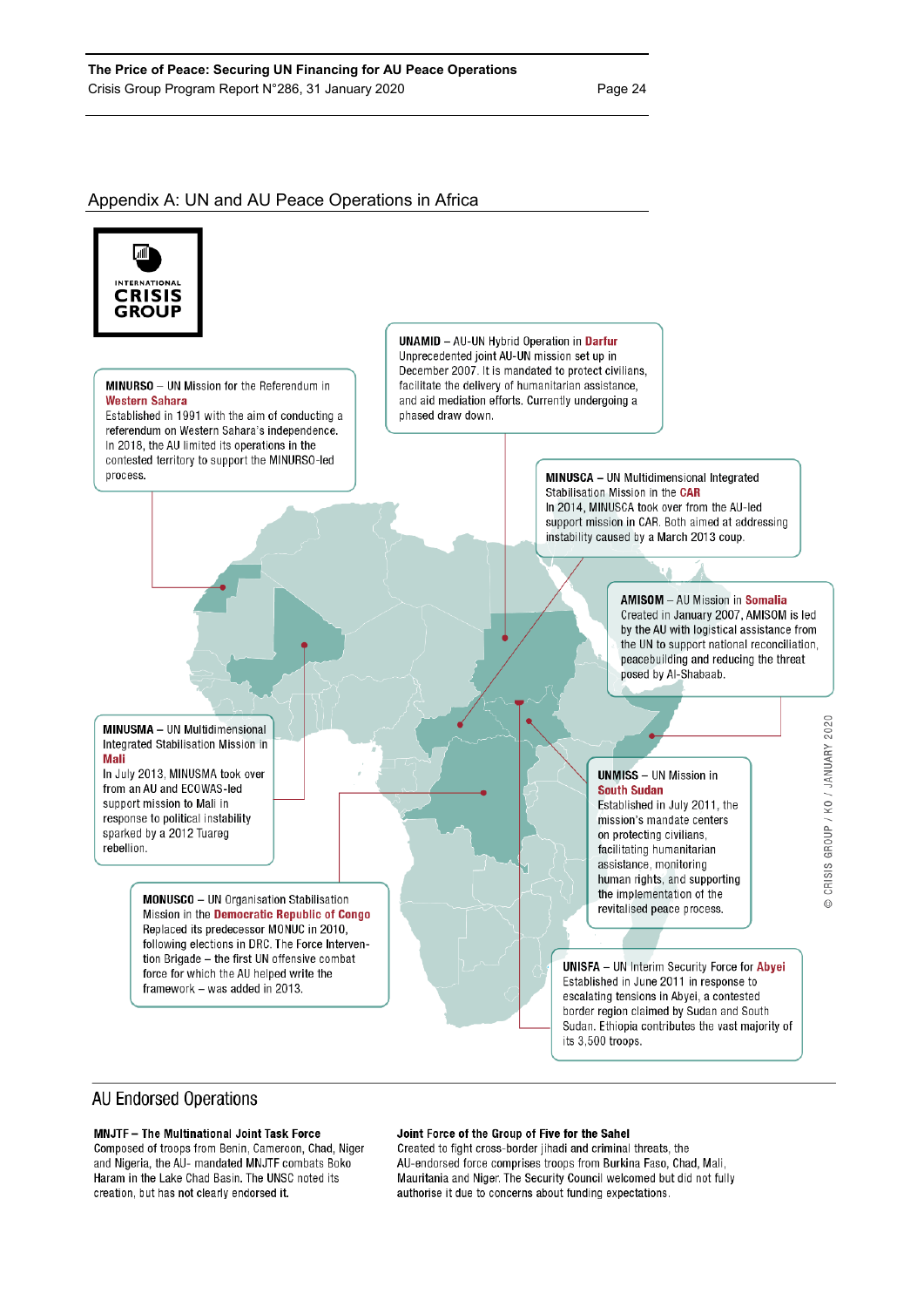# Appendix B: Key Reports, Resolutions and Statements

### Key UN documents

### **Reports of the Secretary-General**

- "Support to African Union peacekeeping operations authorised by the United Nations", A/64/359–S/2009/470, 18 September 2009.
- "Support to AU peacekeeping operations authorized by the United Nations" A/65/510– S/2010/514, 14 October 2010.
- "Partnering for peace: moving towards partnership peacekeeping", UNSC S/2015/229, 1 April 2015.
- "Strengthening the partnership between the United Nations and the African Union on issues of peace and security in Africa, including on the work of the United Nations Office to the African Union", UNSC S/2016/780, 13 September 2016.
- "Report of the Secretary-General on options for authorisation and support for African Union peace support operations", UNSC S/2017/ 454, 26 May 2017.
- "Strengthening the Partnership between the United Nations and the African Union on Issues of Peace and Security in Africa, including on the Work of the United Nations Office to the African Union", S/2018/678, 6 July 2018.
- "Strengthening the Partnership between the United Nations and the African Union on Issues of Peace and Security in Africa, including on the Work of the United Nations Office to the African Union", S/2019/759, 19 September 2019.

# **UN Security Council Resolutions**

S/RES/2033 (2012), 12 January 2012. S/RES/2167 (2014), 28 July 2014. S/RES/2320 (2016), 18 November 2016. S/RES/2378 (2017), 20 September 2017.

# **Statements by the President of the Security Council**

S/PRST/2009/3, 18 March 2009. S/PRST/2009/26, 26 October 2009. S/PRST/2010/21, 22 October 2010. S/PRST/2014/27, 16 December 2014. S/PRST/2015/22, 25 November 2015.

#### Key AU Documents

# **PSC resolutions, communiqués and press statements**

- "Common African position on UN review of peace operations", PSC communiqué, PSC/pr/2(dii), 29 April 2015.
- "547th meeting of the AU PSC", PSC communiqué, PSC/ahg/comm/2(DXLVII), 26 September 2015.
- "6th high-level seminar on peace and security in Africa", PSC press release, 14 December 2018.

#### **Assembly decisions and declarations**

- "Decision on the activities of the peace and security council of the AU and the state of peace and security in Africa", Assembly/AU/Dec.145 (VIII), January 2007.
- "Decision on the report of alternative sources of financing the African Union", Assembly/AU/Dec.561(XXIV), 31 January 2015.
- "Decision on the budget of the AU for the 2016 financial year", Assembly/AU/Dec.577(XXV), 14 June 2015.
- "Decision on the scale of assessment and alternative sources of financing the African Union", Assembly/AU/Dec.578(XXV), 15 June 2015.
- "Decision on the outcome of the retreat of the assembly of the African Union", AU/Dec.605 (XXVII), 18 July 2016.
- "Decision on the scale of assessment and alternative sources of financing the African Union", Assembly/AU/Dec.578(XXV), January 2017.
- "Decision on the new African Union sanctions regime for the non-payment of contributions", AU/Dec.3(XI), 17-18 November 2018.

### **Reports**

- "Progress Report Of The High Level Panel On Alternative Sources Of Financing The African Union Chaired By H.E. Olusegun Obasanjo, Former President Of Nigeria Consultations With Member States", AU assembly report, Assembly/AU/18(XIX), 16 July 2012.
- "Securing Predictable and Sustainable Financing for Peace in Africa", AU PSC Report, August 2016.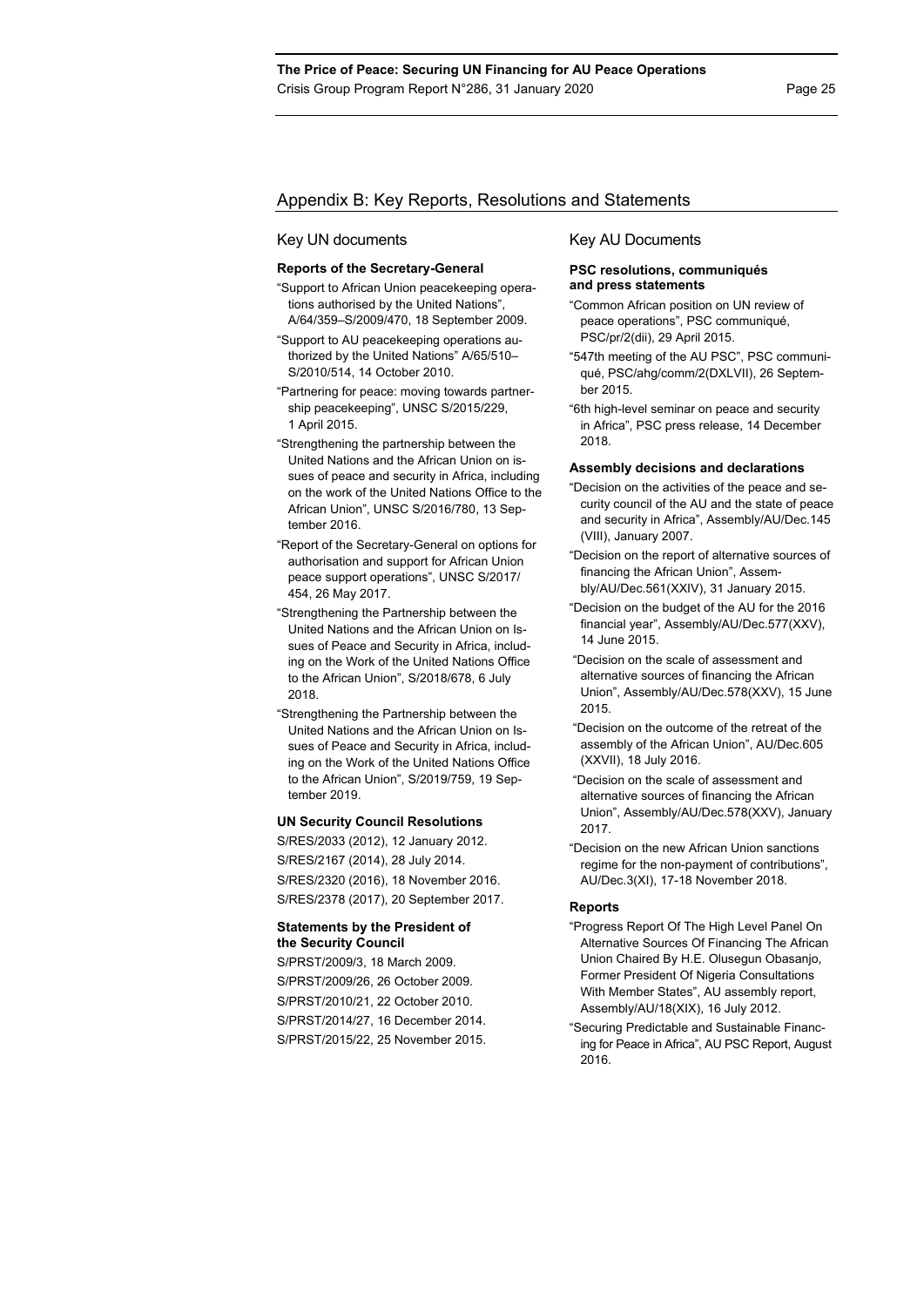# Key Joint Documents

- "Report of the Joint African Union-United Nations Review of Available Mechanisms to Finance and Support African Union Peace Support Operations Authorized by the United Nations Security Council", AU/UN A/71/410- S/2016/809, 28 September 2016.
- "Communique of the second African Union United Nations annual conference", Joint AU-UN communique, July 9 2018.
- "Twelfth Annual Joint Consultative Meeting between Members of the United Nations Security Council and the African Union Peace and Security Council", UNSC report, S/2018/736, 19 July 2018.
- "The 814th meeting of the AU peace and security council on the preparation for the draft UN resolution on cooperation between the united nations and sub-regional organizations: the role of states, regional arrangement and united nations in the prevention of conflicts", AU PSC press statement, PSC/PR/BR. (DCCXIV), 3 December 2018.
- "Joint declaration of the chairperson of the AU commission and the UN secretary general", Joint press release, 6 December 2018.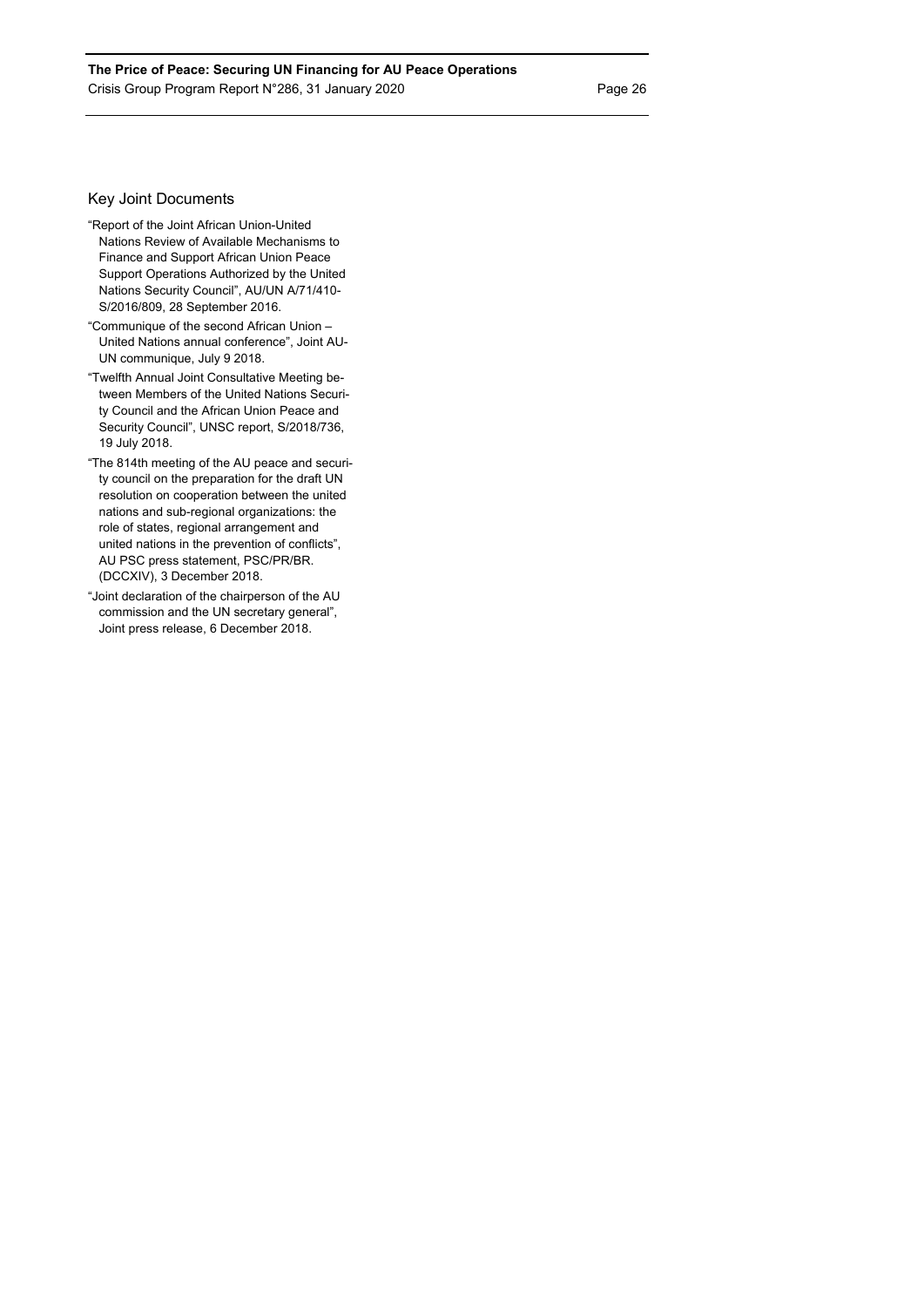# Appendix C: Acronyms

| A3             | Three rotational African seats on the UN Security Council                                                  |
|----------------|------------------------------------------------------------------------------------------------------------|
| <b>AMIS</b>    | African Union Mission in Sudan                                                                             |
| <b>AMISOM</b>  | African Union Mission in Somalia                                                                           |
| AU PSC         | African Union Peace and Security Council                                                                   |
| G5 Sahel       | G5 Sahel Joint Force                                                                                       |
| <b>MNJTF</b>   | Multinational Joint Task Force                                                                             |
| P5             | Countries holding the five permanent seats on the UN Security Council<br>(China, France, Russia, UK, U.S.) |
| <b>UNAMID</b>  | UN Assistance Mission in Darfur                                                                            |
| <b>UNOHCHR</b> | UN Office of the High Commissioner for Human Rights                                                        |
| <b>UNSCR</b>   | UN Security Council Resolution                                                                             |
| <b>WTO</b>     | World Trade Organization                                                                                   |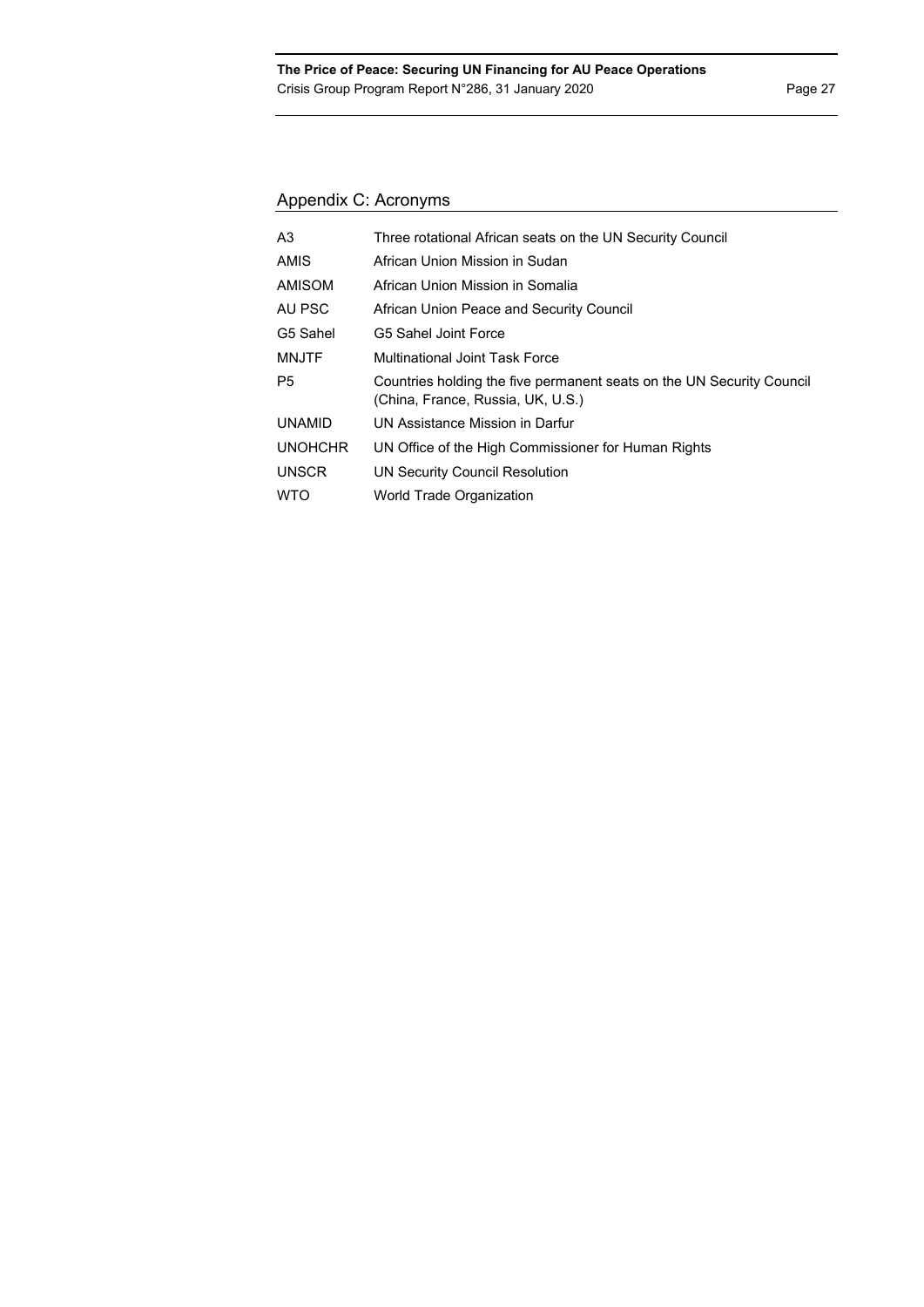# Appendix D: About the International Crisis Group

The International Crisis Group (Crisis Group) is an independent, non-profit, non-governmental organisation, with some 120 staff members on five continents, working through field-based analysis and high-level advocacy to prevent and resolve deadly conflict.

Crisis Group's approach is grounded in field research. Teams of political analysts are located within or close by countries or regions at risk of outbreak, escalation or recurrence of violent conflict. Based on information and assessments from the field, it produces analytical reports containing practical recommendations targeted at key international, regional and national decision-takers. Crisis Group also publishes *CrisisWatch*, a monthly early-warning bulletin, providing a succinct regular update on the state of play in up to 80 situations of conflict or potential conflict around the world.

Crisis Group's reports are distributed widely by email and made available simultaneously on its website, www.crisisgroup.org. Crisis Group works closely with governments and those who influence them, including the media, to highlight its crisis analyses and to generate support for its policy prescriptions.

The Crisis Group Board of Trustees – which includes prominent figures from the fields of politics, diplomacy, business and the media – is directly involved in helping to bring the reports and recommendations to the attention of senior policymakers around the world. Crisis Group is chaired by former UN Deputy Secretary-General and Administrator of the United Nations Development Programme (UNDP), Lord (Mark) Malloch-Brown.

Crisis Group's President & CEO, Robert Malley, took up the post on 1 January 2018. Malley was formerly Crisis Group's Middle East and North Africa Program Director and most recently was a Special Assistant to former U.S. President Barack Obama as well as Senior Adviser to the President for the Counter-ISIL Campaign, and White House Coordinator for the Middle East, North Africa and the Gulf region. Previously, he served as President Bill Clinton's Special Assistant for Israeli-Palestinian Affairs.

Crisis Group's international headquarters is in Brussels, and the organisation has offices in seven other locations: Bogotá, Dakar, Istanbul, Nairobi, London, New York, and Washington, DC. It has presences in the following locations: Abuja, Algiers, Bangkok, Beirut, Caracas, Gaza City, Guatemala City, Hong Kong, Jerusalem, Johannesburg, Juba, Mexico City, New Delhi, Rabat, Tbilisi, Toronto, Tripoli, Tunis, and Yangon.

Crisis Group receives financial support from a wide range of governments, foundations, and private sources. Currently Crisis Group holds relationships with the following governmental departments and agencies: Australian Department of Foreign Affairs and Trade, Austrian Development Agency, Danish Ministry of Foreign Affairs, Dutch Ministry of Foreign Affairs, European Union Emergency Trust Fund for Africa, European Union Instrument contributing to Stability and Peace, French Development Agency, French Ministry of Europe and Foreign Affairs, German Federal Foreign Office, Global Affairs Canada, Irish Aid, Iceland Ministry for Foreign Affairs, Japan International Cooperation Agency, Principality of Liechtenstein, Luxembourg Ministry of Foreign and European Affairs, New Zealand Ministry of Foreign Affairs and Trade, Norwegian Ministry of Foreign Affairs, Qatar Ministry of Foreign Affairs, Swedish Ministry of Foreign Affairs, the Swiss Federal Department of Foreign Affairs, the UK Department for International Development, and the United Arab Emirates Ministry of Foreign Affairs and International Cooperation.

Crisis Group also holds relationships with the following foundations: Carnegie Corporation of New York, Charles Koch Foundation, Henry Luce Foundation, John D. and Catherine T. MacArthur Foundation, Korea Foundation, Open Society Foundations, Ploughshares Fund, Robert Bosch Stiftung, Rockefeller Brothers Fund, UniKorea Foundation, and Wellspring Philanthropic Fund.

### **January 2020**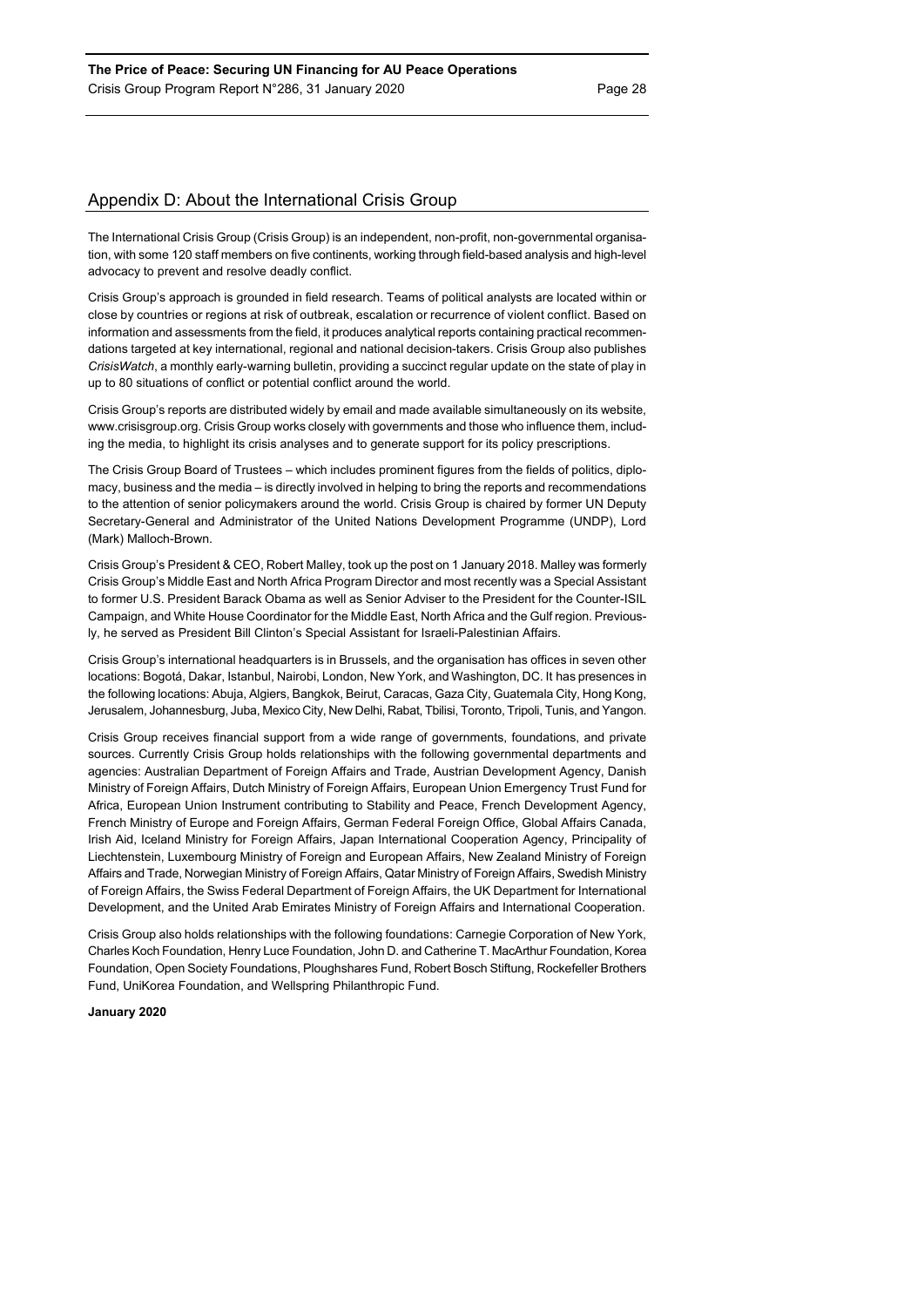# Appendix E: Reports and Briefings on Africa since 2017

#### **Special Reports and Briefings**

- *Counter-terrorism Pitfalls: What the U.S. Fight against ISIS and al-Qaeda Should Avoid*, Special Report N°3, 22 March 2017.
- *Council of Despair? The Fragmentation of UN Diplomacy,* Special Briefing N°1, 30 April 2019.
- *Seven Opportunities for the UN in 2019-2020,*  Special Briefing N°2, 12 September 2019.
- *Seven Priorities for the New EU High Representative,* Special Briefing N°3, 12 December 2019.

#### **Africa**

*A Tale of Two Councils: Strengthening AU-UN Cooperation*, Africa Report N°279, 25 June 2019.

#### **Central Africa**

- *Fighting Boko Haram in Chad: Beyond Military Measures*, Africa Report N°246, 8 March 2017 (also available in French).
- *Burundi: The Army in Crisis*, Africa Report N°247, 5 April 2017 (also available in French).
- *Cameroon's Anglophone Crisis at the Crossroads*, Africa Report N°250, 2 August 2017 (also available in French).
- *Avoiding the Worst in Central African Republic*, Africa Report N°253, 28 September 2017 (also available in French).
- *Time to Reset African Union-European Union Relations*, Africa Report N°255, 17 October 2017 (also available in French).
- *Cameroon: A Worsening Anglophone Crisis Calls for Strong Measures*, Africa Briefing N°130, 19 October 2017 (also available in French).
- *Cameroon's Far North: Reconstruction amid Ongoing Conflict*, Africa Briefing N°133, 25 October 2017 (also available in French).
- *Time for Concerted Action in DR Congo*, Africa Report N°257, 4 December 2017 (also available in French).
- *Seven Priorities for the African Union in 2018*, Africa Briefing N°135, 17 January 2018 (also available in French).
- *Electoral Poker in DR Congo,* Africa Report N°259, 4 April 2018 (also available in French).
- *Cameroon's Anglophone Crisis: How the Catholic Church Can Promote Dialogue*, Africa Briefing N°138, 26 April 2018 (also available in French).
- *Increasing the Stakes in DR Congo's Electoral Poker,* Africa Briefing N°139, 8 June 2018 (also available in French).
- *DR Congo: The Bemba Earthquake*, Africa Briefing N°140, 15 June 2018 (also available in French).
- *Cameroon's Far North: A New Chapter in the Fight Against Boko Haram,* Africa Report N°263, 14 August 2018 (also available in French).
- *Helping the Burundian People Cope with the Economic Crisis,* Africa Report N°264, 31 August 2018 (also available in French).
- *Cameroon: Divisions Widen Ahead of Presidential Vote*, Africa Briefing N°142, 3 October 2018 (also available in French).
- *Chad: Defusing Tensions in the Sahel*, Africa Report N°266, 5 December 2018 (also available in French).
- *Cameroon's Anglophone Crisis: How to Get to Talks?*, Africa Report N°272, 2 May 2019 (also available in French).
- *Chad: Avoiding Confrontation in Miski*, Africa Report N°274, 17 May 2019 (only available in French).
- *Making the Central African Republic's Latest Peace Agreement Stick*, Africa Report N°277, 18 June 2019 (also available in French).
- *Running Out of Options in Burundi*, Africa Report N°278, 20 June 2019 (also available in French).
- *A New Approach for the UN to Stabilise the DR Congo*, Africa Briefing N°148, 4 December 2019.
- *Avoiding the Resurgence of Inter-communal Violence in Eastern Chad*, Africa Report N°284, 30 December 2019 (only available in French).

#### **Horn of Africa**

- *Instruments of Pain (II): Conflict and Famine in South Sudan*, Africa Briefing N°124, 26 April 2017.
- *Instruments of Pain (III): Conflict and Famine in Somalia*, Africa Briefing N°125, 9 May 2017.
- *Instruments of Pain (IV): The Food Crisis in North East Nigeria*, Africa Briefing N°126, 18 May 2017.
- *Kenya's Rift Valley: Old Wounds, Devolution's New Anxieties*, Africa Report N°248, 30 May 2017.
- *Time to Repeal U.S. Sanctions on Sudan?*, Africa Briefing N°127, 22 June 2017.
- *A New Roadmap to Make U.S. Sudan Sanctions Relief Work*, Africa Briefing N°128, 29 September 2017.
- *How to Ensure a Credible, Peaceful Presidential Vote in Kenya*, Africa Briefing N°129, 2 October 2017.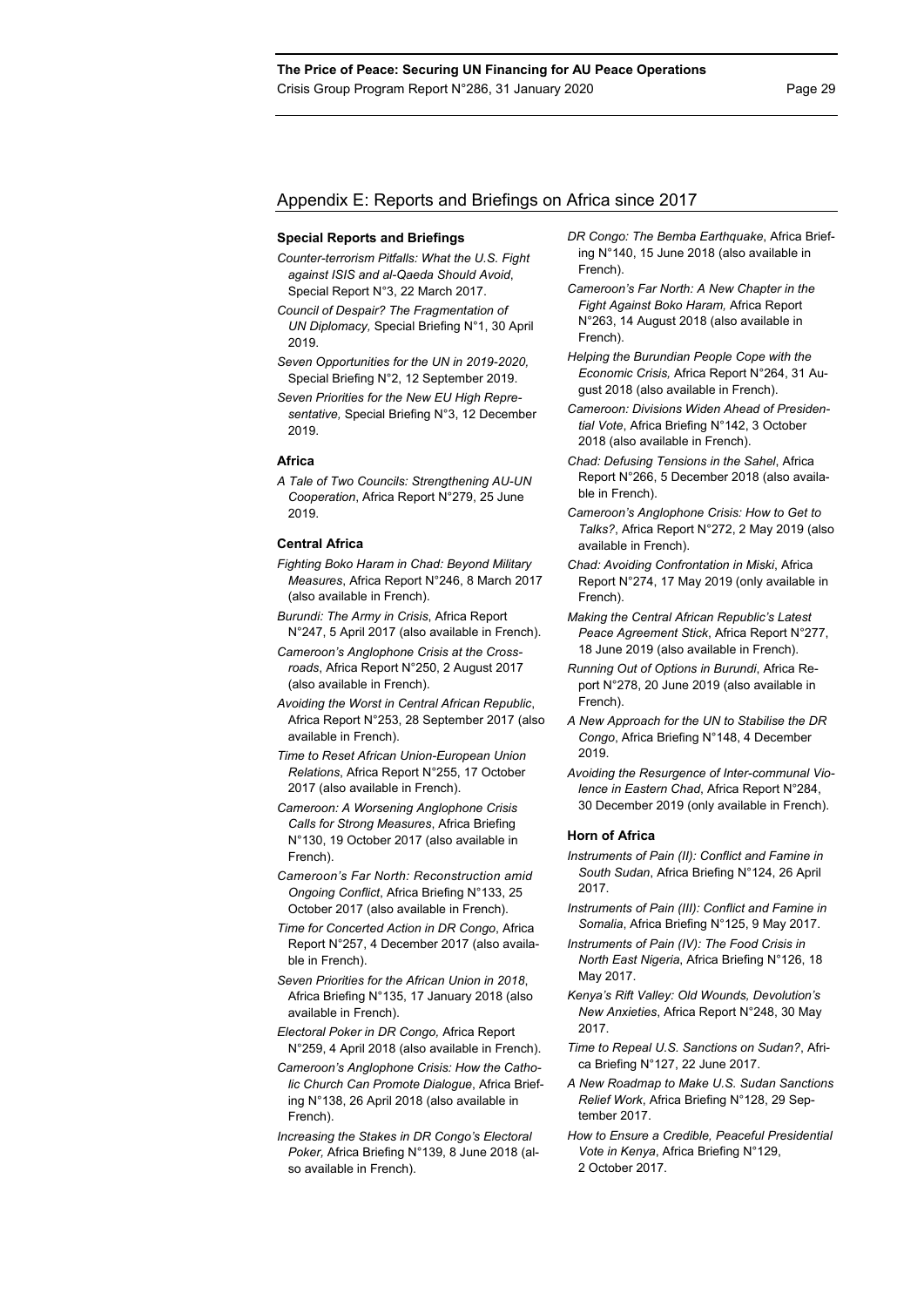- *Managing the Disruptive Aftermath of Somalia's Worst Terror Attack*, Africa Briefing N°131, 20 October 2017.
- *An Election Delay Can Help Avert Kenya's Crisis*, Africa Briefing N°132, 23 October 2017.
- *Uganda's Slow Slide into Crisis*, Africa Report N°256, 21 November 2017.
- *After Kenya's Leaders Reconcile, a Tough Path Ahead*, Africa Briefing N°136, 13 March 2018.
- *Somalia and the Gulf Crisis*, Africa Report N°260, 5 June 2018.
- *Averting War in Northern Somalia*, Africa Briefing N°141, 27 June 2018.
- *Al-Shabaab Five Years after Westgate: Still a Menace in East Africa*, Africa Report N°265, 21 September 2018.
- *Improving Prospects for a Peaceful Transition in Sudan*, Africa Briefing N°143, 14 January 2019.
- *Managing Ethiopia's Unsettled Transition,* Africa Report N°269, 21 February 2019.
- *Salvaging South Sudan's Fragile Peace Deal*, Africa Report N°270, 13 March 2019.
- *Bridging the Gap in the Nile Waters Dispute,*  Africa Report N°271, 20 March 2019.
- *Averting Violence in Zanzibar's Knife-edge Election*, Africa Briefing N°144, 11 June 2019.
- *Women and Al-Shabaab's Insurgency*, Africa Briefing N°145, 27 June 2019.
- *Time for Ethiopia to Bargain with Sidama over Statehood*, Africa Briefing N°146, 4 July 2019.
- *Somalia-Somaliland: The Perils of Delaying New Talks*, Africa Report N°280, 12 July 2019.
- *Safeguarding Sudan's Revolution*, Africa Report N°281, 21 October 2019.
- *Déjà Vu: Preventing Another Collapse in South Sudan*, Africa Briefing N°147, 4 November 2019.
- *Keeping Ethiopia's Transition on the Rails,* Africa Report N°283, 16 December 2019.
- *Averting Proxy Wars in the Eastern DR Congo and Great Lakes*, Africa Briefing N°150, 23 January 2020 (also available in French).

### **Southern Africa**

*Zimbabwe's "Military-assisted Transition" and Prospects for Recovery*, Africa Briefing N°134, 20 December 2017.

## **West Africa**

- *Watchmen of Lake Chad: Vigilante Groups Fighting Boko Haram*, Africa Report N°244, 23 February 2017.
- *Niger and Boko Haram: Beyond Counterinsurgency*, Africa Report N°245, 27 February 2017 (also available in French).
- *The Politics of Islam in Mali: Separating Myth from Reality*, Africa Report N°249, 18 July 2017 (only available in French).
- *Double-edged Sword: Vigilantes in African Counter-insurgencies*, Africa Report N°251, 7 September 2017 (also available in French).
- *Herders against Farmers: Nigeria's Expanding Deadly Conflict*, Africa Report N°252, 19 September 2017.
- *The Social Roots of Jihadist Violence in Burkina Faso's North*, Africa Report N°254, 12 October 2017 (also available in French).
- *Finding the Right Role for the G5 Sahel Joint Force*, Africa Report N°258, 12 December 2017 (also available in French).
- *Preventing Boko Haram Abductions of Schoolchildren in Nigeria*, Africa Briefing N°137, 12 April 2017.
- *Frontière Niger-Mali : mettre l'outil militaire au service d'une approche politique*, Africa Report N°261, 12 June 2018 (only available in French).
- *Stopping Nigeria's Spiralling Farmer-Herder Violence*, Africa Report N°262, 26 July 2018.
- *Drug Trafficking, Violence and Politics in Northern Mali*, Africa Report N°267, 13 December 2018 (also available in French).
- *Nigeria's 2019 Elections: Six States to Watch*, Africa Report N°268, 21 December 2018.
- *Facing the Challenge of the Islamic State in West Africa Province,* Africa Report N°273, 16 May 2019.
- *Returning from the Land of Jihad: The Fate of Women Associated with Boko Haram*, Africa Report N°275, 21 May 2019.
- *Speaking with the "Bad Guys": Toward Dialogue with Central Mali's Jihadists*, Africa Report N°276 (also available in French), 28 May 2019.
- *Getting a Grip on Central Sahel's Gold Rush*, Africa Report N°282, 13 November 2019 (also available in French).
- *The Risk of Jihadist Contagion in West Africa,*  Africa Briefing N°149, 20 December 2019 (also available in French)
- *Managing Trafficking in Northern Niger,* Africa Report N°285, 6 January 2020 (also available in French)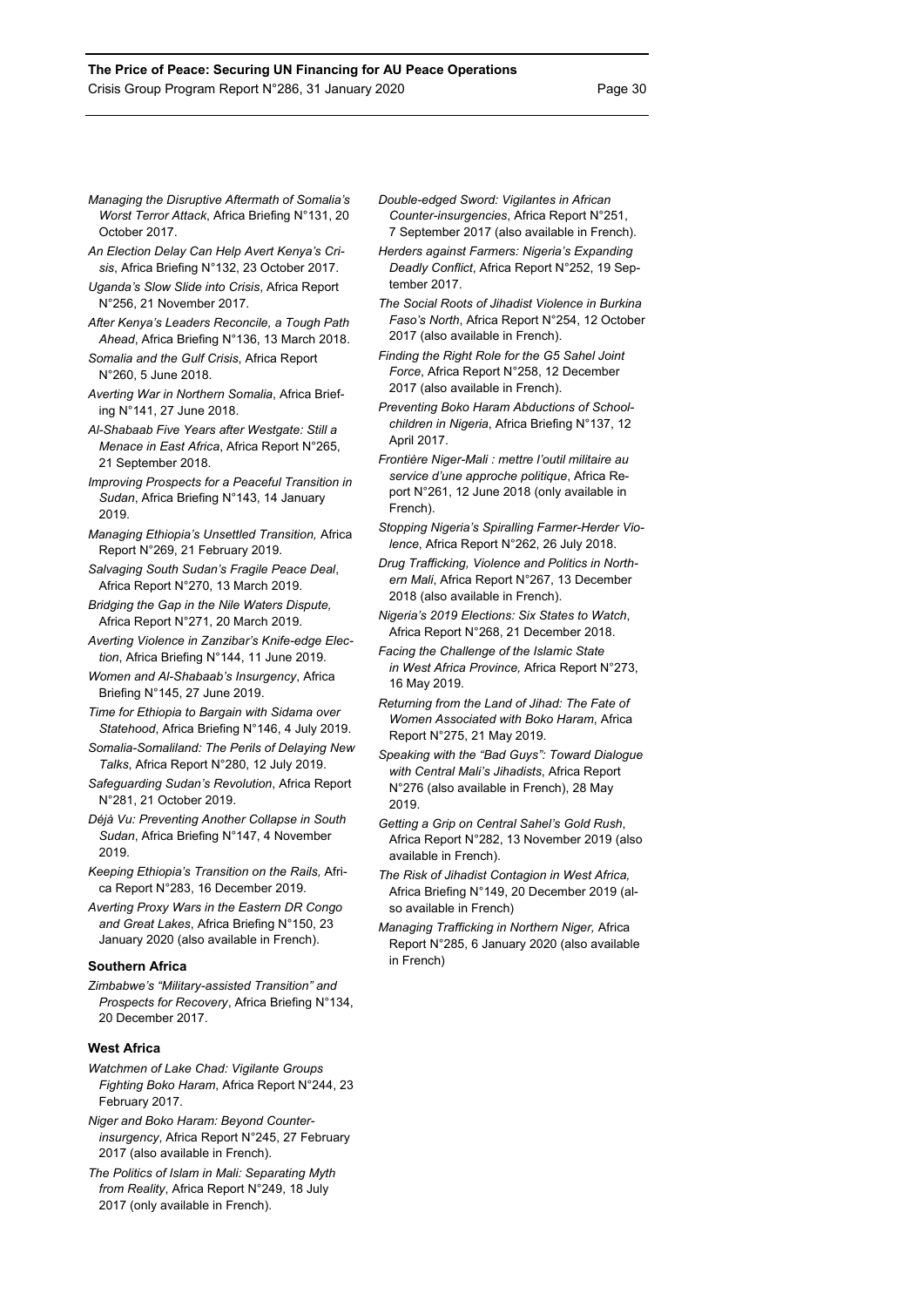# Appendix F: International Crisis Group Board of Trustees

#### **CHAIR**

**Lord (Mark) Malloch-Brown**  Former UN Deputy Secretary-General and Administrator of the United Nations Development Programme

PRESIDENT & CEO

**Robert Malley**  Former White House Coordinator for the Middle East, North Africa and the Gulf region

#### OTHER TRUSTEES

**Fola Adeola**  Founder and Chairman, FATE Foundation

**Hushang Ansary** 

Chairman, Parman Capital Group LLC; Former Iranian Ambassador to the U.S. and Minister of Finance and Economic Affairs

**Gérard Araud**  Former Ambassador of France to the U.S.

**Carl Bildt**  Former Prime Minister and Foreign Minister of Sweden

**Emma Bonino**  Former Foreign Minister of Italy and European Commissioner for Humanitarian Aid

**Cheryl Carolus**  Former South African High Commissioner to the UK and Secretary General of the African National Congress (ANC)

**Maria Livanos Cattaui**  Former Secretary General of the International Chamber of Commerce

**Ahmed Charai**  Chairman and CEO of Global Media Holding and publisher of the Moroccan weekly *L'Observateur*

**Nathalie Delapalme**  Executive Director and Board Member at the Mo Ibrahim Foundation

**Hailemariam Desalegn Boshe**  Former Prime Minister of Ethiopia

**Alexander Downer**  Former Australian Foreign Minister and High Commissioner to the United Kingdom

**Sigmar Gabriel**  Former Minister of Foreign Affairs and Vice Chancellor of Germany

**Robert Fadel**  Former Member of Parliament in Lebanon; Owner and Board Member of the ABC Group

**Frank Giustra**  President & CEO, Fiore Group; Founder, Radcliffe Foundation

**Hu Shuli**  Editor-in-Chief of Caixin Media; Professor at Sun Yat-sen University

**Mo Ibrahim**  Founder and Chair, Mo Ibrahim Foundation; Founder, Celtel International

**Wadah Khanfar**  Co-Founder, Al Sharq Forum; former Director General, Al Jazeera Network

**Nasser al-Kidwa**  Chairman of the Yasser Arafat Foundation; Former UN Deputy Mediator on Syria

**Bert Koenders**  Former Dutch Minister of Foreign Affairs and Under-Secretary-General of the United Nations

**Andrey Kortunov**  Director General of the Russian International Affairs Council

**Ivan Krastev**  Chairman of the Centre for Liberal Strategies (Sofia); Founding Board Member of European Council on Foreign Relations

**Tzipi Livni**  Former Foreign Minister and Vice Prime Minister of Israel

**Helge Lund**  Former Chief Executive BG Group (UK) and Statoil (Norway)

**Susana Malcorra**  Former Foreign Minister of Argentina

**William H. McRaven**  Retired U.S. Navy Admiral who served as 9th Commander of the U.S. Special

**Helle Thorning-Schmidt** 

CEO of Save the Children International; former Prime Minister of Denmark

#### **Wang Jisi**

Committee of the Chinese Foreign Ministry; President, Institute of International and Strategic Studies, Peking University

Former U.S. Deputy National Security Adviser on Iraq and Afghanistan

#### **Thomas R. Pickering**  Former U.S. Under-Secretary of State

and Ambassador to the UN, Russia, India, Israel, Jordan, El Salvador and Nigeria

#### **Ahmed Rashid**

Author and Foreign Policy Journalist, Pakistan

#### **Juan Manuel Santos Calderón**

Former President of Colombia; Nobel Peace Prize Laureate 2016

#### **Wendy Sherman**

Former U.S. Under Secretary of State for Political Affairs and Lead Negotiator for the Iran Nuclear Deal

**Ellen Johnson Sirleaf**  Former President of Liberia

**Alexander Soros**  Deputy Chair of the Global Board, Open Society Foundations

**George Soros**  Founder, Open Society Foundations and Chair, Soros Fund Management

#### **Jonas Gahr Støre**

Leader of the Labour Party and Labour Party Parliamentary Group; former Foreign Minister of Norway

#### **Jake Sullivan**

Former Director of Policy Planning at the U.S. Department of State, Deputy Assistant to President Obama, and National Security Advisor to Vice President Biden

#### **Lawrence H. Summers**

Former Director of the U.S. National Economic Council and Secretary of the U.S. Treasury; President Emeritus of Harvard University

Member, Foreign Policy Advisory

# Program on International Law and Armed Conflict **Federica Mogherini**

**Naz Modirzadeh** 

Operations Command **Shivshankar Menon**  Former Foreign Secretary of India; former National Security Adviser

Former High Representative of the European Union for Foreign Affairs and Security Policy

Director of the Harvard Law School

#### **Saad Mohseni**

Chairman and CEO of MOBY Group

### **Marty Natalegawa**

Former Minister of Foreign Affairs of Indonesia, Permanent Representative to the UN, and Ambassador to the UK

#### **Ayo Obe**

Chair of the Board of the Gorée Institute (Senegal); Legal Practitioner (Nigeria)

#### **Meghan O'Sullivan**